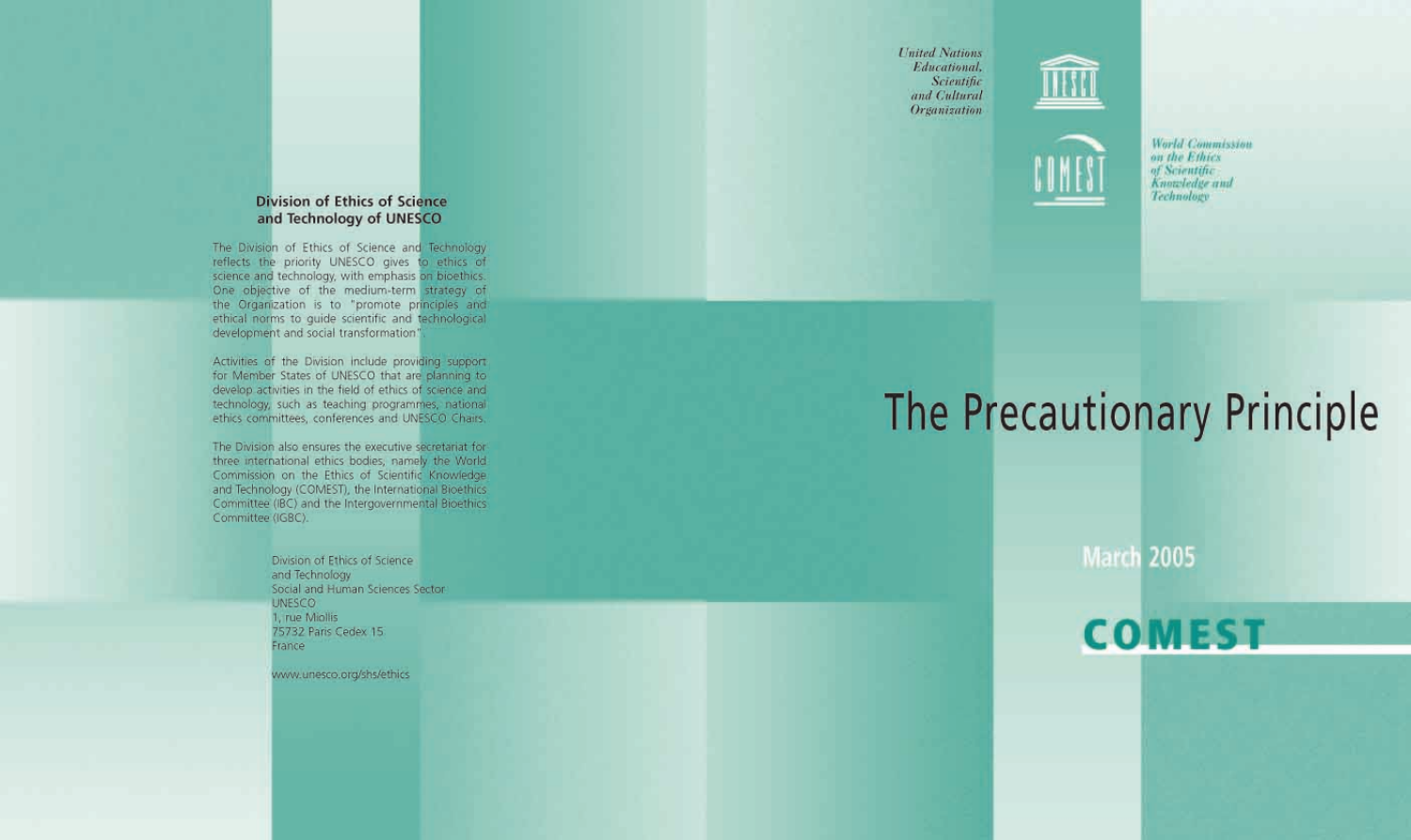## The Precautionary Principle

World Commission on the Ethics

of Scientific Knowledge

and Technology (COMEST)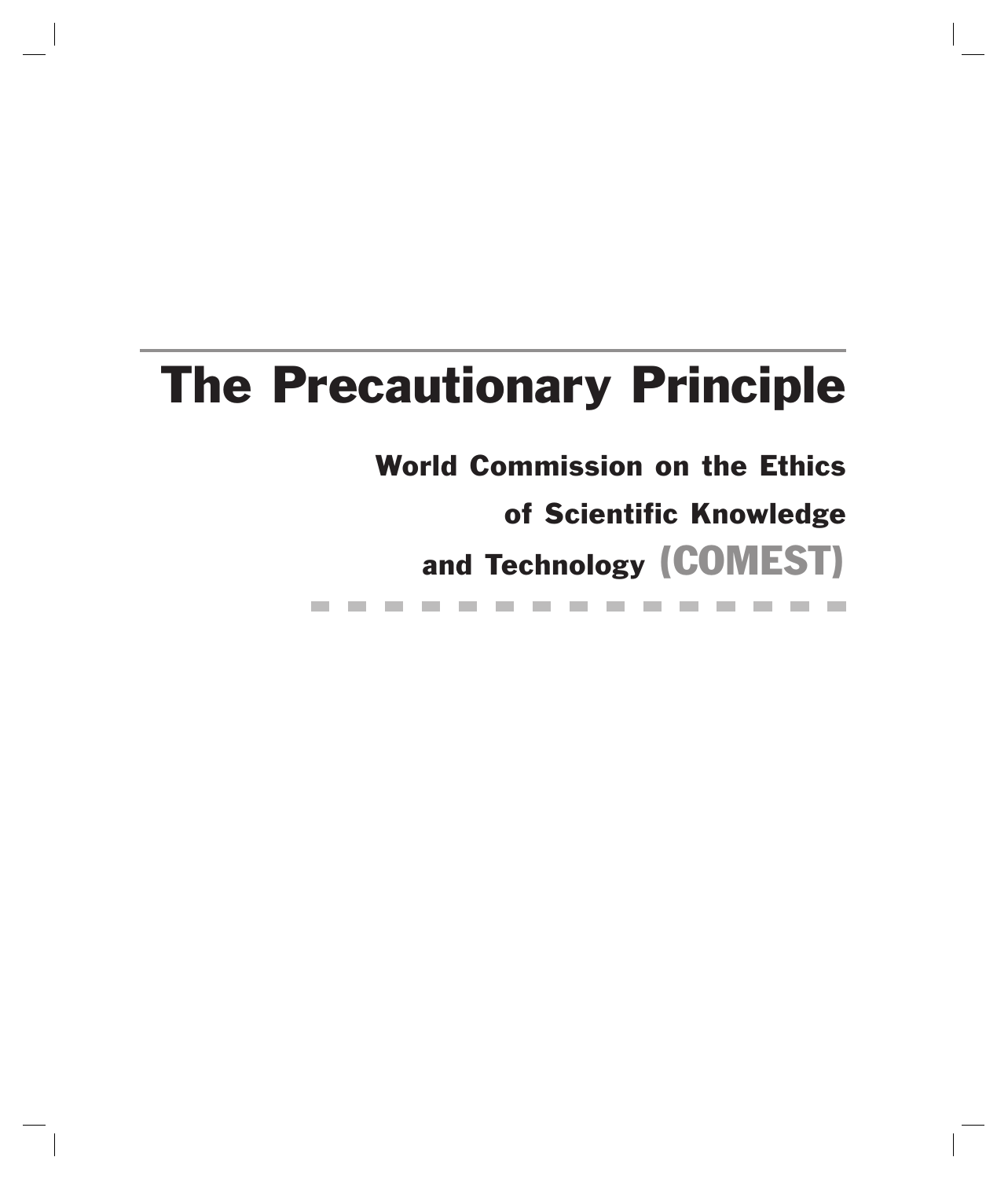Published in 2005 by the United Nations Educational, Scientific and Cultural Organization 7, place de Fontenoy, 75352 Paris 07 SP

Composed and printed in the workshops of UNESCO

 $\odot$  UNESCO 2005 *Printed in France* (SHS-2005/WS/21 cld/d 20151)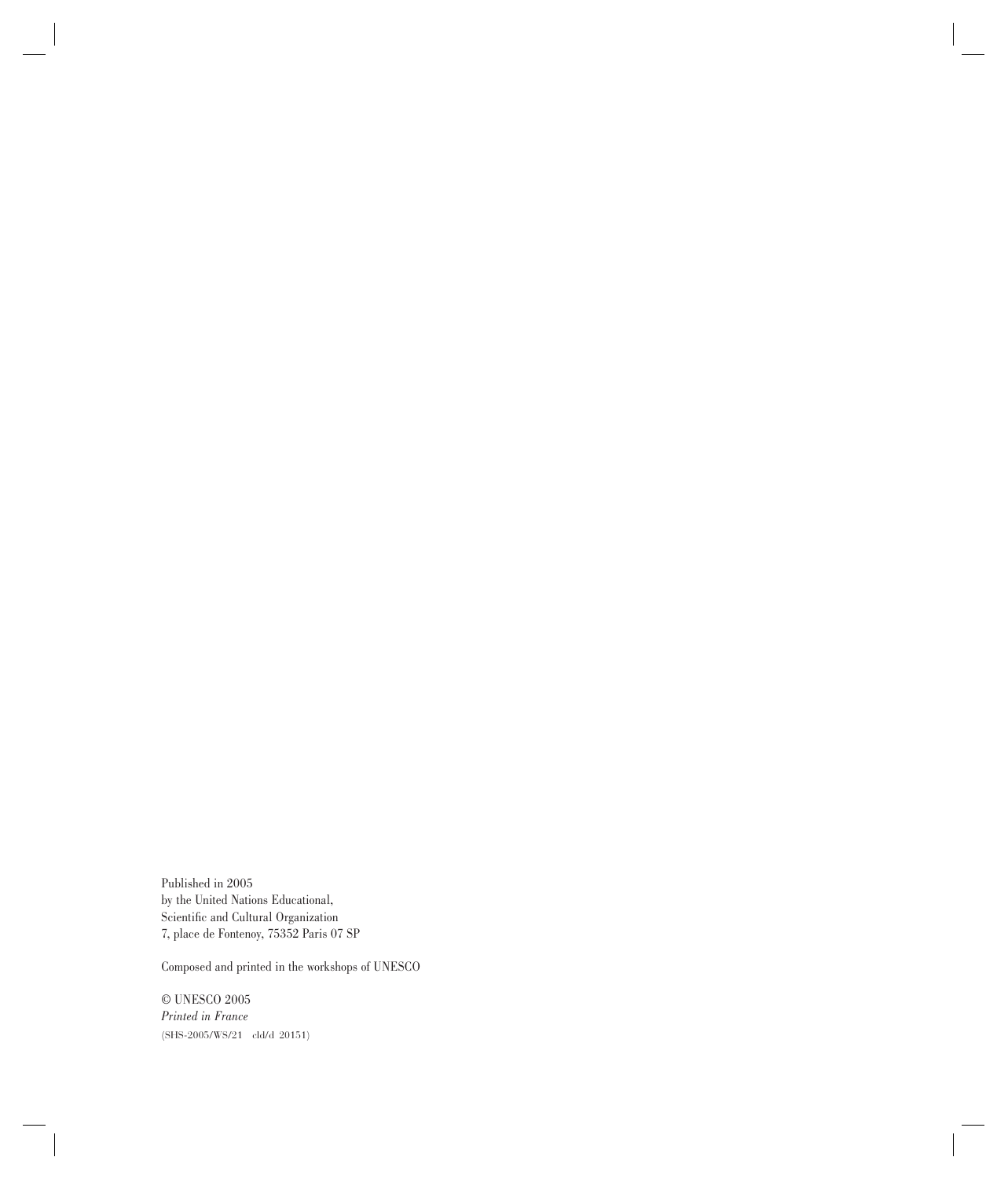### Foreword

In today's environment of rapid scientific research and technological development, different ways to apply new knowledge and innovations are constantly being engendered that present us with ever more possibilities and challenges. We stand to benefit from the greater range of options this progress brings. However, with more choice also comes more responsibility. Conscious of our roles as stewards of the world in which we live, notably on behalf of future generations, we must therefore take care in exercising these options.

This need to proceed in an ethical manner is expressed in debates concerning the precautionary principle. Although the concept of precaution is not a new one, understanding of the precautionary principle has, with time, come to mean different things to different people and application of the precautionary principle has proven controversial on occasion.

Born of environmental considerations, the precautionary principle has since matured into an ethical principle with a far broader scope and the potential value of the precautionary principle as a policy guide should be envisaged.

Given its mandate in ethics of science and technology, UNESCO has a role to play here in fashioning the precautionary principle into a form that Member States can properly use in making ethical assessments of the choices science and technology present.

In conformity with the mandate received from the Member States (31 C/5), UNESCO, together with its advisory body, the World Commission on the Ethics of Scientific Knowledge and Technology (COMEST), has brought together a group of experts to propose a clear definition of the precautionary principle and provide clarification of the possible uses of this principle, aiming at offering an ethical platform to ensure proper risk management and correct information to the public and to policy makers, in view of the impact of new technologies.

We are pleased to present this report of COMEST's expert group on the precautionary principle, which provides Member States with a solid base for discussion and clarifies the principle in a pragmatic way. This is part of a wider effort UNESCO is making to promote capacity and raise awareness in the field of ethics of science and technology.

We wish to thank the group of experts for bringing to this task their intellect, enthusiasm and effort, which has resulted in this work of quality.

**Jens Erik Fenstad Koïchiro Matsuura** Chairperson of COMEST Director-General of UNESCO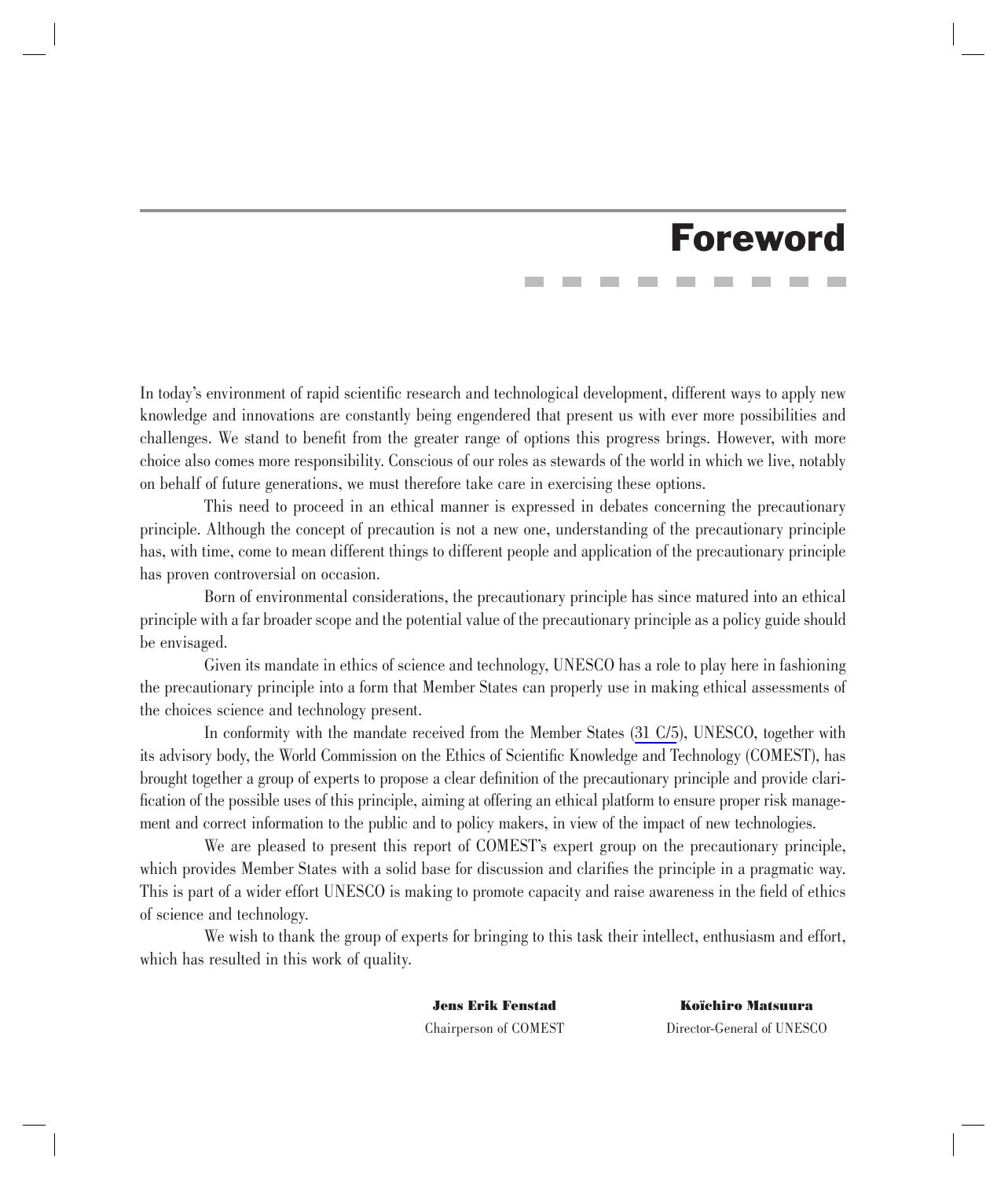## Table of contents

---------

| 1. |          | <b>Introduction</b><br>7                                                                                                        |
|----|----------|---------------------------------------------------------------------------------------------------------------------------------|
|    | 1.1      | <b>General introduction to the Precautionary Principle</b><br>$\overline{\mathbf{z}}$                                           |
|    | 1.2      | <b>History of the Precautionary Principle</b><br>9                                                                              |
|    |          | Box 1. The example of asbestos<br>10                                                                                            |
|    | 1.3      | 12<br><b>Concepts and definitions</b>                                                                                           |
|    |          | Box 2. Precautionary Principle, a working definition<br>14                                                                      |
|    |          | Box 3. Plausibility versus probability<br>15                                                                                    |
| 2. |          | Precaution as ethical responsibility and legal norm<br>17                                                                       |
|    | 2.1      | Precaution as ethical responsibility<br>17                                                                                      |
|    | $2.2\,$  | Legal issues<br>21                                                                                                              |
|    |          | Box 4 Article 38 of the Statute<br>of the International Court of Justice<br>23                                                  |
| 3. |          | 25<br>Complexity, risk and cost benefit analysis                                                                                |
|    | 3.1      | Complex systems, robustness and resilience<br>25                                                                                |
|    | $3.2\,$  | Multiple dimensions of uncertainty in scientific assessment<br>27                                                               |
|    | 3.3      | 28<br><b>Risk</b>                                                                                                               |
|    | 3.4      | <b>Considering costs and benefits</b><br>30                                                                                     |
|    | 3.5      | 31<br><b>Conclusions</b>                                                                                                        |
|    |          | <b>Conditions under which the Precautionary Principle</b><br><b>Box 5.</b><br>applies: the example of xenotransplantation<br>32 |
| 4. |          | <b>Application issues</b><br>35                                                                                                 |
|    | 4.1      | <b>Implications for science</b><br>35                                                                                           |
|    | 4.2      | Implications for policy and governance<br>38                                                                                    |
|    | 4.3      | Implications for industry and trade<br>41                                                                                       |
|    | 4.4      | Social and cultural implications<br>42                                                                                          |
|    |          | References and further reading<br>45                                                                                            |
|    | Annex 1. | Practical guidance: frequent questions<br>about the precautionary principle<br>49                                               |
|    |          | <b>Annex 2. Comest Expert Group Members</b><br>53                                                                               |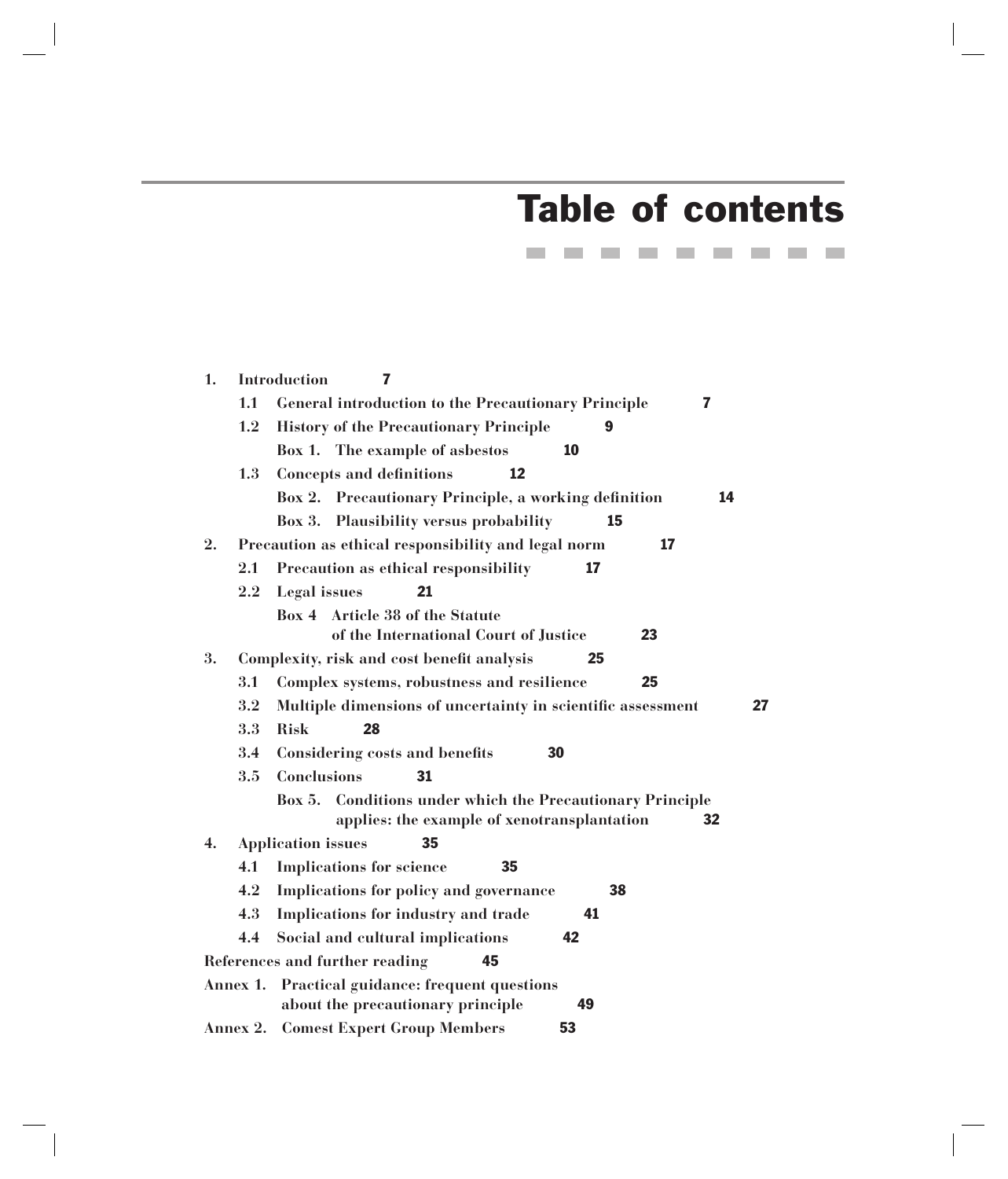## 1. Introduction

#### <span id="page-5-0"></span>1.1 General introduction to the Precautionary Principle

Human life is, has always been, and will always be full of risks. The urge to deal with the risks we face is a basic condition of our existence. Sailors sail on boats with lifeboats not because they expect wreckage, but because they know that it would be irrational not to be prepared for the potential dangers that they might encounter on their voyage. Science and technology not only ease some hardships of life, but can contribute to avoiding or diminishing some of the most threatening risks of nature. Recent history provides ample examples of beneficial effects of technological and scientific developments. Life expectancy has gone up significantly in most countries during the last century and many hardships of human life now belong to history. But awareness has grown that science and technology have also contributed to the creation of new threats to human existence or quality of life. Human development has come to a point where it must control its effect on the biosphere that provides the basis for all human existence.

The early stages of national and international environmental policies can be characterized by a curative model towards our natural environment. With increased environmental impacts of growing populations and industrialization, the environment was no longer able to cure itself; it had to be helped in repairing the damage inflicted upon it by human activities. For reasons of equity and feasibility, governments sought to apportion the economic costs of such intervention by requiring polluters to pay the cost of pollution. It soon became apparent, however, that this *Polluter Pays Principle* was practicable only if accompanied by a preventive policy, intended to limit damage to what could be repaired or compensated for. This 'prevention is better than cure' model marks the second stage of governmental action for environmental protection. This stage was characterized by the idea that science can reliably assess and quantify risks, and the *Prevention Principle* could be used to eliminate or diminish further damage.

The emergence of increasingly unpredictable, uncertain, and unquantifiable but possibly catastrophic risks such as those associated with Genetically Modified Organisms, climate change etc., has confronted societies with the need to develop a third, anticipatory model to protect humans and the environment against uncertain risks of human action: the *Precautionary Principle* (PP). The emergence of the PP has marked a shift from *postdamage* control (civil liability as a curative tool) to the level of a *pre-damage* control (anticipatory measures) of risks.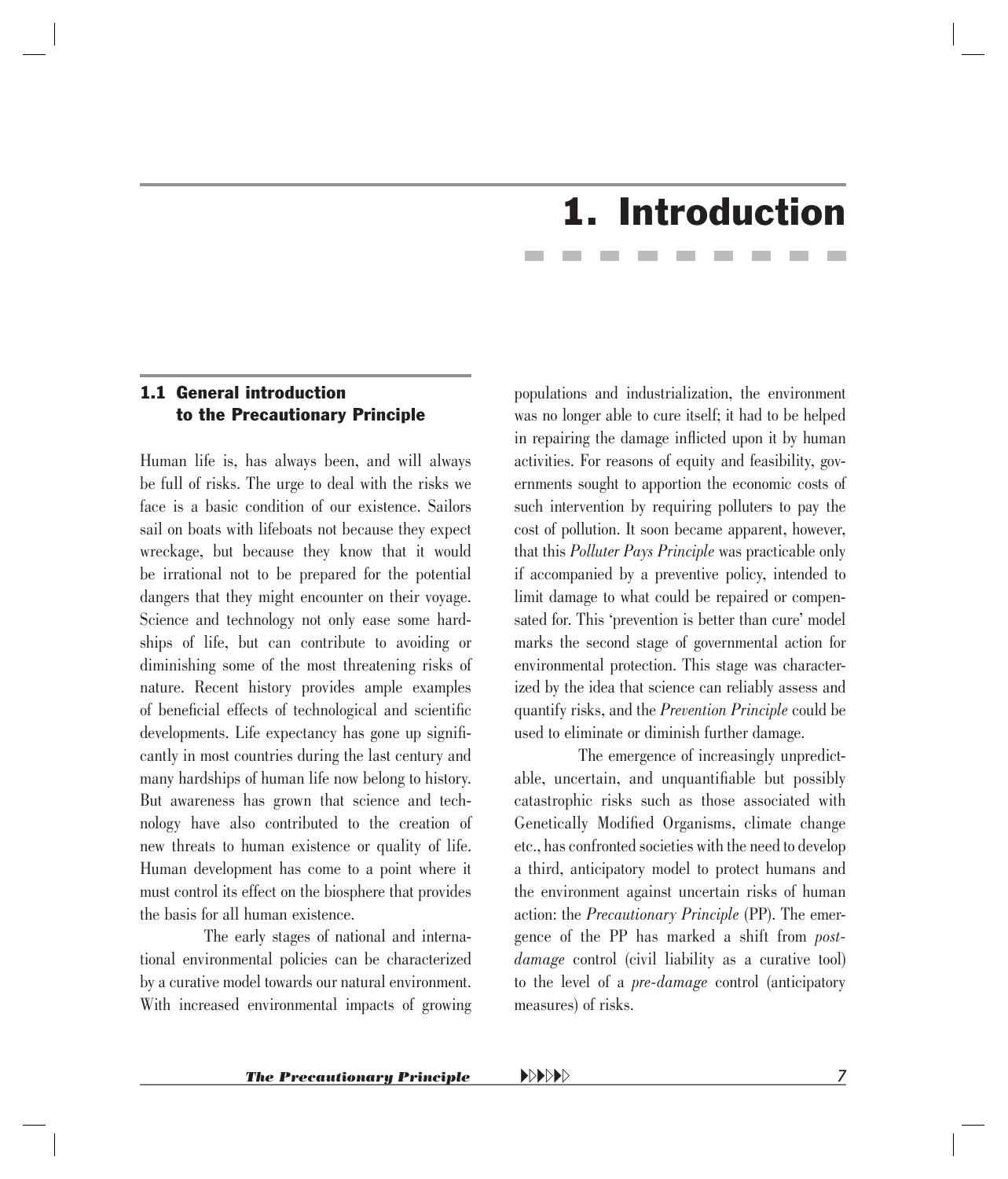Over the past decades, the PP has become an underlying rationale for a large and increasing number of international treaties and declarations in the fields of sustainable development, environmental protection, health, trade and food safety. In its most basic form, the PP is a strategy to cope with scientific uncertainties in the assessment and management of risks. It is about the wisdom of action under uncertainty: 'Look before you leap', 'better safe than sorry', and many other folkloristic idioms capture some aspect of this wisdom. Precaution means taking action to protect human health and the environment against possible danger of severe damage. However, in the international arena, different views exist of what precaution is and the PP has different interpretations.

The PP is often seen as an integral principle of sustainable development, that is development that meets the needs of the present without compromising the abilities of future generations to meet their needs. By safeguarding against serious and, particularly, irreversible harm to the natural resource base that might jeopardize the capacity of future generations to provide for their own needs, it builds on ethical notions of intra- and inter-generational equity.

The increasing presence of the PP in a variety of international instruments and the potential implications the PP may have for scientific and technological development make it necessary to develop a common understanding of what the PP is. UNESCO, as an intergovernmental organization among whose priorities is the promotion of ethics of science and technology, seeks to provide its Member States with a clear understanding of the PP in order to facilitate standard-setting in this area, to raise awareness of the ethical notions upon which the PP is based, and to help Member States to build relevant human and institutional capacities.

Within the United Nations system, the PP is included in the 1992 Rio Declaration on Environment and Development, and in the United Nations Framework Convention on Climate Change. Later, the PP was incorporated into the article on precaution (Article 5.7) of the World Trade Organization's (WTO) Agreement on Sanitary and Phytosanitary Measures (SPS Agreement) of 1994, as well as into the Biosafety Protocol that was approved in Montreal in January 2000. In fact, the explicit introduction of this principle today in operational articles of the Biosafety Protocol is part of a wider-reaching movement towards giving this principle shape in the legal framework.

For these reasons, as a follow-up to the World Conference on Science of 1999 and in conformity with the Programme and Budget for the biennium 2002/2003 (31 C/5), UNESCO has decided to consolidate the role of the World Commission on the Ethics of Scientific Knowledge and Technology (COMEST) as a multicultural and transdisciplinary advisory body and to focus on the ethics of the environment, taking into account both its natural and human aspects. The main objective is to offer an ethical platform from which to manage risks and keep the public and policy makers informed, in view of the impact of emerging new technologies. In this context, the PP will be an overarching consideration, with special emphasis on concepts such as environmental responsibility and sustainable development. As a consequence UNESCO and COMEST will focus on a number of issues that have been identified for the future, such as the impact of complexity on the development of scenarios for decision-making. These issues are crucial in a very practical and immediate sense because dealing with complex systems that cannot be fully predicted (for example climate change) requires a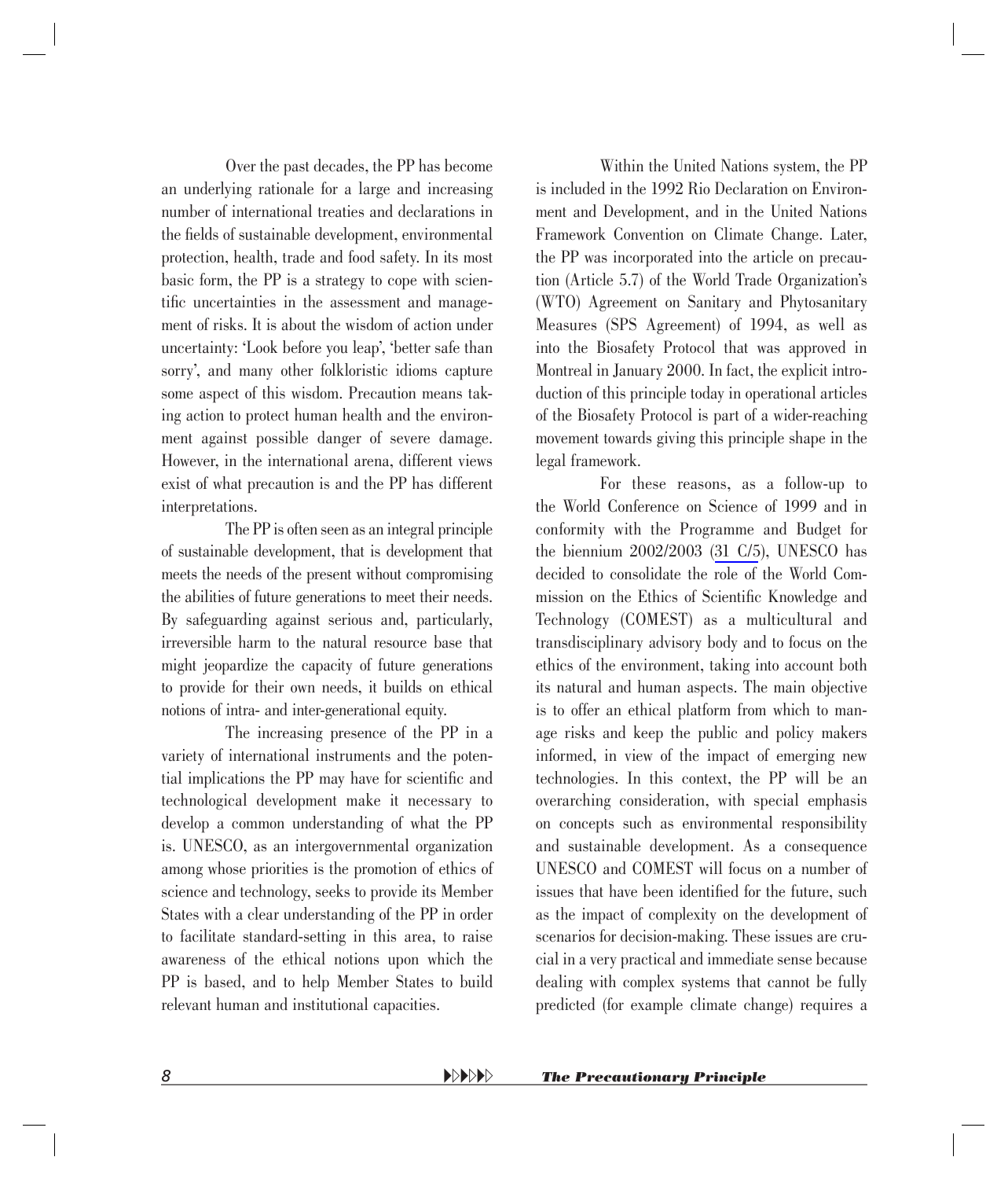<span id="page-7-0"></span>shift of attitude from computability of consequences, to the awareness and readiness to face and manage basically unpredictable developments.

The present report is part of this initiative. It aims to reduce the gaps in the understanding of the principle and to clarify the PP for decisionmakers and scientists in order to achieve a more informed debate of the principle and to serve as reference for possible further implementations of the PP. This may have positive implications for national and international environmental and health policies as well as for world trade. COMEST is working to address remaining issues of the PP, to critically discuss objections to the PP, and to clarify recurring misunderstandings in its application.

The remainder of this report is structured as follows: Section 1.2 sketches the history of the PP. Section 1.3 reviews concepts and definitions of the PP and identifies common elements in the various definitions. On that basis a working definition of the PP is given. Section 2.1 explains the ethical basis of the PP and the questions of responsibility, inter- and intra-generational equity and deliberative democracy. Section 2.2 deals with legal issues.

Section 3.1 explores the characteristics of complex systems and elaborates on the concepts of robustness and resilience. Section 3.2 discusses the multiple dimensions of uncertainty in scientific assessment. These uncertainties are at the heart of the PP. Section 3.3 discusses the concept of risk and associated decision-making problems for which the PP can be helpful. Section 3.4 deals with the possibilities and limitations of cost benefit analysis, a tool widely used in decision-making.

In section 4 a range of application issues of the PP is discussed. Section 4.1 reviews the main implications of the PP for science. Section 4.2 deals with the implications for policy and governance. Section 4.3 discusses implications for industry and trade. Finally, section 4.4 discusses the social and cultural implications of the PP. In two text boxes, examples are given of decision-making problems where invoking the PP is helpful. Appendix 1 summarizes, in the form of Frequently Asked Questions (FAQ), some of the key points from this report and offers practical guidance.

#### 1.2 History of the Precautionary Principle

The PP is a narrower concept than merely looking for safety. Precautionary 'thinking' has a much longer history. The *Late Lessons from Early Warnings* report (Harremoës et al., 2001) mentions the example of Dr John Snow who in 1854 recommended removing the handle of a London water pump in order to stop a cholera epidemic. The evidence for the causal link between the spread of cholera and contact with the water pump was weak and not a 'proof beyond reasonable doubt'. The simple and relatively inexpensive measure, however, was very effective in halting the spread. The report then mentions a series of other examples, such as asbestos, where a precautionary approach could have saved many lives if early warnings of potential – at the time unproven but still reducible – harm had been taken more seriously. The asbestos case is summarized in Box 1.

The PP, however, dates from the 1970s. Some scholars mention a Swedish and some a German origin of the PP. In Germany the PP ('Vorsorgeprinzip') may be traced back to the first draft of a bill (1970) aimed at securing clean air. The law was passed in 1974 and covered all potential sources of air pollution, noise, vibrations and similar processes. The most unambiguous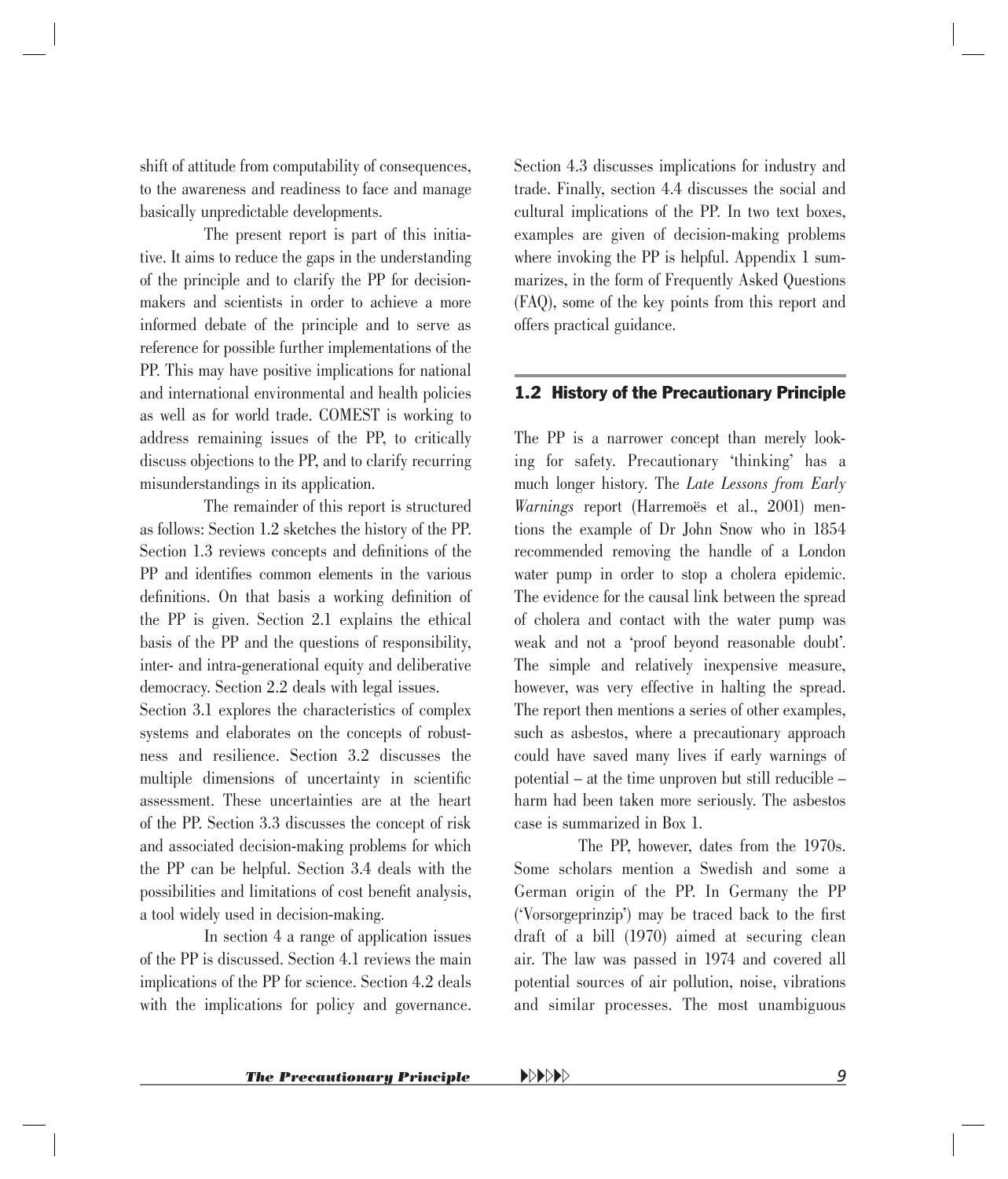<span id="page-8-0"></span>elaboration of the PP in German environmental policy is from a later date and reads: 'Responsibility towards future generations commands that the natural foundations of life are preserved and that irreversible types of damage, such as the decline of forests, must be avoided.' Thus: 'The principle of precaution commands that the damages done to the natural world (which surrounds us all) should be avoided in advance and in accordance with opportunity and possibility. *Vorsorge* further means the early detection of dangers to health and environment by comprehensive, synchronized (harmonized) research, in particular about cause and effect relationships..., it also means acting when conclusively ascertained understanding by science is not yet available. Precaution means to develop, in all sectors of the economy, technological processes that significantly reduce environmental burdens, especially those brought about by the introduction of harmful substances.' (Bundesministerium des Innern, 1984).

#### *Box 1. The example of asbestos*

Nowadays it is known that asbestos is the main cause of mesothelioma, a disease with a very long incubation time, which once it manifests is normally fatal within one year. Health experts estimate that in the European Union (EU) alone, some 250,000 – 400,000 deaths from mesothelioma, lung cancer, and asbestosis will occur over the next 35 years, as a consequence of exposure to asbestos in the past.

Mining for asbestos began in 1879. At that time science was not aware of the dangers of asbestos. The annual production of asbestos worldwide grew to 2 million tonnes in 1998. Imports to the EU peaked in the mid 1970s and remained above 800,000 tonnes a year until 1980, falling to 100,000 tonnes in 1993. There is a delay of 50 to 60 years between the peak in import of asbestos and the peak in occurrence of mesothelioma in a country.

Early warnings and actions are summarized in the following timeline:

- 1898 UK Factory Inspector Lucy Deane warns of harmful and 'evil' effects of asbestos dust
- 1906 French factory report of 50 deaths in female asbestos textile workers and recommendation for controls
- 1911 'Reasonable grounds' for suspicion, from experiments on rats, that asbestos dust is harmful
- 1911 and 1917 UK Factory Department finds insufficient evidence to justify further actions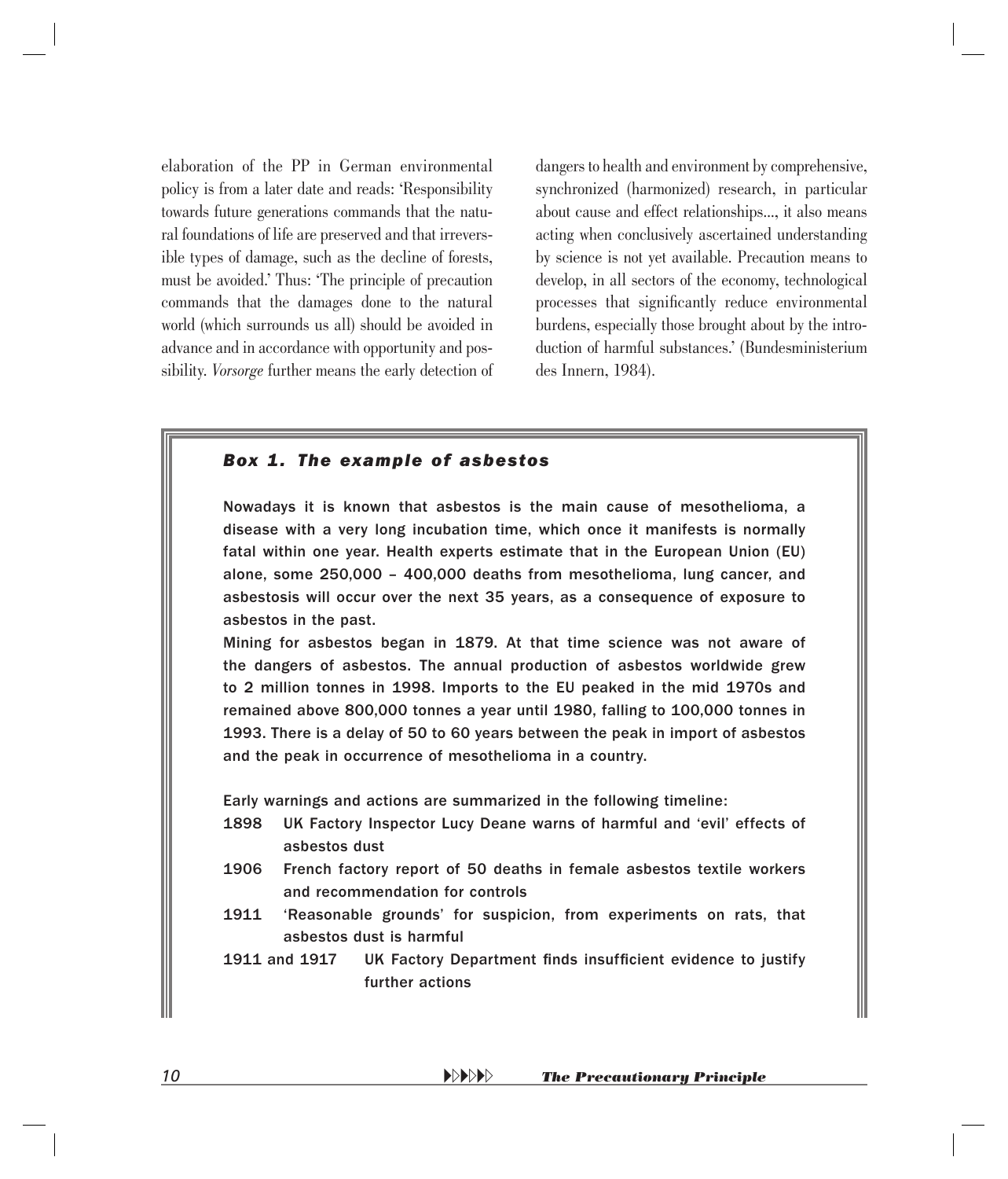- 1930 UK 'Merewether Report' finds 66 % of long-term workers in Rochdale factory with asbestosis
- 1931 UK Asbestos Regulations specify dust control in manufacturing only and compensation for asbestosis, but this is poorly implemented
- 1935–1949 Lung cancer cases reported in asbestos manufacturing workers
- 1955 Research by Richard Doll (UK) establishes high lung cancer risk in Rochdale asbestos workers
- 1959-1964 Mesothelioma cancer identified in workers, neighborhood 'bystanders' and the public in South Africa, the United Kingdom, and the United States, amongst others
- 1998–1999 EU and France ban all forms of asbestos
- 2000–2001 WTO upholds EU/French bans against Canadian appeal

In the case of asbestos, a lack of full scientific proof of harm contributed to the long delay before action was taken and risk reduction regulation was put in place. The early warnings of 1898–1906 were not followed up by any kind of precautionary action to reduce exposure to asbestos, nor by long-term medical and dust exposure surveys of workers that would have been possible at the time, and which would have helped strengthen the case for tighter controls on dust levels. A Dutch study has estimated that a ban in 1965, when the mesothelioma hypothesis was plausible but unproven, instead of in 1993 when the hazard of asbestos was widely acknowledged, would have saved the country some 34,000 victims and Euro 19 billion in building costs (clean up) and compensation costs. This is in a context of 52,600 victims and Euro 30 billion in costs projected by the Dutch Ministry of Health over the period 1969–2030.

Today, a substantial legacy of health and contamination costs has been left for both mining and user countries, while asbestos use continues, now largely in developing countries.

*(Source: EEA 2001)*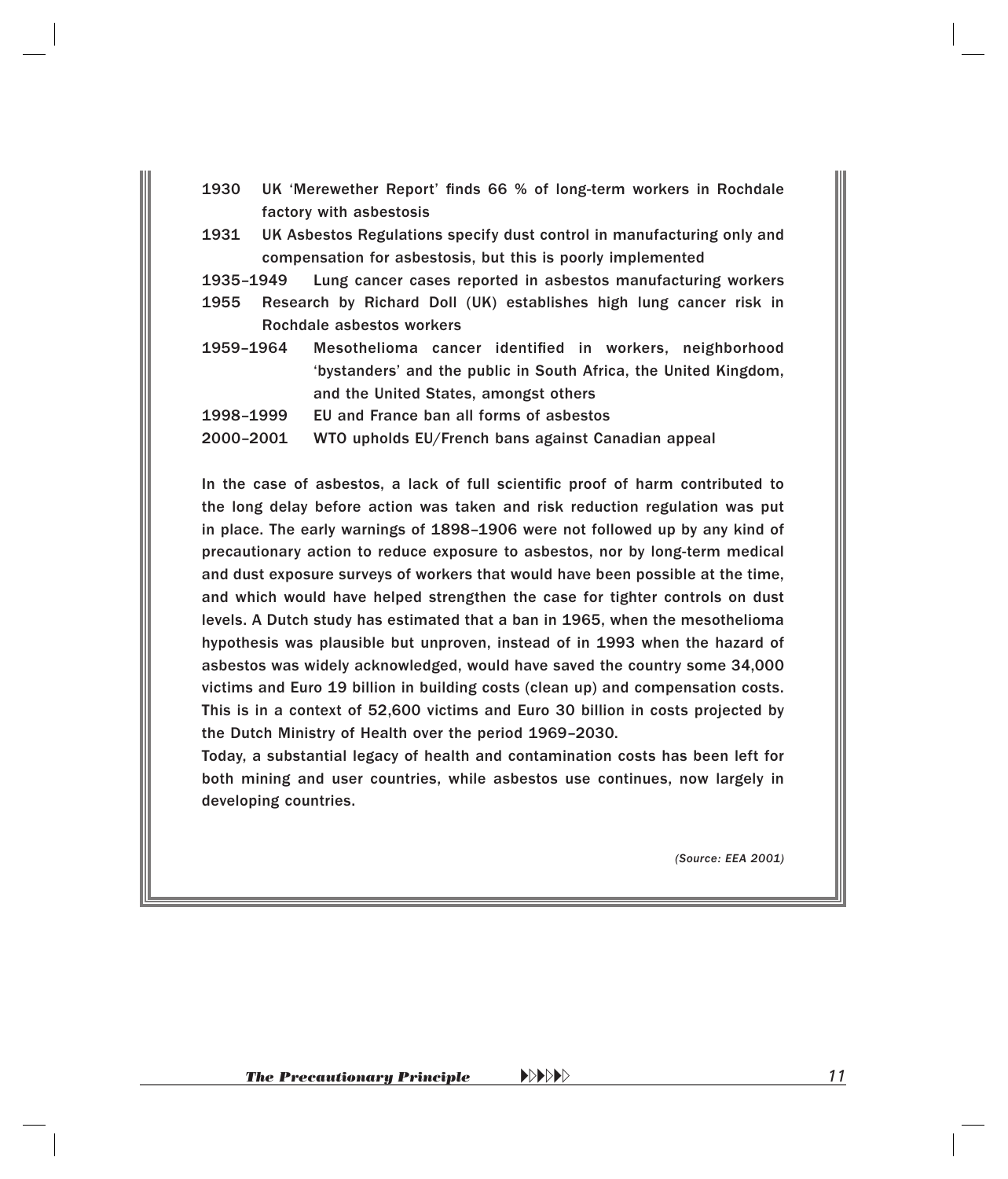<span id="page-10-0"></span>The German interpretation of the PP is one of many definitions. There seems to have been little convergence yet towards a common definition of the PP in the various international treaties. The North Sea Treaties (Bremen 1984, London 1987, The Hague 1990, Esbjerg 1995) are early examples of international treaties where the PP has had a very strong position. What is interesting is the shift of reference to the PP in the various North Sea Treaties: From: '… timely preventive measures ...' given 'insufficient state of knowledge' (1984) to: '… a precautionary approach is necessary which may require action … even before a causal link has been established by absolutely clear scientific evidence...'  $(1987)$  and: '...apply the precautionary principle ... even when there is no scientific evidence to prove a causal link...' (1990) to finally:  $\ldots$  the guiding principle  $\ldots$  is the precautionary

| Table 1. A sample of definitions of the PP |  |  |
|--------------------------------------------|--|--|
|--------------------------------------------|--|--|

principle … - …the goal of reducing discharges and emissions … with the aim of their elimination'. (1995)

#### **1.3 Concepts and definitions**

In the literature and in international treaties and declarations, a variety of definitions can be found. A sample of the range of definitions is given in Table 1. The triple negative notion in the definition in the Rio Declaration that the *absence* of rigorous proof of danger does *not* justify *in*action is rather weak: it forces the consideration of precautionary intervention but does not require such intervention. The definition in the EU communication on the other hand does require intervention to maintain the high level of protection chosen by the EU.

| <b>Definition</b>                                                                                                                                                                                                                                                                                                                                                       | Optional/mandatory action                                                                                             |
|-------------------------------------------------------------------------------------------------------------------------------------------------------------------------------------------------------------------------------------------------------------------------------------------------------------------------------------------------------------------------|-----------------------------------------------------------------------------------------------------------------------|
| 'Accepting that, in order to protect<br>the North Sea from possibly damag-<br>ing effects of the most dangerous sub-<br>stances, a precautionary approach is<br>necessary which may require action<br>to control inputs of such substances<br>even before a causal link has been<br>established by absolutely clear scientific<br>evidence.'                            | Includes qualifying language such as<br>'may require action' and 'before<br>absolutely clear  evidence'.              |
| 'In order to protect the environment, the<br>precautionary approach shall be widely<br>applied by States according to their<br>capabilities. Where there are threats<br>of serious or irreversible damage, lack<br>of full scientific certainty shall not be<br>used as a reason for postponing cost-<br>effective measures to prevent environ-<br>mental degradation.' | Includes qualifying language such as<br>'according to their capabilities' and<br>"postponing cost-effective measures" |
|                                                                                                                                                                                                                                                                                                                                                                         |                                                                                                                       |

*12* -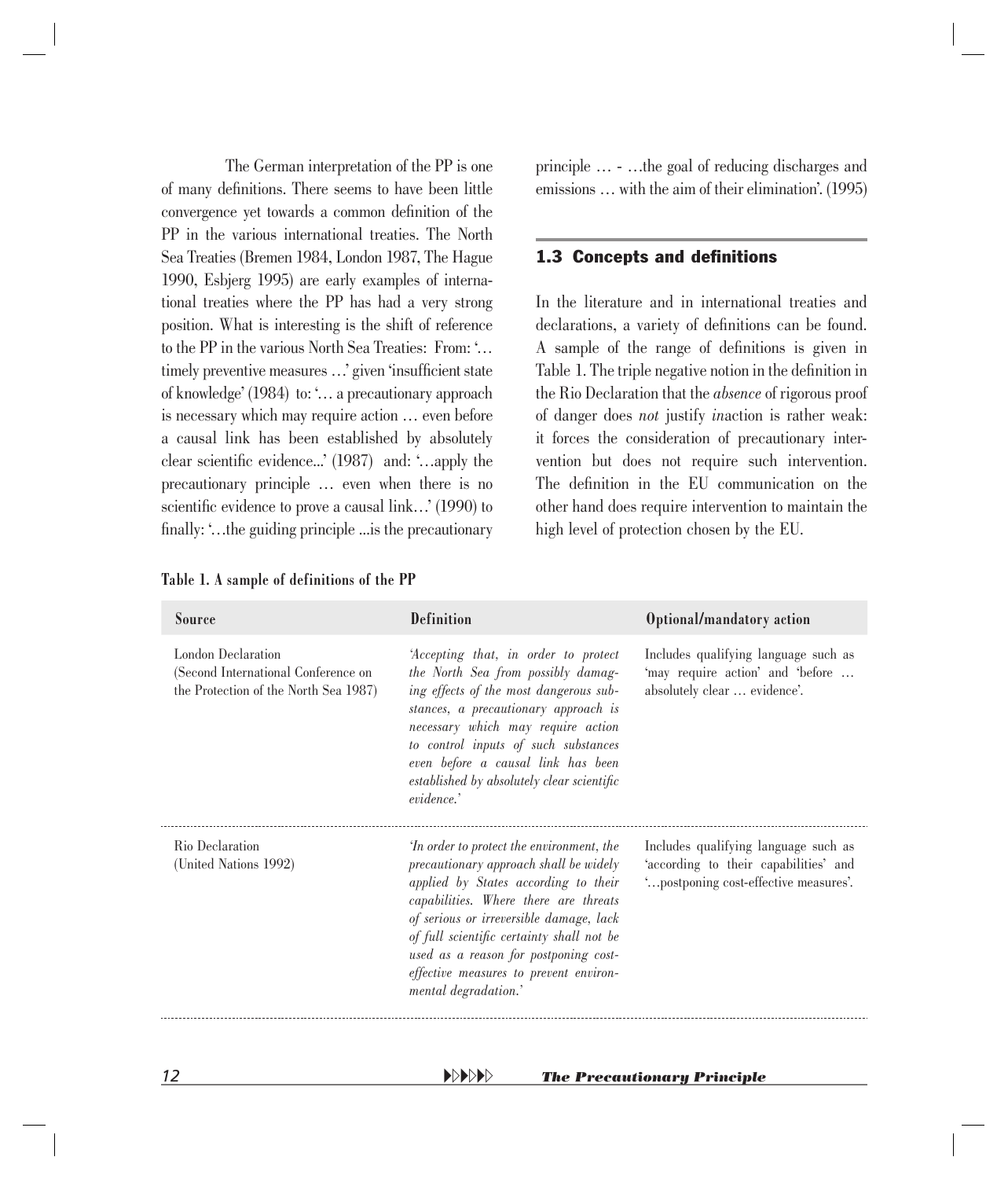EU communication on the PP (EU, 2000)

*'The precautionary principle applies where scientific evidence is insufficient. inconclusive or uncertain and prelim-* $\mu$ *inary scientific evaluation indicates that there are reasonable grounds for concern that the potentially dangerous effects on the environment, human, animal or plant health may be inconsistent with the high level of protection chosen by the EU'.*

Requires intervention to maintain the high level of protection chosen by the EU.

#### *Common elements*

Despite the divergence in the wording of the various formulations of the PP, there are several key elements that most definitions have in common. There are also emerging broadly shared insights on the PP in the scientific and policy-maker communities. These are:

- The PP applies when there exist considerable scientific uncertainties about causality, magnitude, probability, and nature of harm;
- Some form of *scientific analysis* is mandatory; a mere fantasy or crude speculation is not enough to trigger the PP. Grounds for concern that can trigger the PP are limited to those concerns that are *plausible* or scientifically tenable (that is, not easily refuted);
- Because the PP deals with risks with poorly known outcomes and poorly known probability, the unquantified *possibility* is sufficient to trigger the consideration of the PP. This distinguishes the PP from the prevention principle: if one does have a credible ground for quantifying probabilities, then the prevention principle applies instead. In that case, risks can be managed by, for instance, agreeing on an acceptable risk level for the activity and putting enough

measures in place to keep the risk below that level;

- Application of the PP is limited to those hazards that are *unacceptable*; although several definitions are more specific: Possible effects that threaten the lives of future generations or other groups of people (for example inhabitants of other countries) should be explicitly considered. Some formulations refer to 'damage or harmful effects', some to 'serious' harm, others to 'serious and irreversible damage', and still others to 'global, irreversible and trans-generational damage'. What these different clauses have in common is that they contain value-laden language and thus express a moral judgement about acceptability of the harm;
- Interventions are required before possible harm occurs, or before certainty about such harm can be achieved (that is, a wait-and-see-strategy is excluded);
- Interventions should be proportional to the chosen level of protection and the magnitude of possible harm. Some definitions call for 'costeffective measures' or make some other reference to costs, while others speak only of prevention of environmental damage. Costs are only one consideration in assessing proportionality. Risk can rarely be reduced to zero. A total ban may not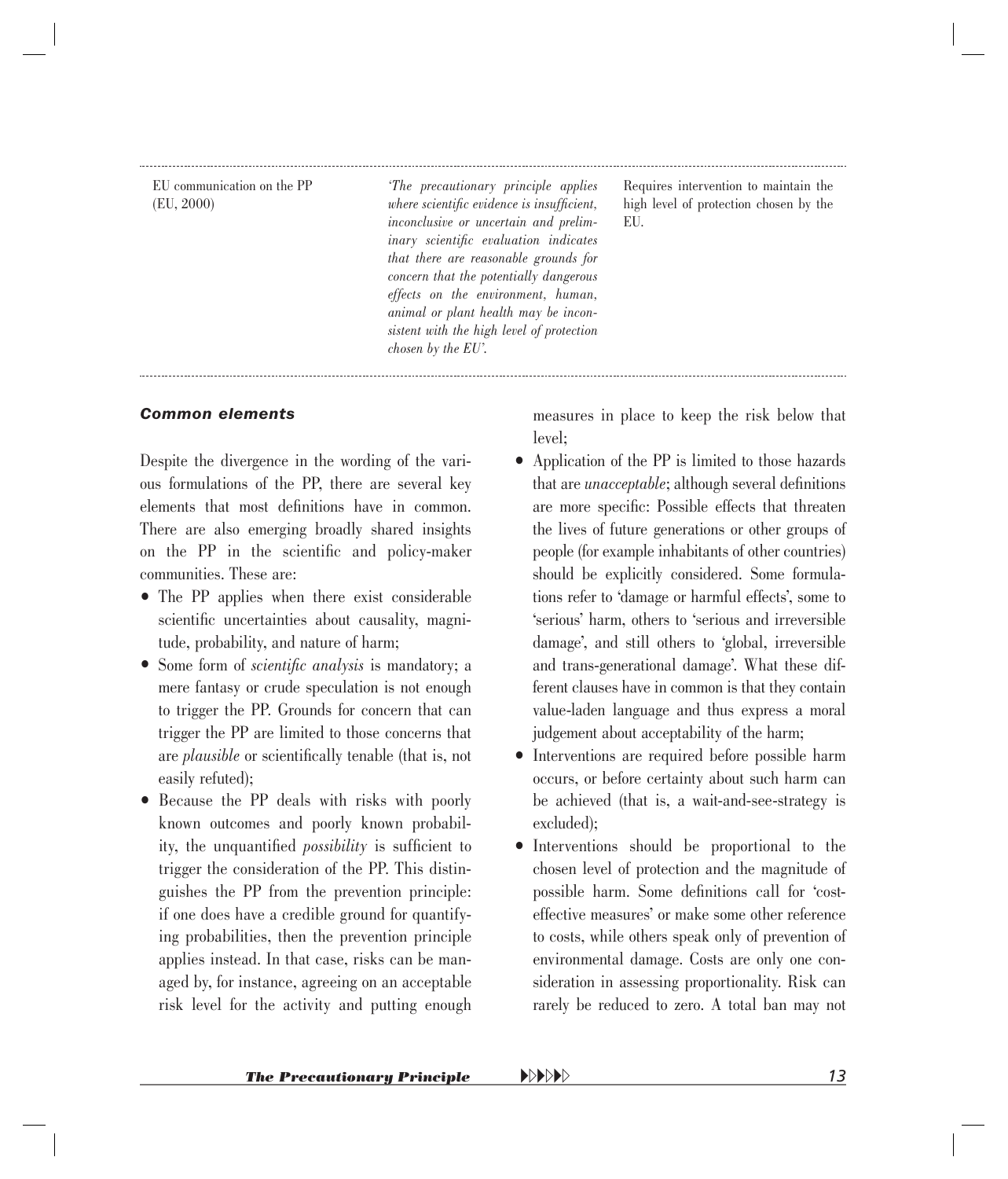<span id="page-12-0"></span>be a proportional response to a potential risk in all cases. However, in certain cases, it is the sole possible response to a given risk;

- There is a *repertoire of interventions* available: 1. measures that *constrain the possibility of the harm*;
	- 2. measures that *contain the harm*, that is limit the scope of the harm and increase the controllability of the harm, should it occur;
- There is a need for ongoing systematic empirical search for more evidence and better under-

standing (long-term monitoring and learning) in order to realize any potential for moving a situation beyond the PP towards more traditional risk management.

One possible articulation that captures the elements that are key to the PP and takes into account criticisms of earlier attempts to define the  $PP$  is given in Box 2. This working definition is the basis of this report.

To reiterate, the grounds for concern that can trigger the PP need to be plausible or tenable.

### *Box 2. Precautionary Principle, a working definition* When human activities may lead to morally unacceptable harm that is scientifically plausible but uncertain, actions shall be taken to avoid or diminish that harm. *Morally unacceptable harm* refers to harm to humans or the environment that is  $\triangleleft$  threatening to human life or health, or ◆ serious and effectively irreversible, or  $\blacklozenge$  inequitable to present or future generations, or imposed without adequate consideration of the human rights of those affected. The judgement of *plausibility* should be grounded in scientific analysis. Analysis should be ongoing so that chosen actions are subject to review. *Uncertainty* may apply to, but need not be limited to, causality or the bounds of the possible harm. *Actions* are interventions that are undertaken before harm occurs that seek to avoid or diminish the harm. Actions should be chosen that are proportional to the seriousness of the potential harm, with consideration of their positive and negative consequences, and with an assessment of the moral implications of both action and inaction. The choice of action should be the result of a participatory process.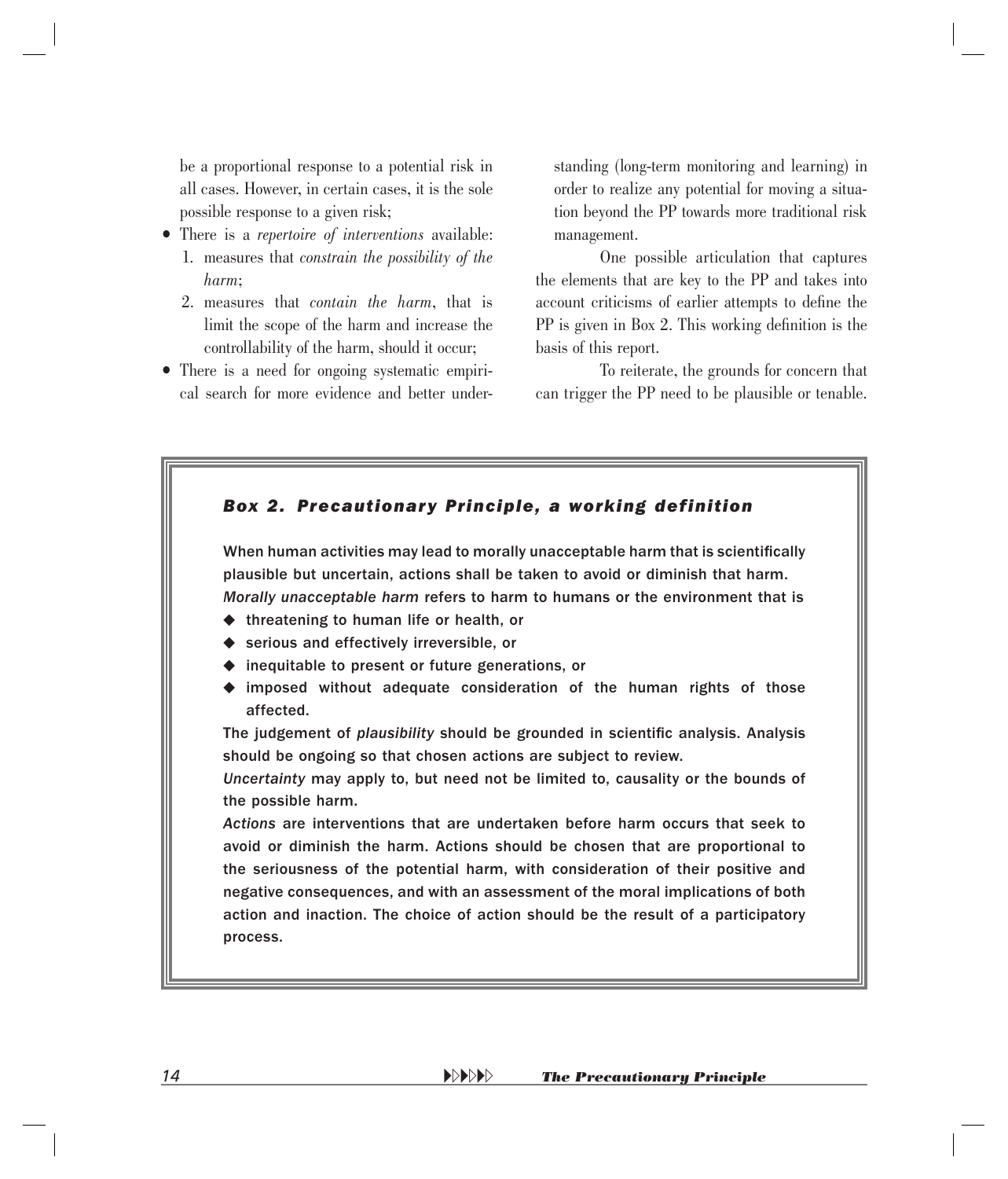<span id="page-13-0"></span>The hypothesis that an activity can cause harm should be consistent with background knowledge and theories. If a hypothesis requires one to reject widely accepted scientific theories and facts, then it is not plausible. The hypothesis should posit causal mechanisms or processes, or if no causal mechanism is known, there should be some evidence of a possible statistical correlation. However, if a hypothesis posits radically new and unfamiliar mechanisms and processes, it is not plausible. Further, obscure and complex hypotheses are not as plausible as simple and straightforward ones. Plausibility does not need to be correlated with probability and the two concepts should not be confused. For the PP it is important to understand

the difference between plausibility and probability; see Box 3 for an example.

#### *PP and innovation*

Some people fear that a more precautionary approach to forestalling potential hazards of a morally unacceptable nature may stifle innovation or hamper scientific progress. They point to the fact that new technologies typically introduce new risks. However, there are immense challenges to, and opportunities in, understanding complex and emergent systems while meeting human needs with lower health costs and lower ecological damages. Wider use of the PP can help stimulate both innovation and science,

#### *Box 3. Plausibility versus probability*

When we judge that one hypothesis is plausible but another is not, we are not saying that the plausible hypothesis is more probable than the implausible, although we are saying the plausible hypothesis is more of a serious possibility than the other. We can only judge the relative probability when we have sufficient evidence to make this determination. When we lack sufficient evidence about both hypotheses, we should suspend our judgement about which hypothesis is true because we are ignorant about that. But we should not suspend our practical judgement, because we still must decide how to act with respect to these possible hypotheses. Thus, if I spot a new growth on my skin and my two hypotheses are 'it's cancerous' and 'it's benign', I do not have to determine that the growth is probably cancerous in order to go to the doctor and have it tested. I can regard the cancer hypothesis as a serious possibility even though I do not regard it as true or even minimally probable.

*(Example taken from Resnik, 2003)*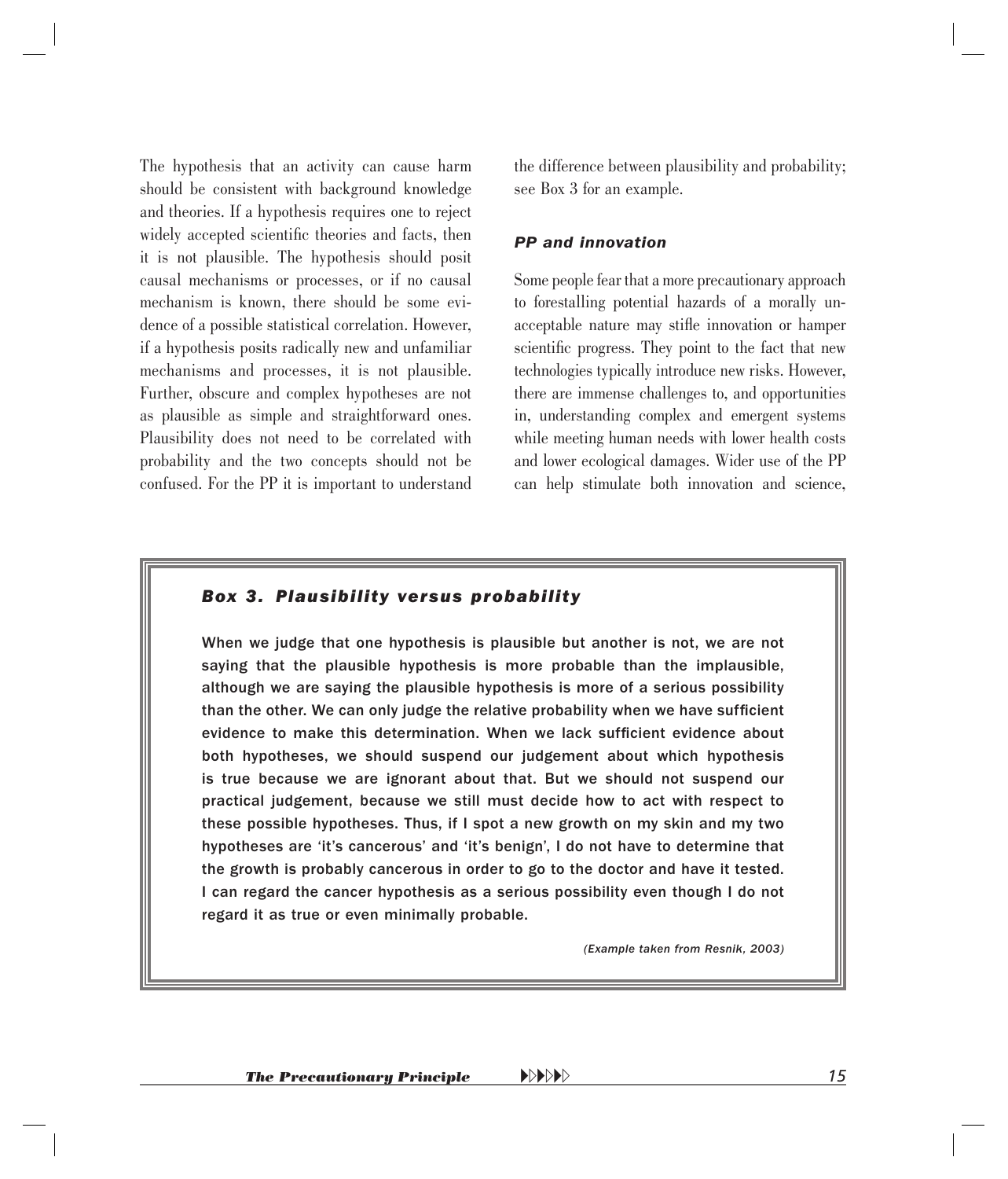replacing nineteenth century technologies and the simple science of the first industrial revolution with the clean technologies and systems science of a new industrial revolution. This can help to achieve a better balance between the benefits of innovations and their hazards.

Where many historic examples (asbestos) were about false negatives (absence of precautionary intervention that in hindsight was necessary), there is also a concern that an overly wide adoption of the PP may lead to too many false positives (precautionary intervention that later on proves unnecessary). The delicate balance between the two extremes needs to be determined on a case by case basis, and needs to be taken into consideration when the proportionality of measures to be taken are decided.

While the PP indeed may impose a 'nogo' or a 'go-slow' on certain directions of innovation and scientific progress, the PP at the same time acts as a stimulant for other innovations and clean technological progress. The PP promotes the development of innovative alternatives for potentially risky technologies. This was for instance the case with CFCs that were banned because the hypothesis was deemed plausible that CFCs destroy the ozone layer. This ban triggered many innovations and led to cleaner alternatives for virtually all CFC

applications. The PP inspires a diversification of technologies. The size and societal impacts of any future surprises will be smaller if there are several competing technologies that are being used to meet human needs, rather than just one global, near monopoly technology, as was the case with asbestos, halocarbons and PCBs. Diverse technologies and alternative ways of meeting needs can help deal with the seemingly intractable problem of 'societal ignorance' and attendant surprises.

#### *What the PP is not*

To avoid misunderstandings and confusions, it is useful to elaborate on what the PP is not. The PP is not based on 'zero risks' but aims to achieve lower or more acceptable risks or hazards. It is not based on anxiety or emotion, but is a rational decision rule, based in ethics, that aims to use the best of the 'systems sciences' of complex processes to make wiser decisions. Finally, like any other principle, the PP in itself is not a decision algorithm and thus cannot guarantee consistency between cases. Just as in legal court cases, each case will be somewhat different, having its own facts, uncertainties, circumstances, and decision-makers, and the element of judgement cannot be eliminated.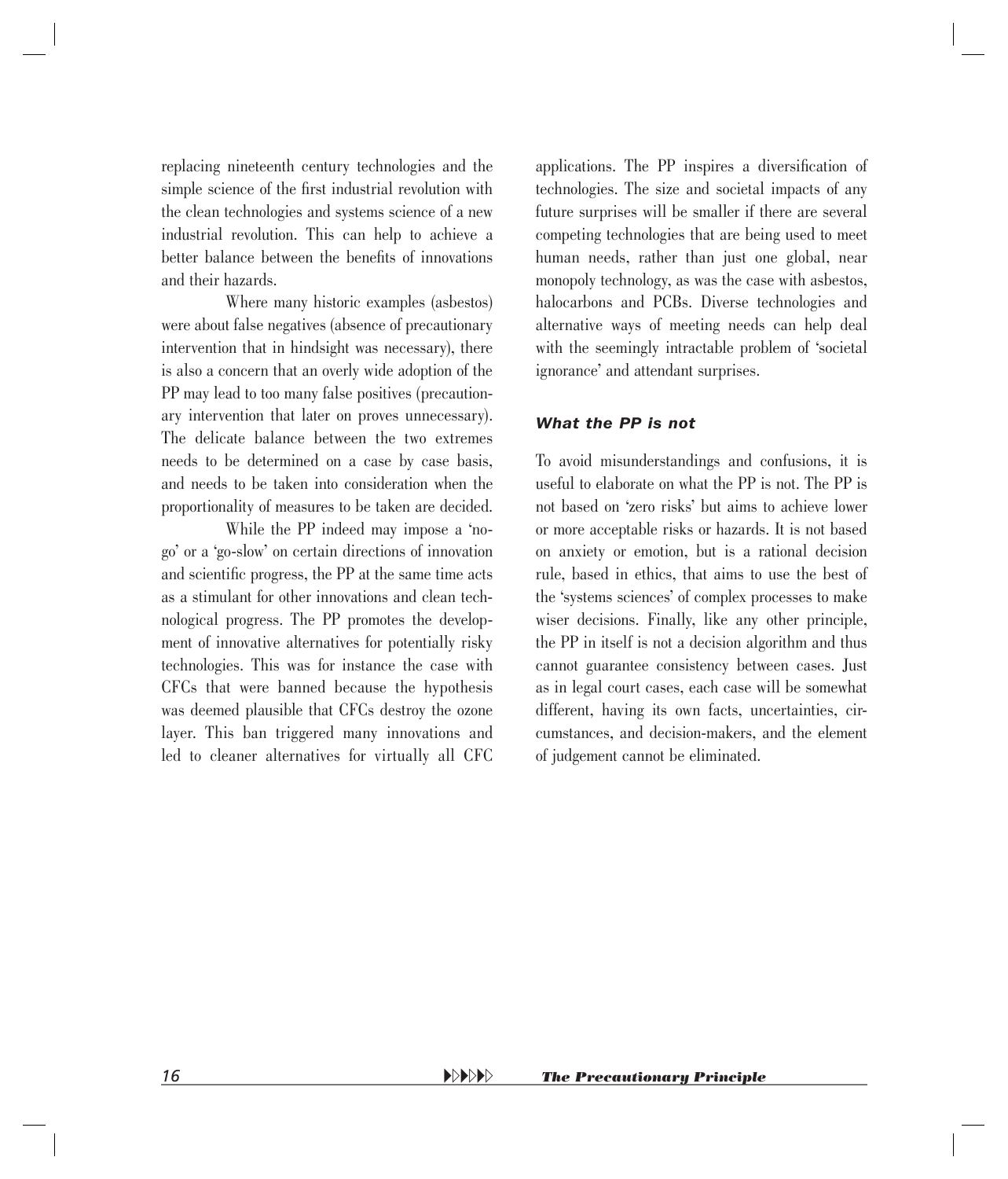## 2. Precaution as ethical responsibility and legal norm

<span id="page-15-0"></span>In this section the ethical basis and legal status of the PP will be reviewed. In section 2.1 the notion of ethical responsibility, equity issues, environmental protection, and democracy and the moral right to have a say will be discussed respectively. The role of ethical and legal principles in law, the issue of legally binding versus guiding, the relevance of a distinction between Precautionary Principle and precautionary approach, the ways in which the PP is introduced in international agreements and national legislation and the issue of liability and burden of proof are discussed in section 2.2.

#### 2.1 Precaution as ethical responsibility

The PP has an ethical basis, and applications of the PP are value-sensitive. The working definition of the PP given in Box 2 talks about 'morally unacceptable harm'. Morality refers to beliefs and practices about good and evil that guide our behaviour. Ethics is the explicit, philosophical reflection on moral beliefs and practices.

One of the features of ethics that many people regard as problematic is the apparent great variety of ethical theories available. Some of these

ethical theories, if applied consistently to a given case, might even yield contradicting moral obligations or moral prohibitions. This plurality seems to contradict the universal appeal of ethics and to the principle of universalism in ethics itself.

Yet, people who tend to disagree on abstract principles of moral thought, on religion, or ethical theory, very often manage to come to an agreement on the moral rightness or wrongness of particular actions for specific cases. This is because moral judgements are less subject to plurality and rest on a firmer basis than the ethical theories that one adheres to. This indicates that in spite of the plurality of ethical theories, ethical relativism is not the only option. In fact, the convergence of many moral judgements on specific problem-cases may be seen to reveal that there is a universal basis for ethics that is as yet only partially revealed by current academic theories of ethics.

When ethics is integrated into political and legal thinking, one should be careful to, on the one hand, acknowledge the diversity and plurality of ethical thinking and, on the other hand, strive for as much practical consensus on moral judgements as is possible. One way to do this is to deflect our thinking away from ethical theory and rather focus on more specific ethical principles and ethical values.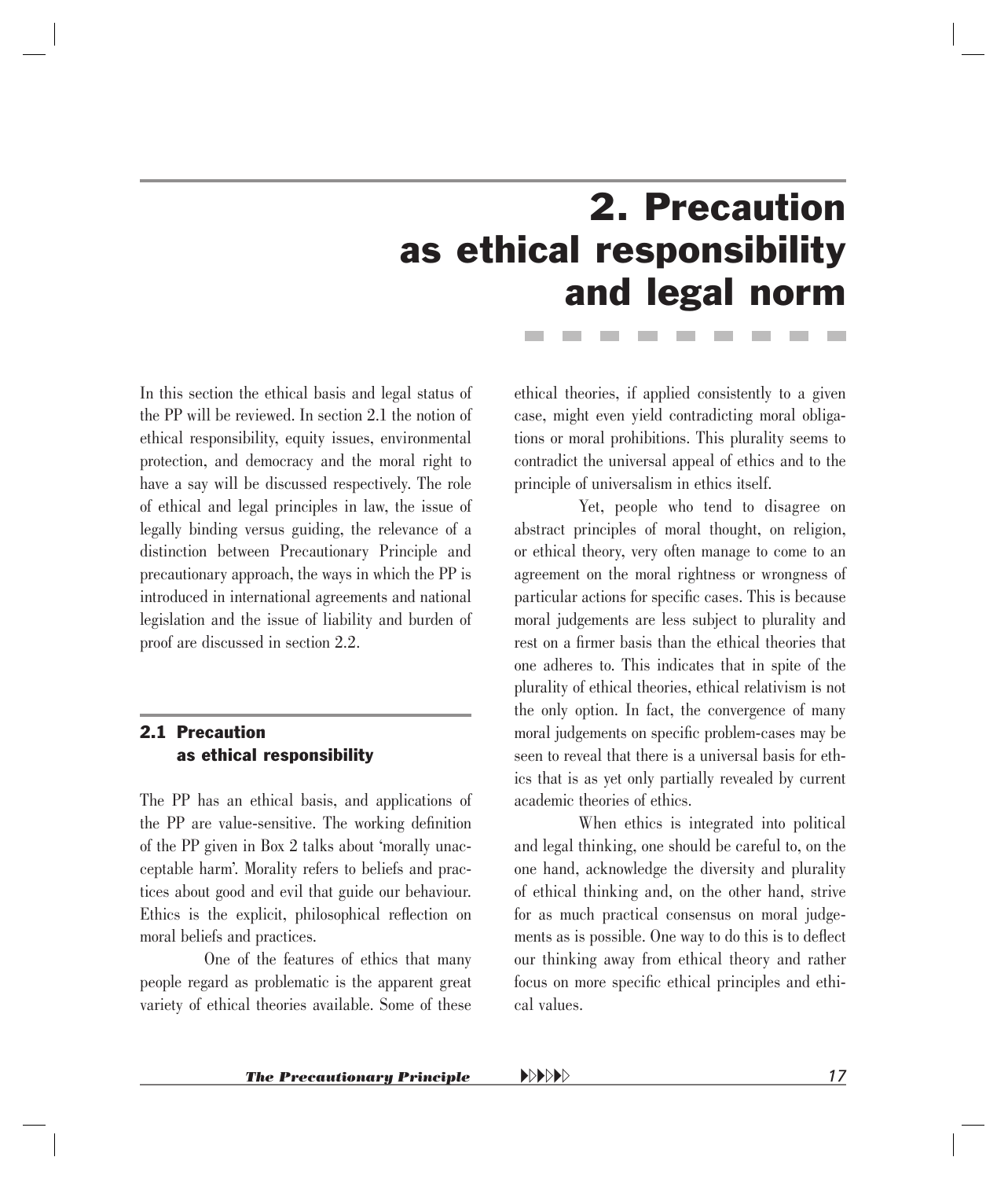#### *The notion of ethical responsibility*

Ethical responsibility implies some freedom of choice in action. The notion that individuals (or firms, or States) are morally responsible for the choices they make is a crucial ethical basis of the PP.

#### **Culpable ignorance and the PP**

Culpable ignorance is one of the crucial ethical foundations of the PP. The concept has some tradition in ethics and law. It can be used in three ways. Firstly, it can be used in order to blame a person (or a firm or a State) for damage they have caused even if they did not know that damage would follow their action. This is because people have a moral responsibility to make an effort to find out whether their actions might lead to damage. Ignorance is considered blameworthy when an action is taken that is or could have been disastrous, even if, due to chance, no actual damage follows the action. What is blameworthy is not that one was ignorant, but that one did not make an effort to reduce that ignorance.

Secondly, the concept may function as an incentive to further investigation. If ignorance about possible consequences is great, one may delay action until more knowledge is available. Thirdly, the concept can be used as a reason for not acting in a certain way. A person may think that it is impossible to be more informed about possible harmful consequences of the action, and that it would be blameworthy to start the planned action on such a poor basis of information. This may be the case even if great benefits are forgone, that is the negative consequences of not acting are significant. This reflects an asymmetry between action and omission, which will be further explored below.

A key issue with culpable ignorance concerns the knowledge that one seeks or with which one is satisfied. In a situation of ignorance and uncertainty no reliable knowledge about future outcomes is available. Yet, ignorance is culpable only if one does not seek out and utilize other relevant information and knowledge, such as general knowledge about the type of situation that one may encounter. For instance, knowledge about the typical failures of an old car would mean one is morally responsible to have the brakes checked regularly. If failing to do so leads to an accident, one might be held accountable for it. Within the context of the PP one might point to parallels in complex environmental systems: even though one might be unable to reliably assess the risks, one might have enough knowledge to strengthen the general resilience of the system. Thus one may not be morally responsible for every possible consequence that one is not fully informed about, but one may still be morally responsible for acting to increase the resilience of the system to avoid possible breakdowns or catastrophes.

#### **Actions and omissions**

In decision theory, one of the courses of action that is always included in the calculus is not doing anything. Actions and omissions are treated on a par. In traditional ethics, however, one normally maintains that when facing quite risky decisions with the possibility of bad outcomes, one should refrain from doing anything, even if one's omission to act might cause greater harm. This position is directly coupled to one's moral responsibility: one is seen as more responsible for what one actually does than for what one fails to do. In medical ethics this moral attitude is common: the difference between causing a death and allowing a person to die is considered significant. The moral difference between actions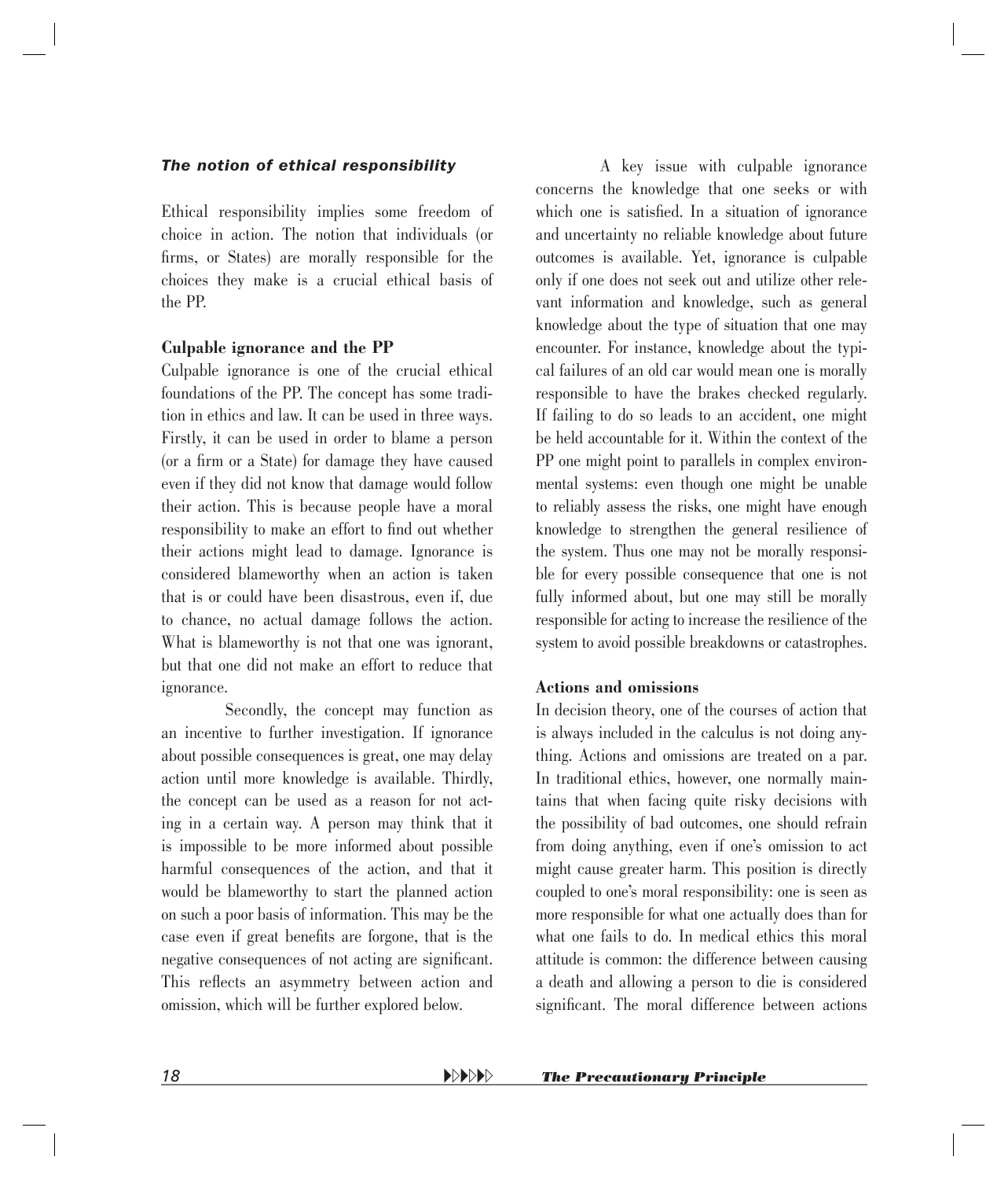and omissions is also often reflected in criminal law: the failure to carry out an obligation is usually a lesser crime and never a greater crime than committing actions that violate prohibitions. There is a moral asymmetry between actions and omissions that is reflected in the degree of responsibility a person or an institution has.

#### **Co-responsibility and special responsibilities**

In many real-life situations responsibilities are shared: outcomes that matter result from my actions in combination with what other people do or do not do. Industrial or technological accidents, for instance, have seldom only one source of human failure; more typically they are the result of a chain of interrelated actions and systemic technological design.

In a moral context a person can only be made responsible for a certain outcome to the extent that their actions contributed to it. A person cannot be held responsible for factors that are beyond their control (or knowledge) but they do have some co-responsibility for certain outcomes to which they have contributed.

In some circumstances a person may hold greater responsibilities than most other people because they hold a role that is assigned greater responsibility. Ownership (for example of land) is one such special responsibility, being a guardian for a child another. Very often we assume special responsibilities as a consequence of the professional roles we hold. For instance, a priest may assume a special responsibility for the care and comfort of dying patients in a hospital, whereas a scientist may assume a special responsibility for informing the public about scientific matters. In the context of the PP, one may claim that, for example, scientists hold a special co-responsibility for disseminating information about the uncertainties involved in a specific decision. While very few of us are ever fully responsible for complex chains of events or decisions, many are co-responsible, and some may be especially responsible due to their professional or other role in regard to the situation.

#### *Equity issues*

The classic conception of sustainable development implies that the needs of present generations should be met provided they do not impair the ability of future generations to meet their needs. This implies an ethical balance between present and future generations. There is ample reason to say that as a moral norm inter-generational equity is not entirely new, but implied by traditional moral claims of universality and justice. The fact that it has been formulated in an explicit manner quite recently may be seen as the result of the recognition that many of our (technological and other) actions and decisions today have far-reaching consequences into the future (as, for example, storage of radioactive material).

Another reason to be explicit about intergenerational equity is that cost benefit analysis (CBA) tends to discount future interests and needs in such a manner that they have little value. In discounting it is assumed that in the future, incomes and welfare will have increased substantially, so that a dollar spent (or gained) in 50 years from now should weigh less than a dollar spent (or gained) today. Discounting in Cost Benefit Analysis (CBA) tends to favour activities that have short-term gains and long-term negative effects. It does not take account of how negative effects may be valued differently by the future generations who face them.

Inter-generational equity demands that there are certain limits and restrictions on the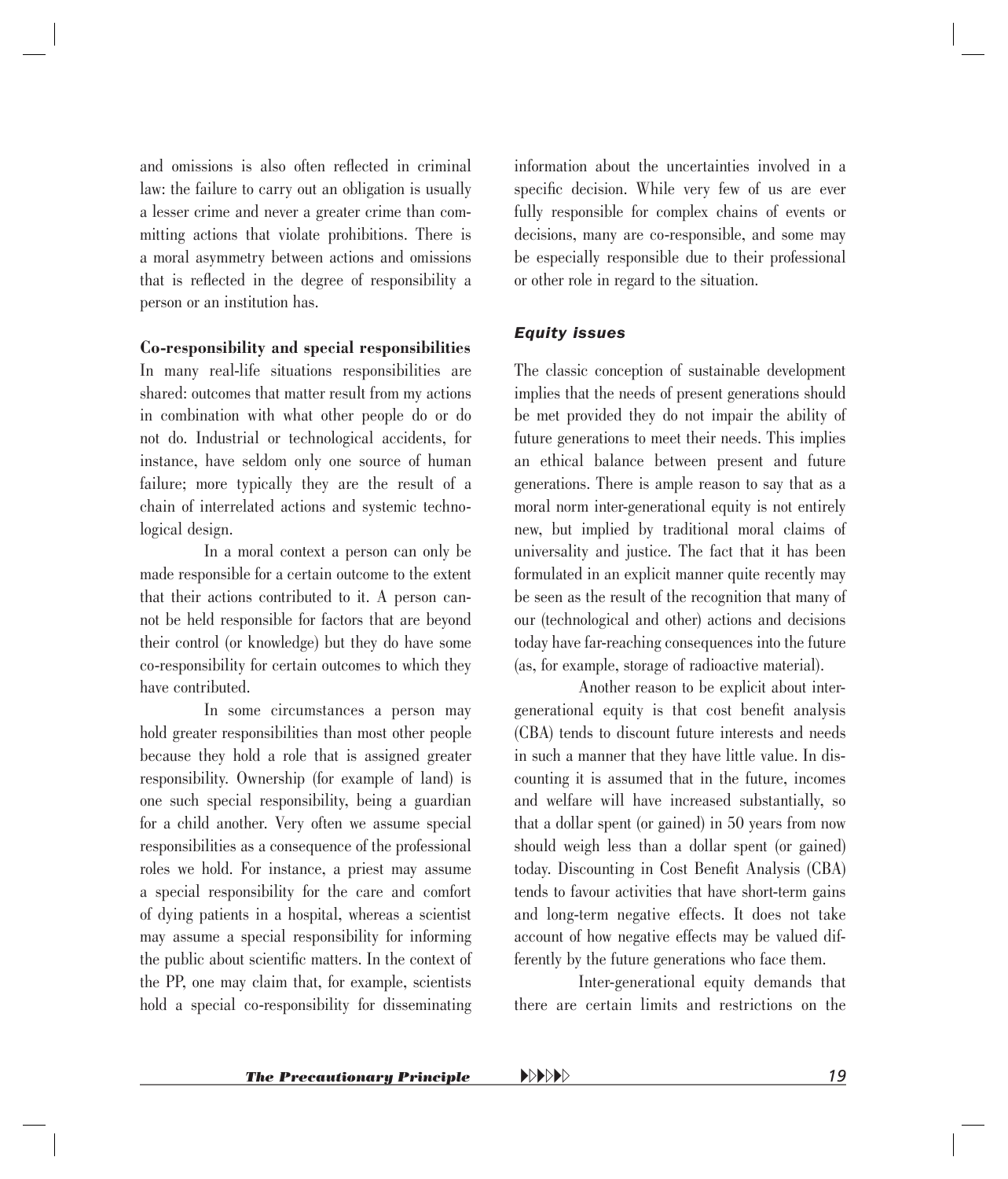extent to which future needs and consequences can be discounted. The PP, being directly related to the principle of sustainable development, incorporates inter-generational equity in the sense that considerations of possible significant long-term and future harm provide enough reason to act now, even though present interests may not be threatened. The PP should embrace the principle of intergenerational equity.

But equity has also another dimension: intra-generational equity. The distribution of benefits and risks is not only due to individual behaviour and merit, but also due to systematic socio-economic differences among various groups of people and societies. In this way equity issues arise, most notably between developing countries and the industrialized countries. The dramatic and systematic differences in the distribution of wealth, health care, education, civil rights, welfare and other goods among countries is disquieting both from an ethical perspective and from the perspective of global political and economic stability.

Many people and many governments and international bodies (all UN bodies including UNESCO) recognize that truly positive social, political and economic development within a nation is not possible without the reduction of existing global inequalities. The principle of intra-generational equity does not require an equal sharing of benefits and risks across the globe, but that there be fairness with regard to the opportunities each person has to lead a meaningful life under conditions of economic, social and political security. The PP is built around the idea that the costs of human-made risks should not be externalized, neither to the local environment nor to the environment of other societies or nations. The PP should embrace the principle of intragenerational equity.

#### *Environmental protection*

There are different schools of thought about how we should value nature ranging from those that put humans at the centre of the world and assign priority, value and respect to humans and human concerns to those that claim that the environment and non-human lives have a value of their own, independent of their value to humans, and that they deserve respect and protection. Both views support the PP. Whether one considers that the health and integrity of ecosystems and the preservation of species is important for the well-being of humanity or because they have value in their own right, any p otential harm from human activities that might jeopardize these is morally unacceptable. Since nature does not have a voice of its own the 'interests' of nature need to be taken care of in the decisionmaking process. Deliberations on the PP should explicitly consider the negative impacts that human activities may have on nature, even if these impacts do not pose direct risks for humans.

#### *Democracy and the moral right to have a say*

It is one of the ethical principles of modern democracies that parties affected by a decision should have their preferences taken into account when the decision is made. For instance, the *Convention on Access to Information, Public Participation in Decision-Making and Access to Justice in Environmental Matters* (Aarhus, Denmark, 25 June 1998) states in Article 7: 'Each Party shall make appropriate practical and/or other provisions for the public to participate during the preparation of plans and programmes relating to the environment, within a transparent and fair framework, having provided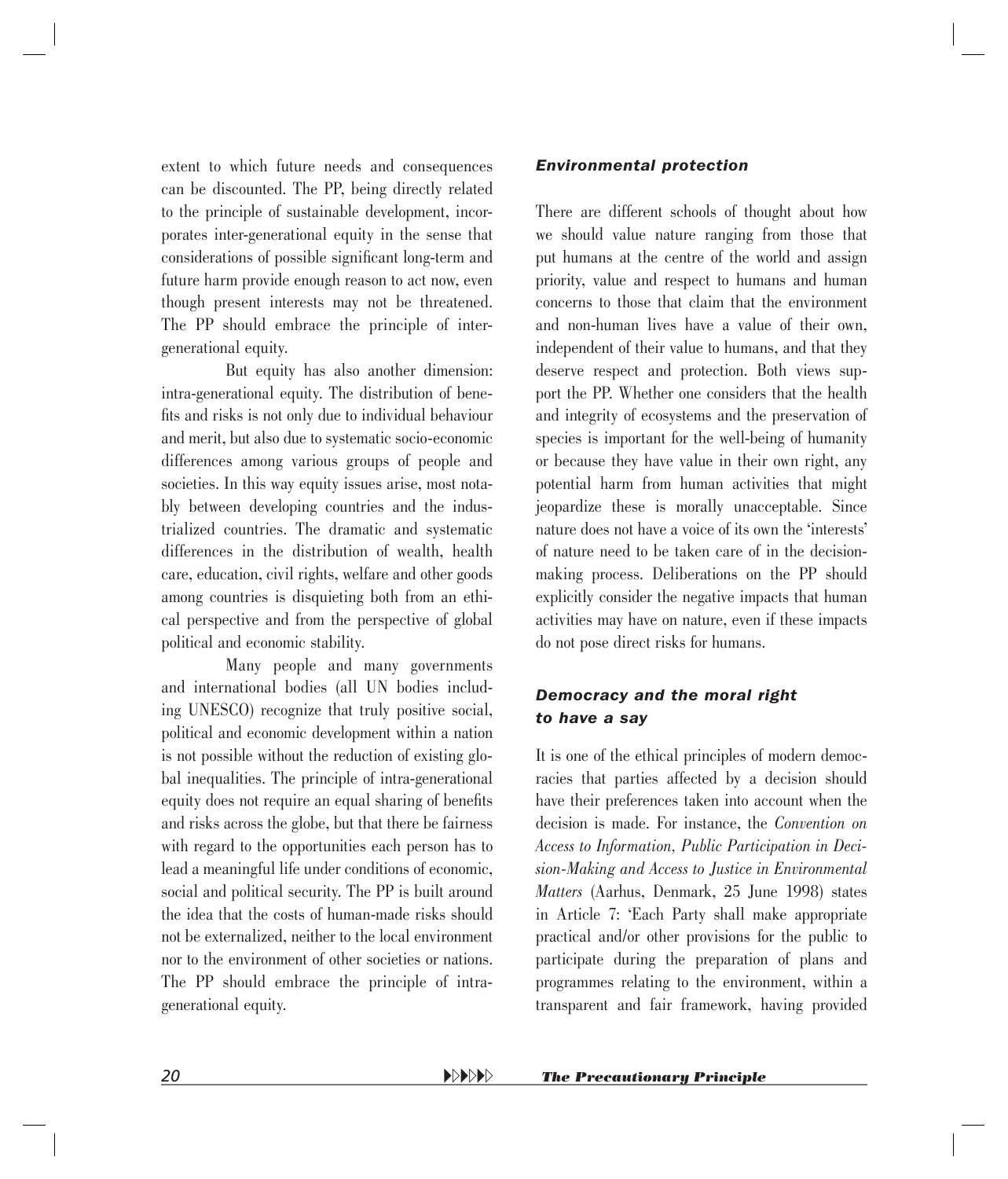<span id="page-19-0"></span>the necessary information to the public. […] To the extent appropriate, each Party shall endeavour to provide opportunities for public participation in the preparation of policies relating to the environment.'

The ethical principle behind such statements is that decisions that affect parties other than the decision-maker should be consented to by these parties in conditions of transparent process and with freely accessible information. In cases where the consent of all parties involved cannot be obtained or assumed for practical reasons, or where there are conflicting views and a decision has to be made, one should go to great lengths to consult with these parties and let their views inform the relevant considerations of the decision-maker. This is normally done through participatory consultation processes. One of the main aims of such processes is to understand the conflicting values of the involved parties that may provide for different evaluations of possible outcomes. PP decisions should involve the participation of all those affected.

#### 2.2 Legal issues

Despite the success of the PP in the fields of national, EU and international law, its outlines are far from clear from a legal point of view. According to diverse definitions in these legal orders and case law applications, the principle can in fact be understood in a variety of ways.

#### *Ethical and legal principles*

Ethical and legal principles are the foundation of the law that guides the application of norms relative to the object of protection. Their utility is based on three fundamental aspects. First, principles

should be considered as one of the standards, among others, that allow the evaluation of the validity of a law. Second, principles have the potential to assist in the interpretation of other rules. And, third, principles have the capacity to fill legal gaps.

A principle can have different meanings in different legal orders. However, regardless of the legal system, principles are the central ideas, representing its logical, harmonic and coherent meaning. A principle is the central determinant of a specific legal system; it is its fundament that, because of its superior hierarchy, influences and resonates on all norms of the system and on the way to apply them.

While it is difficult to agree on fixed and p recise rules at the international level, it is far easier to come to a public understanding about indefinite *principles* that can progressively be given more concrete form. Essentially the PP is an appeal to prudence addressed to policy makers who must take decisions about products or activities that could be seriously harmful to public health and the environment. For that reason, this emerging principle of international law does not offer a predetermined solution to every new problem raised by scientific uncertainty. On the contrary, the PP is a guiding principle that provides helpful criteria for determining the most reasonable course of action in confronting situations of potential risk.

Arguably, a strength of the PP being a principle is thus its open-endedness and flexibility, which creates a possibility and an incentive for social learning.

#### *To what extent is the PP legally binding?*

From a legal point of view, the question is whether precaution will become a legally binding principle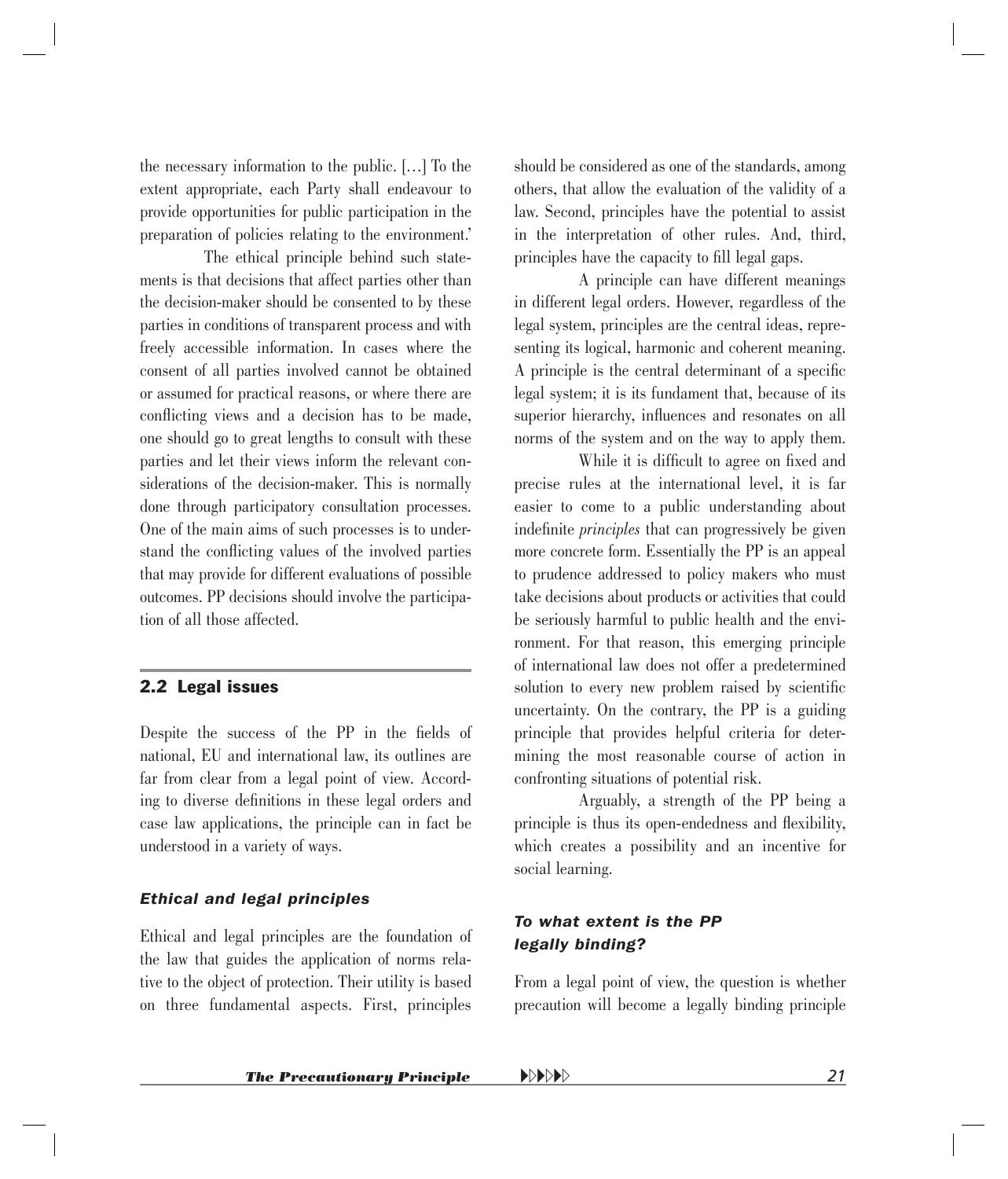in customary international law and national law, rather than a guiding principle only. In the field of environmental law, such as the Cartagena Protocol on Biosafety, the PP seems to be on its way to become legally binding.

In the international context, it is frequently argued that Declarations of principles are not traditional sources of international law and are not binding for the member States of the organization that adopted them. It is also said that, due to this peculiarity, these international texts do not have the same legal force as international treaties and conventions. Strictly speaking, declarations of principles would just be 'recommendations', without binding force. However, this does not mean that these declarations of principles do not have legal relevance. Even if they cannot be considered as sources of new international law, they are at least legitimately capable of generating international norms. In fact, the strength of a Declaration depends on the degree of acceptability of the principle that it encompasses. Therefore nowadays nobody would dare to say, for instance, that sanctions might not be imposed by international organizations against countries that do not respect the Universal Declaration of Human Rights.

Declarations of principles, though not binding, can influence the elaboration, interpretation and application of the international laws of member States of the international organizations that conceived or endorsed the declarations. The reason is that, in joining an international organization, a State accepts a number of obligations. The State commits itself to the aims of the organization. Thus, when a State complies with a guideline or a policy of the entity it therewith accepts the rules of the constituent treaty of the organization. Often, the State has participated in the formulation of these guidelines or in the negotiations of international conferences. One cannot underestimate the influence that general principles exert on legal formulation, be it in the international context or in the internal legislation and jurisprudence of countries.

Indeed, all legal formulation is marked by two essential events: first, the recognition of a value by society as worthy of protection; and second, the provision of legislative tools in order to protect this new recognized value. International declarations of principles correspond necessarily to the first event in legal formulation. They are true inventories of values recognized by the international society as meriting protection. In practical terms, all subsequent formulation of both international and domestic laws then start to take due account of such principles.

Thus, in spite of not being obligatory and binding, principles of law constitute important tools for the crystallization of new concepts and values. In compliance with Article 38 of the Statute of the International Court of Justice, the general principles of law are also sources of international law (see Box 4).

Therefore, it seems incontestable that among the principles emanating from international declarations, the PP is legally relevant and cannot be disregarded, either by the countries in the international order, or by legislators, policy makers and courts in the domestic sphere. From the moment when the PP is recognized as an element of international law, it also becomes part of the general principles of environmental law, with undisputed legitimacy in guiding the interpretation and the application of all legal norms in force.

#### *Precautionary principle/ precautionary approach*

Although there is discussion about the meaning of the expressions *principle* and *approach* concerning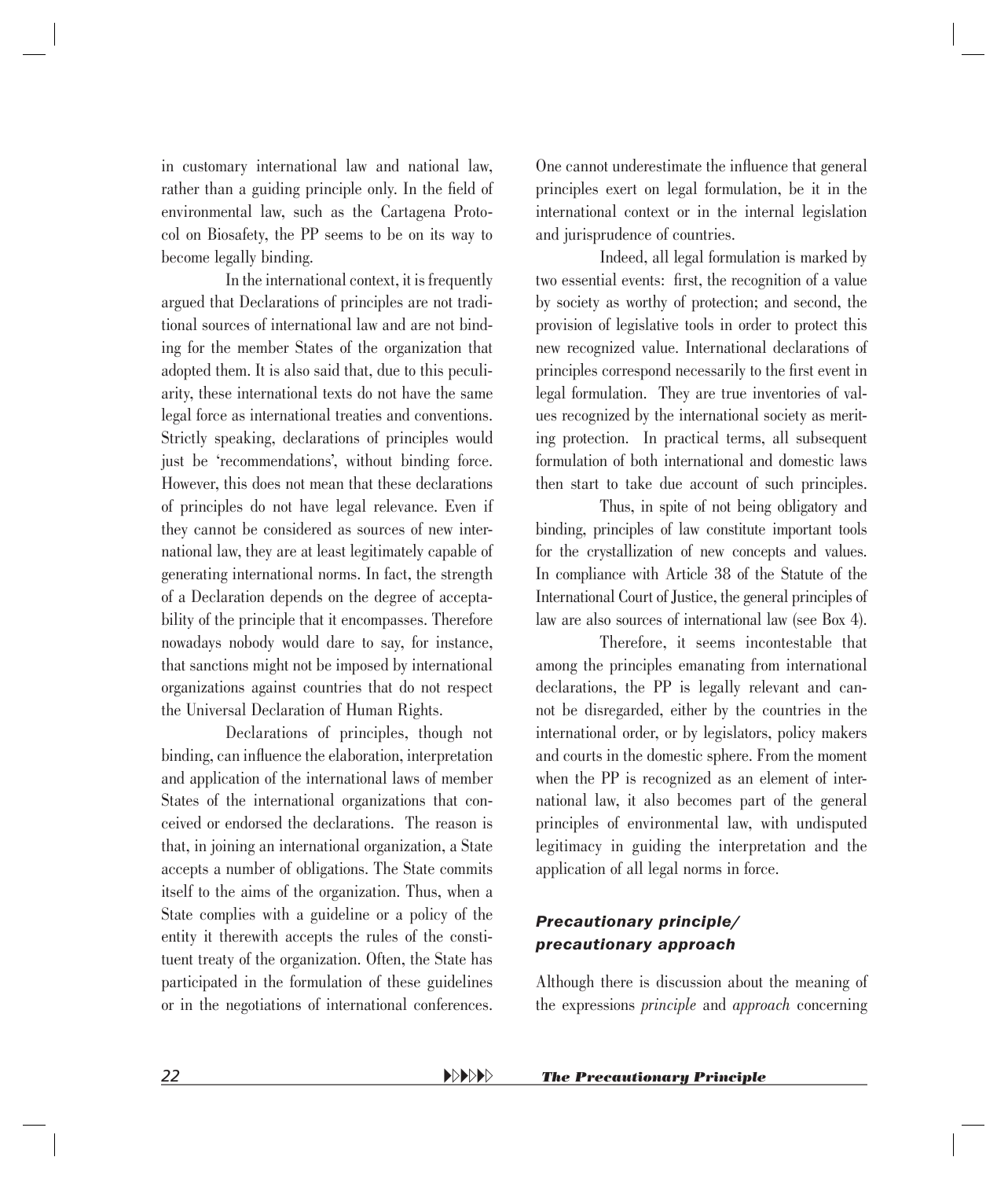#### <span id="page-21-0"></span>*Box 4. Article 38 of the Statute of the International Court of Justice*

Article 38 - The Court, whose function is to decide in accordance with international law such disputes as are submitted to it, shall apply:

- *(a) international conventions, whether general or particular, establishing rules expressly recognized by the contesting states;*
- *(b) international custom, as evidence of a general practice accepted as law;*
- *(c) the general principles of law recognized by civilized nations;*
- *(d) subject to the provisions of Article 59, judicial decisions and the teachings*  of the most highly qualified publicists of the various nations, as subsidiary *means for the determination of rules of law.*

precaution, in general *principle* is employed as the philosophical basis of the precaution and *approach*  as its practical application. Therefore in most cases the terms will be closely related. Certainly, the phrase 'precautionary approach' has often been used in international settings to refer to the PP. The Rio Declaration, for instance, uses the word 'approach' in the English version, and the word 'principio' in the Spanish version. Where the PP has reached the status of a general principle of law or a customary rule of international law, those that prefer the term 'approach' sometimes deny such status to it.

#### *PP in international agreements and national legislation*

Nowadays, the PP abounds in declarations, resolutions and guidelines enacted in different international settings. Recently, international lawmakers have been endorsing the PP in most major agreements related to environmental protection (more than 60 international

agreements). Despite its wide recognition in international treaties, international courts (ICJ, ITLOS, WTO Appellate Body, ECHR) have nevertheless remained reluctant to accept the PP as such.

The PP is frequently introduced in framework conventions. Although this strategy is widely used in international environmental law, it is merely a first step in elaborating more precise rules at the international level fleshing out that principle. Furthermore, in a number of international agreements, the PP is worded in such a way that it is deprived of immediate and autonomous applicability. Use of terms such as 'form a basis for', 'inspire', 'endeavour', etc. imply that the principle is merely intended to prepare States to implement their international obligations. Only the repeated use of State practice and consistent *opinio juris* are likely to transform precaution into a customary norm.

Many EU policy programmes, political statements, strategy documents and White and Green Papers refer to the PP. Given the non-binding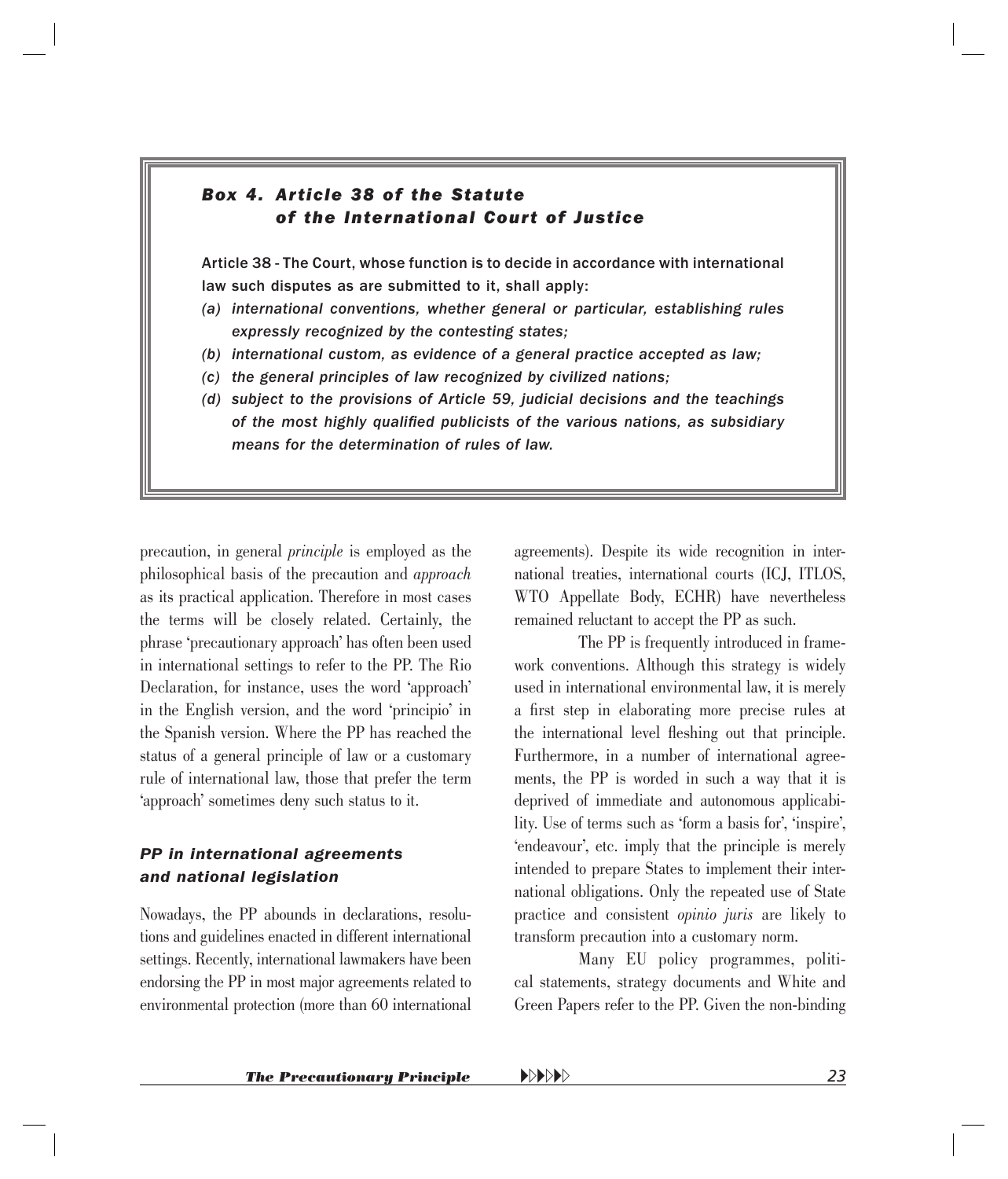nature of these instruments, the PP is somewhat deprived of a legal effect because it does not constrain the EU institutions to act in a strictly determined manner. The PP is nevertheless enshrined in the EU Treaty and is encapsulated increasingly in secondary law (directives and regulations, in particular those applying to environmental issues, Genetically Modified Organisms and food safety).

As autonomous norm, the PP enshrined in national legislation may produce concrete results mostly at the level of administrative jurisprudence (Australia, Belgium, France, Germany). In other words, it is, above all, at the level of litigation that the principle comes into play.

#### *Liability and burden of proof*

A precautionary approach would be favoured if liability were to be given better shape in international policies. Liability is the obligation of a person under the applicable law to provide compensation for damage resulting from an action for which that person is deemed to be responsible. The PP requires that the main burden of providing evidence for safety rests on the proposers of a new technology or activity. Levels of proving the absence of risk should be inversely related to the extent of liability of actors: reduced burden of proof for prospective actors should translate into stricter liability.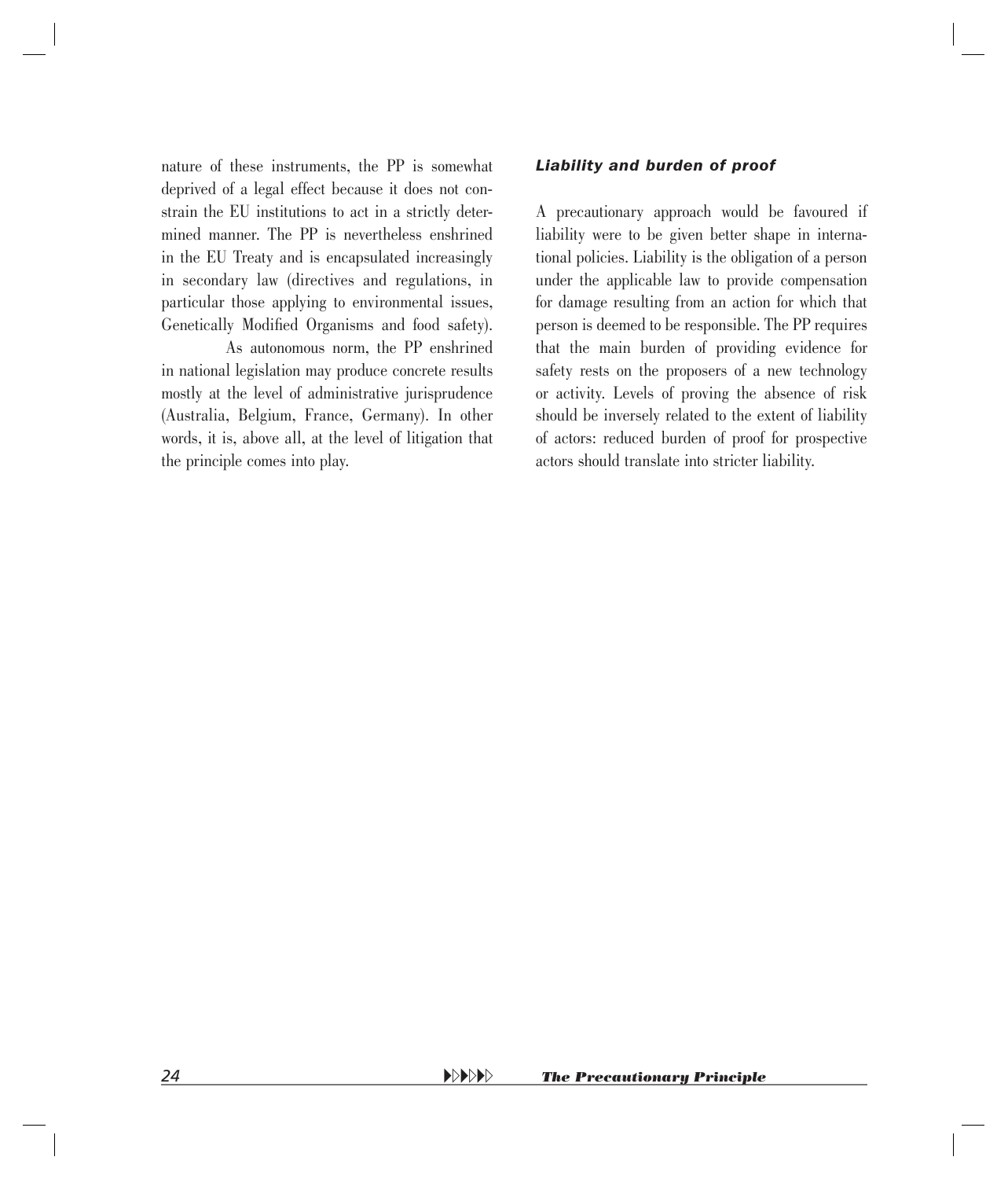## 3. Complexity, risk and cost benefit analysis

<span id="page-23-0"></span>The PP applies to a special class of problems that is characterized by: (1) complexity in the natural and social systems that govern the causal relationships between human activities and their consequences and  $(2)$  unquantifiable scientific uncertainty in the characterization and assessment of hazards and risks. The existing decision-support tools to cope with risks in a rational way, such as probabilistic risk assessment and cost benefit analysis, have limited value under these conditions. Some of these issues may be well-known to scientists, but one cannot assume that all relevant decisionmakers recognize the implications of them for the PP. Therefore a brief excursion into the basic characteristics of these issues will follow.

#### 3.1 Complex systems, robustness and resilience

There is a growing awareness that the behaviour of natural and social systems is more complicated than scientists had previously believed. In particular, the dynamics of these systems may not be regular (with conditions today following closely upon the conditions of yesterday), but characterized by thresholds or non-linear behaviour where conditions today may bear little resemblance to conditions of the immediate past.

In these complex systems, then, periods of relative stasis (conditions remaining largely the same) can suddenly give way, and the system can 'lurch' towards another fundamentally different state. Some examples include the large-scale ocean circulation that currently transports heat on the Northern hemisphere from the mid latitudes to the high latitudes (known as the "Thermohaline Circulation"), which geological analysis and model experiments suggest can be on or off, with drastic changes for the environmental conditions of Western Europe between the two states. To give another example, cultures can be open to external influences, or more insular and can, on long time scales, oscillate back and forth between these two states.

Systems that can suddenly cross thresholds or flip to a new state give rise to different policy and management challenges than do systems that respond more gradually to changes (always returning to the same stable configuration each time they are perturbed away from it), not the least because care must now be exercised to avoid states of the system that are undesirable, or to access or remain in states that are desirable. At the same time, it must be recognized that systems that are characterized by these non-linear behaviours can be, at times,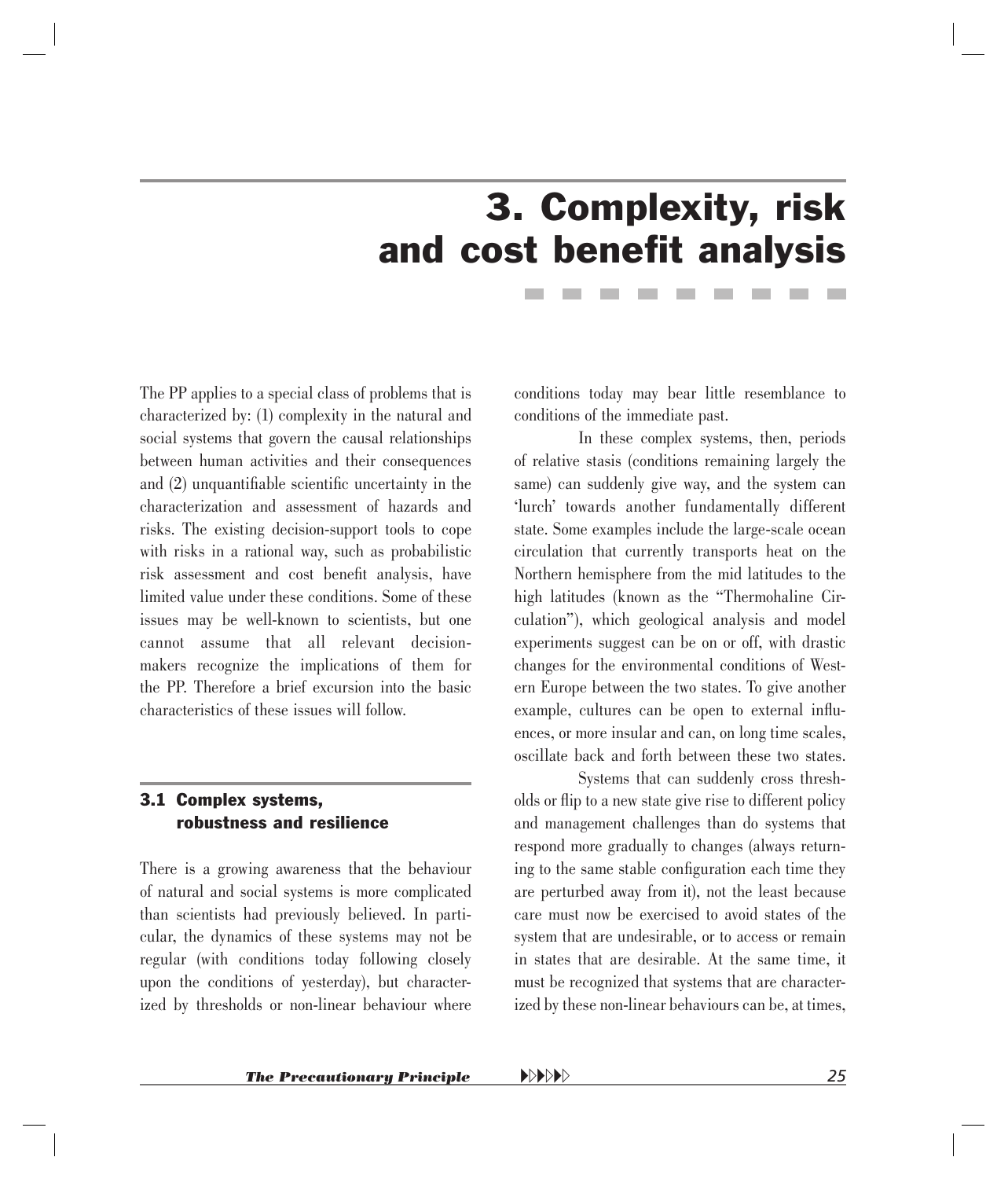difficult to 'steer' – management policies and interventions may themselves give rise to unexpected outcomes. In such systems, experimentation and adaptation are critical components of effective management strategies. And evidence is accumulating that these state flips are pervasive, and management and policy approaches must rise to the challenge of their existence.

Several complementary research projects and bodies of scientific literature have dealt with the existence of multiple stable states and their implications for policy and management, including resilience, robustness, adaptive management, sustainability science, vulnerability science, and complex adaptive systems more generally. We will briefly elaborate on the concepts 'resilience' and 'robustness' because these concepts provide ways to cope with complex systems in a more responsible way.

Resilience is the capacity of a system to tolerate disturbance without collapsing into a qualitatively different – usually undesired – state. For instance, a resilient ecosystem can withstand shocks and rebuild itself when necessary. Resilience in social systems includes the capacity of humans to anticipate and plan for the future, and to adapt to inevitable unanticipated conditions. Humans depend on ecological systems for survival and their actions are continuously impacting ecosystems from the local to the global scale. Resilience is a property of these linked socialecological systems. Resilience has three characteristics: (1) the amount of change the system can undergo and still retain the same controls on function and structure, (2) the degree to which the system is capable of self-organization, (3) the ability to build and increase the capacity for learning and adaptation. The first two are also the focus of vulnerability science (see also section 4.1) and fostering of the third should be a central element of any precautionary governance.

The concept of robustness can be understood in different ways. In scientific risk assessment, a robust finding is one that holds under a variety of approaches, methods, models, and assumptions and one that is expected to be relatively unaffected by uncertainties. Robust findings should be insensitive to most known uncertainties, but may break down in the presence of surprises. On the level of risk management the concept is also useful: a robust risk management strategy is one that is relatively insensitive to over- or underestimates of risk. That is, should the problem turn out to be less serious or more serious than foreseen, the policy would still provide a reasonable way to proceed.

The research developments from 'simple science' (characterized by the mono-causality of laboratory experiments under controlled and idealized conditions) towards 'systems science' (accounting for complex non-linear interactions of open systems under un-controlled conditions) have obvious consequences for applications of the PP. First of all, complex systems that can flip between multiple states and their accompanying nonlinearity provide a special challenge to our ability to predict future states. There is an inherent uncertainty in these systems, an uncertainty that typically cannot be avoided by more research. Secondly, the wise management of such systems, especially those that may enter very undesirable states, seems to call for a precautionary approach that does not strain the limits of the system. Thirdly, robust precautionary strategies to manage such systems may focus on building up the resilience of the system. Thus, precautionary action may include a variety of scientifically based strategies.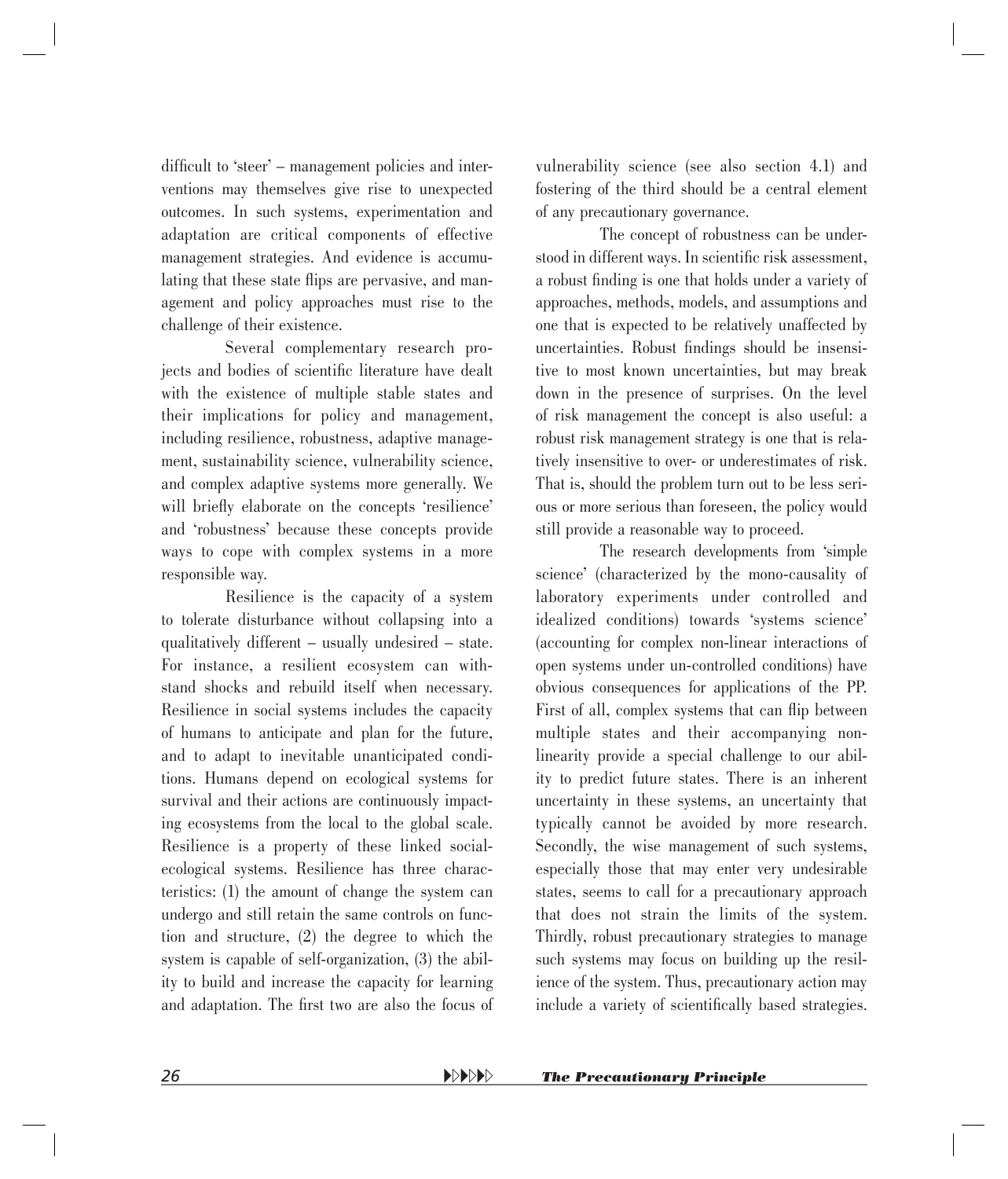#### <span id="page-25-0"></span>3.2 Multiple dimensions of uncertainty in scientific assessment

The science involved in issue-driven risk assessments differs significantly from the science of curiosity-driven laboratory practice. Risk assessment regarding, for instance, anthropogenic climate change, Genetically Modified Organisms, or endocrine disruptors, involves uncertainties of many sorts, not all of which can be resolved. The task of risk assessment is further complicated by the fact that it typically takes place in a context of hard political pressure, disputed values, and high decision stakes. In such a situation the classic mode of scientific analysis in the form of puzzle solving within an unquestioned framework or 'paradigm' is unfeasible. However successful this approach is in mono-disciplinary research, it meets its limits when society is confronted with the need to resolve transdisciplinary policy issues regarding transnational and trans-generational risks. For these no unquestioned frameworks exist yet. Risk assessments tend to be dominated by models, scenarios, and assumptions. Hidden values tend to determine the problem frames, indicators, and assumptions of these models and thereby may colour the outcomes.

Important observations about uncertainty include:

• Uncertainty is more than statistical error or inexactness of numbers: it is increasingly understood as a multidimensional concept involving quantitative (inexactness) and qualitative dimensions (think of unreliability stemming from the limitations of the assessment methods used; ignorance; the use of assumptions; and limited social robustness of findings and methods). Uncertainty can manifest itself in different parts of the risk assessments (for example: context, system boundaries, indicator choice, model structure, parameters and data). Most present day uncertainty methodologies and practices focus only on quantitative uncertainty in model parameters and input data. Methods to address qualitative dimensions of uncertainty are absent or in an early stage of development. Uncertainty in, for example, model structure, model assumptions, and model context require more attention;

- More research does not necessarily reduce uncertainty. It often reveals unforeseen complexities and irreducible uncertainty;
- High quality science does not require low uncertainty;
- In problems that are characterized by high system uncertainties, knowledge gaps, and high decision stakes, unquantifiable dimensions of uncertainty may well dominate the quantifiable dimensions.

Many actors have vested interests in how a given risk is interpreted, be it food safety, global warming or electromagnetic fields from mobile phones, and therefore are not necessarily averse to exaggerating or downplaying scientific uncertainty. Just as science is often strategically used (for instance, through selective and biased use of sources to favour one's policy agenda) by different actors in policy debates, scientific uncertainties are sometimes magnified and distorted, sometimes neglected and played down. The uncertainty question can be (and is) actively used as a strategy to undermine the role of scientific assessment, either to achieve the postponement of measures, or to achieve a ban on a new technology.

Often we find ourselves in a situation where the available scientific evidence allows for more than one tenable interpretation. Scientific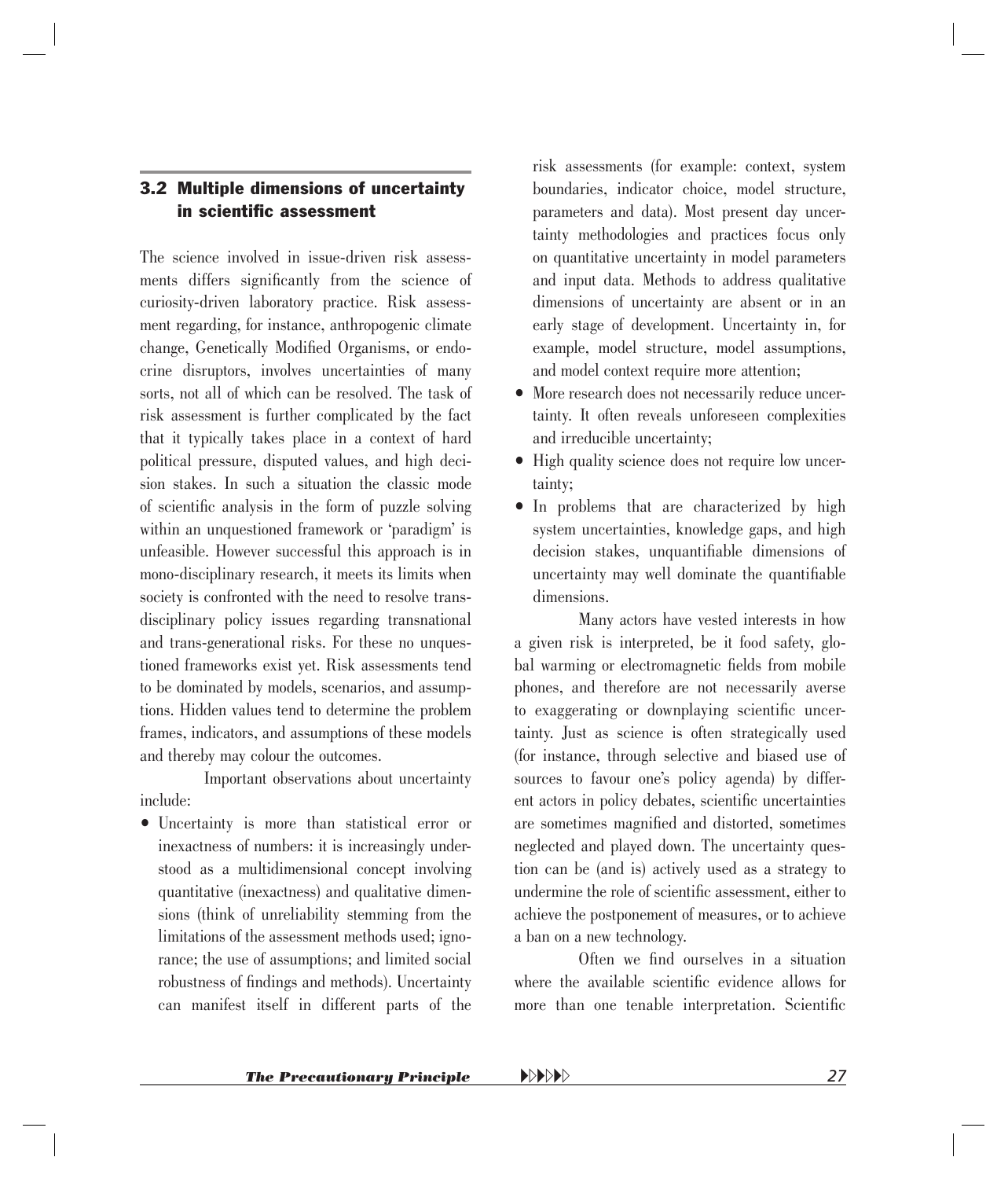<span id="page-26-0"></span>consensus about the truth of many contemporary risks is unlikely to be achieved given the complexities and uncertainties faced. Consequently, science cannot be expected to provide ultimate authoritative answers about causality, nature, magnitude and probability of many contemporary risks. Society might have to learn to live with radical uncertainty and pluralism in scientific assessment of risks.

A better awareness of the limits of science in relation to the risk analyst's task of providing a scientific basis for policy debate and a widening in focus from 'reducing uncertainties' to 'coping with irresolvable uncertainties and complexities' can help to avoid misunderstandings and undue expectations of the role and competence of science.

#### 3.3 Risk

Risk means chance or possibility of loss or bad consequence. It refers to the possibility, with a certain degree of probability, of damage to health, environment and goods, in combination with the nature and magnitude of the damage. The classic formula for quantifying risk combines magnitude of damage and probability:

#### *Risk = Probability* x *Damage.*

Risk denotes a possibility that an undesirable state of reality (adverse effects) may occur as a result of natural events or human activities. This means that humans make causal connections between actions (or events) and their effects, and that undesirable effects can be avoided or mitigated if the causal events or actions are avoided or modified.

Several authors have argued that the implementation of the PP demands a clear functional separation between those responsible for the scientific evaluation of the risk (risk assessment) and the decision-makers responsible for taking the final decision (mainly goal and strategy formulation and implementation) and requires the involvement of all those having a direct interest in the issue, such as consumer groups and representatives of the industry. Others see the assessment and management activities as interwoven since the design of assessments cannot be kept in strict isolation from qualitative value assumptions.

People consider a number of dimensions or risk attributes when they judge risks and decide whether or not they consider a given risk acceptable or not. The degree to which people consider a risk acceptable or not depends not only on the magnitude of the damage and the probability that damage will occur, but on other risk dimensions as well. A given risk tends to be seen as less acceptable if the (perceived) controllability of consequences is lower; if the nature of the consequences is unfamiliar and dreadful; if one is exposed to the risk involuntarily; if the benefits of the activity are less clear and smaller; if the effects are more acute and more nearby in space and time; if risk and benefits are unfairly distributed; and if the likely harm is intentional.

Attitudes towards risks vary from person to person and across cultures. Some people have a risk-seeking attitude whereas others have a riskaverse attitude. Environmental risk attitudes tend to correlate with the way that people view nature. Those that see nature as robust tend to be riskseeking, those that see nature as fragile tend to be risk-averse. In between are those that have a risk-regulating attitude, corresponding to a view of nature as 'robust within limits', and those that are indifferent to risk, corresponding to a view of nature as capricious or risk as fate. One should further be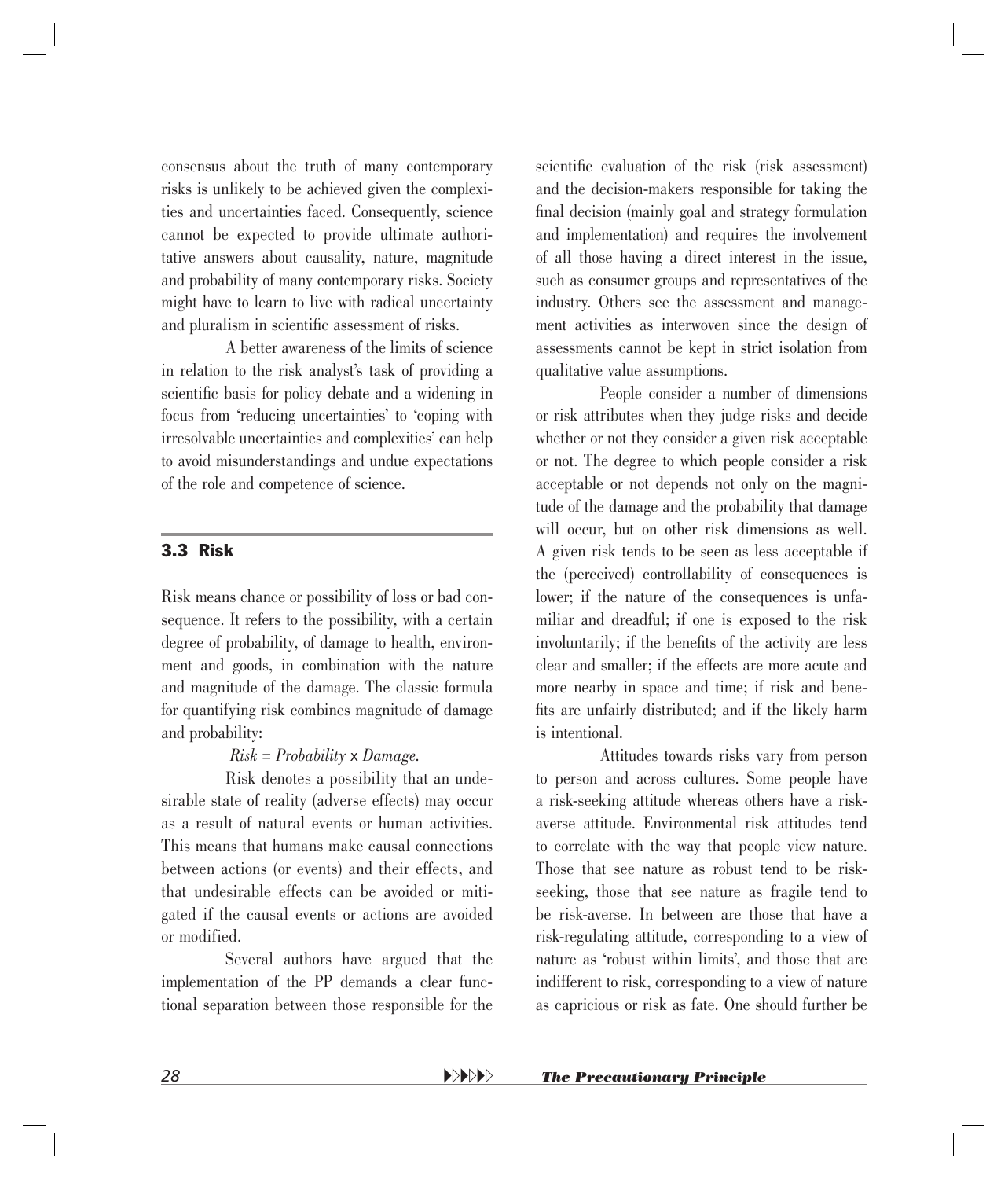aware that being risk-averse to ecological risks is not the same as being risk-averse to economic risks.

The cultural plurality in risk attitudes implies that the question of how society ought to deal with risks can only be answered in public debate – a debate in which people will necessarily discuss their perception of risks and risk management from different points of view and different conceptual and ethical frameworks.

#### *Risk and decision-making*

Decision theory purports to study human decisions descriptively and provide a normative framework for rational decision-making. The elements of decision theory are quite simple: a choice between different courses of action; some knowledge about different outcomes or consequences of these options; and, finally, an evaluation of each outcome, that is a value attached to every consequence based on preferences. Generally four types of practical decision problems can be distinguished: a decision under certainty; a decision under risk; a decision under uncertainty; and a decision under ignorance. In the case of certainty we know the outcomes of different choices and the only challenge is to be clear about one's preferences. In the case of risk we know the outcomes (benefits and adverse effects) and the probability of various outcomes. In the case of uncertainty we know the possible outcomes but have no objective ground to estimate their probability. In the case of ignorance we do not even know what adverse effects to anticipate or we don't know their magnitude or relevance and have no clue of their probability.

When both the utility and the probability of the various outcomes of a decision are known, maximizing expected utility is generally advocated as a rational decision rule. However, this is not the case with the PP, which applies to decisions under uncertainty.

Risk management based on quantitative risk assessment and the setting of quantitative norms and standards for acceptable risk for different activities has become the dominant paradigm in the risk policies of many nation-states. This approach is often regarded as scientific, because it draws on empirical evidence. It is, however, not a purely objective endeavour because it employs normative assumptions about the types of harms that should be addressed; the level of risk that is acceptable; the choice of a limited set of risk dimensions that are considered in the judgement of acceptability; the implicit choice to consider the unquantifiable as well as the distribution of benefits and harms to be irrelevant.

The usefulness of this quantitative approach is further limited by lack of agreement about the utilities or indicators to be used in the risk assessment to compare outcomes for different decision options (for example dollars lost/saved, lives lost/saved, species lost/saved, years of life lost/gained, etc.) and how to weigh them if different indicators are used simultaneously. Finally, scientific uncertainties and knowledge gaps that hamper the ability to reliably assign probabilities to the various outcomes.

Different rational decision strategies have been developed for decisions where the probability of outcomes is unknown. What approach is the best depends, however, on one's attitude towards risk, that is whether one is for instance risk-averse, risktolerant, or risk-seeking.

For instance, *maximin* is the strategy that chooses the option that has the best (that is: the least severe) worst-case scenario. It makes sense if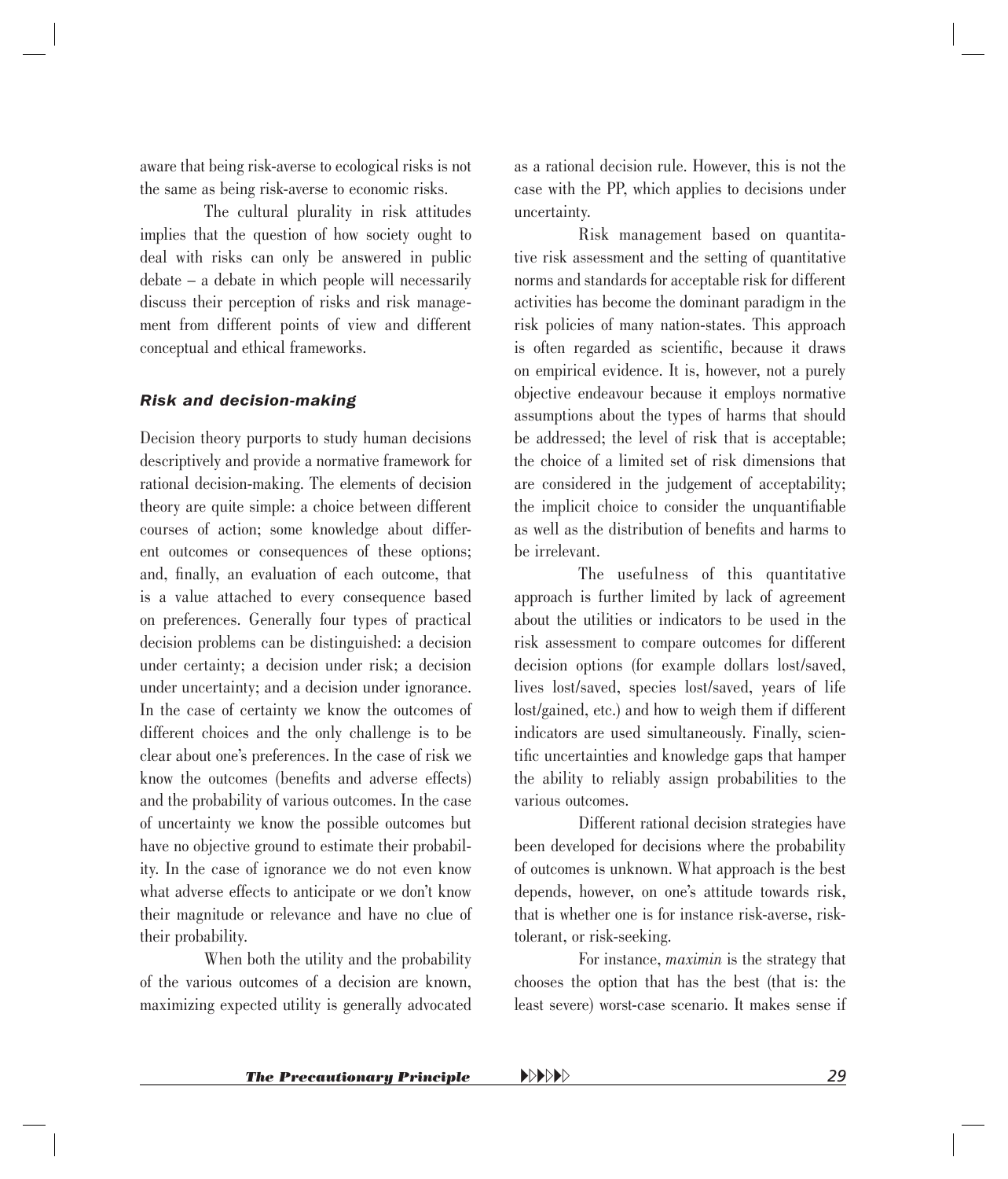<span id="page-28-0"></span>we have little to win and a great deal to lose, but it tends to prevent us from taking advantage of opportunities. Such a strategy seems the only rational course when we are gambling with outcomes that affect not only us, but also others. It would be unjust to let others suffer unnecessarily from our unlucky choices. One may note that the maximin strategy already contains the seeds of precaution. Closely related to maximin is the *difference principle*: one society is better off than another if the worst-off members of the former do better than the worst-off of the latter. Maximin allows the most disadvantaged members of society to be harmed if the overall society benefits; the difference principle would forgo an overall benefit to the society if it harmed the most disadvantaged members.

Arguing from an ethical point of view, one may say that in certain types of situations the use of decision theory prescribes the course of action that is both rational and ethical. One could even say that decision theory not only may, but also should be used in ethics. People who have moral goals, should seek to realize them rationally. If the goals should be achieved, then rationality should control the relationship between means and ends. There is, however, an important proviso to this claim: some important types of situation demand close attention to morally relevant aspects and facts that are not routinely captured in decision theory.

The PP has arisen from unresolved problems of the existing decision support approaches outlined above. When the bounds of the possible outcomes are not known and no credible ground exists for the quantification of probabilities, and ethical dimensions of inter- and intra-generational equity are at stake, the other decision principles fail to satisfactorily address these problem characteristics. For exactly these cases, the PP offers a rational alternative. Because the PP applies to those cases where serious adverse effects and surprises can occur with an unknown probability, it is rational to follow a 'better safe than sorry' strategy. Failing to take precautionary measures in a timely manner could result in devastating and irreversible consequences. Such consequences might have been avoided by proactive and anticipatory interventions whose costs are justifiable in comparison to the damages and losses that could occur.

#### **3.4 Considering costs and benefits**

The regulation of risky activities, such as the introduction or implementation of new technologies, always involves some form of consideration of costs and benefits. Considering the positive and negative effects of an activity is also important in the PP. The potential harm resulting from certain activities should always be judged in view of the potential benefits they offer (compare this to the proportionality criterion in the EU approach to the PP). Similarly, the positive and negative effects of potential precautionary measures have to be considered. Some way of systematically assessing negative and positive effects is therefore necessary, but – as explained in the chapter on ethical issues – not necessarily sufficient, in order to arrive at a balanced decision on complex ethical problems.

Cost benefit analysis (CBA) is one of the most widely used formalized methods that aim to support decision-makers in weighing the costs and benefits of different policy options. In theory the potential and scope of CBA are quite large. In practice CBA is often applied in ways that make it difficult to assess the distant, uncertain, or irreversible harms that characterize situations requiring the PP.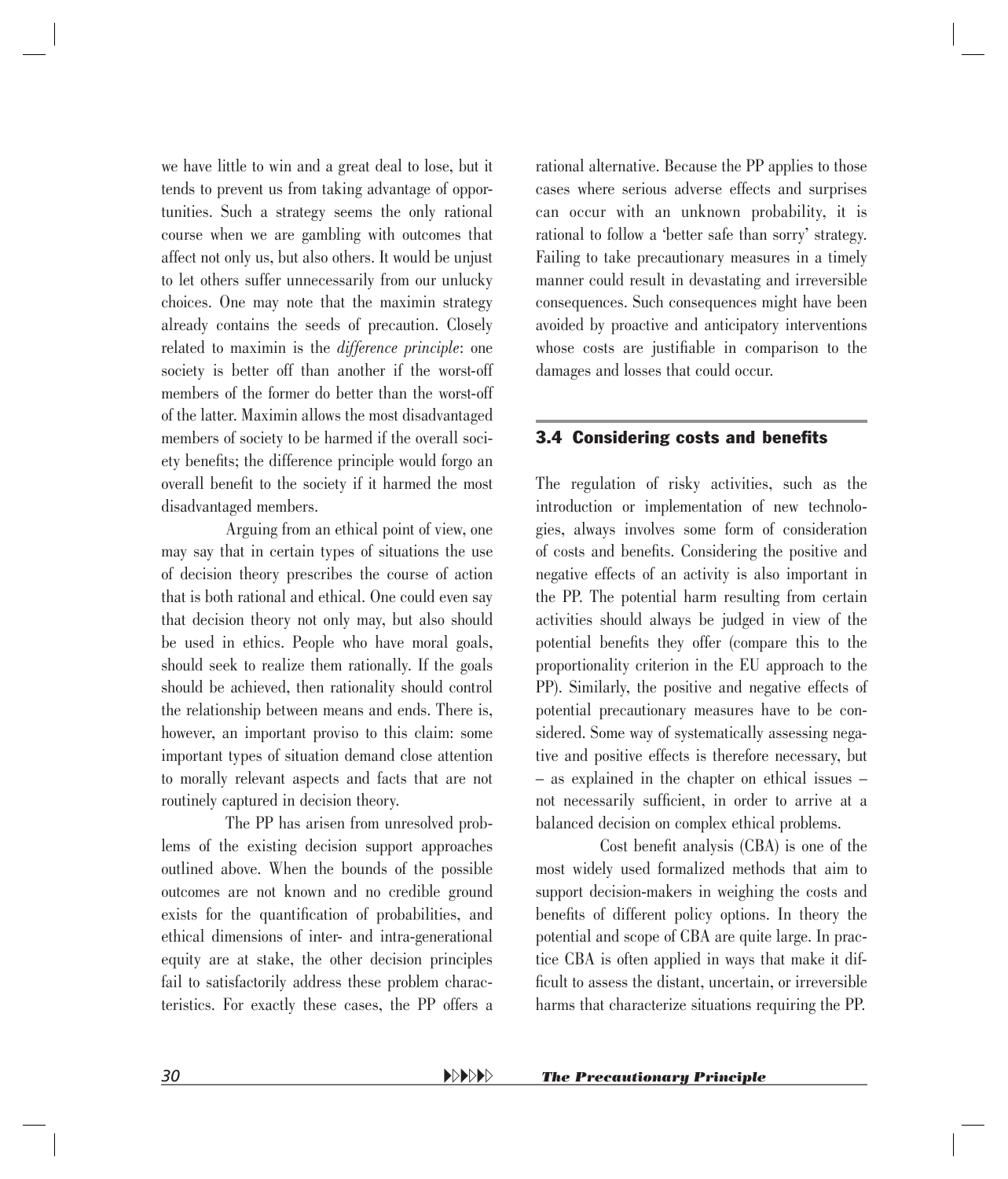<span id="page-29-0"></span>When CBA is applied and used without a full understanding of its possibilities and limits, a variety of important issues may be sidelined, which are briefly discussed here. For example, the tendency of CBA to focus primarily on economic aspects means that issues of equity, morality and public acceptability often will be neglected. Cumulative impacts, irreversibility and irreplaceability are also issues that can be neglected. For example, it is debatable whether CBA can take account of the fact that the decision to preserve an area is reversible, whereas the decision to develop an area may be irreversible. Whereas profits can be made from a variety of activities, the loss of environmental quality cannot be so easily replaced.

CBA relies on quantification of all aspects that one wants to consider in the analysis. Often this occurs in monetary terms or in terms of expected utility. When environmental values are converted into monetary terms in a CBA, it implicitly assumes that environmental 'goods' are interchangeable with manufactured goods and replaceable without overall loss of welfare. The methods for quantification and monetarization are highly disputed. Environmental values such as the value of clean air and water, unspoilt wilderness areas, ecological balance, and diversity, and social values, such as community feeling and a sense of security, are difficult to quantify and some say they cannot or should not be measured. Such values differ from person to person and across cultures, and their valuations will include economic, ecological, aesthetic and ethical components.

CBA does not deal with who gets the benefits and who suffers the costs. CBA typically favours a risky activity as long as the sum of the benefits outweighs the sum of the costs, even if a small group of people get the benefits and a whole community suffers the costs. Thus aggregation of costs and benefits may obscure ethical issues of fairness and equity.

Given the limits of CBA, its use should always be interpreted with caution and should be complemented by other methods that may be better suited to tackle the thorny political, social and ethical issues that frequently characterize situations where the PP applies. These methods can include public and transparent debate on options, particularly when phenomena are difficult to quantify and values are at stake. Nevertheless PP discussion needs to take account of economic and other costs and benefits.

#### 3.5 Conclusions

In summary, the PP applies when the following conditions are met:

- $\bullet$  there exist considerable scientific uncertainties;
- there exist scenarios (or models) of possible harm that are scientifically reasonable (that is based on some scientifically plausible reasoning);
- uncertainties cannot be reduced in the short term without at the same time increasing ignorance of other relevant factors by higher levels of abstraction and idealization;
- $\bullet$  the potential harm is sufficiently serious or even irreversible for present or future generations or otherwise morally unacceptable;
- there is a need to act now, since effective counteraction later will be made significantly more difficult or costly at any later time.

In Box 5 these conditions are illustrated using the example of xenotransplantation.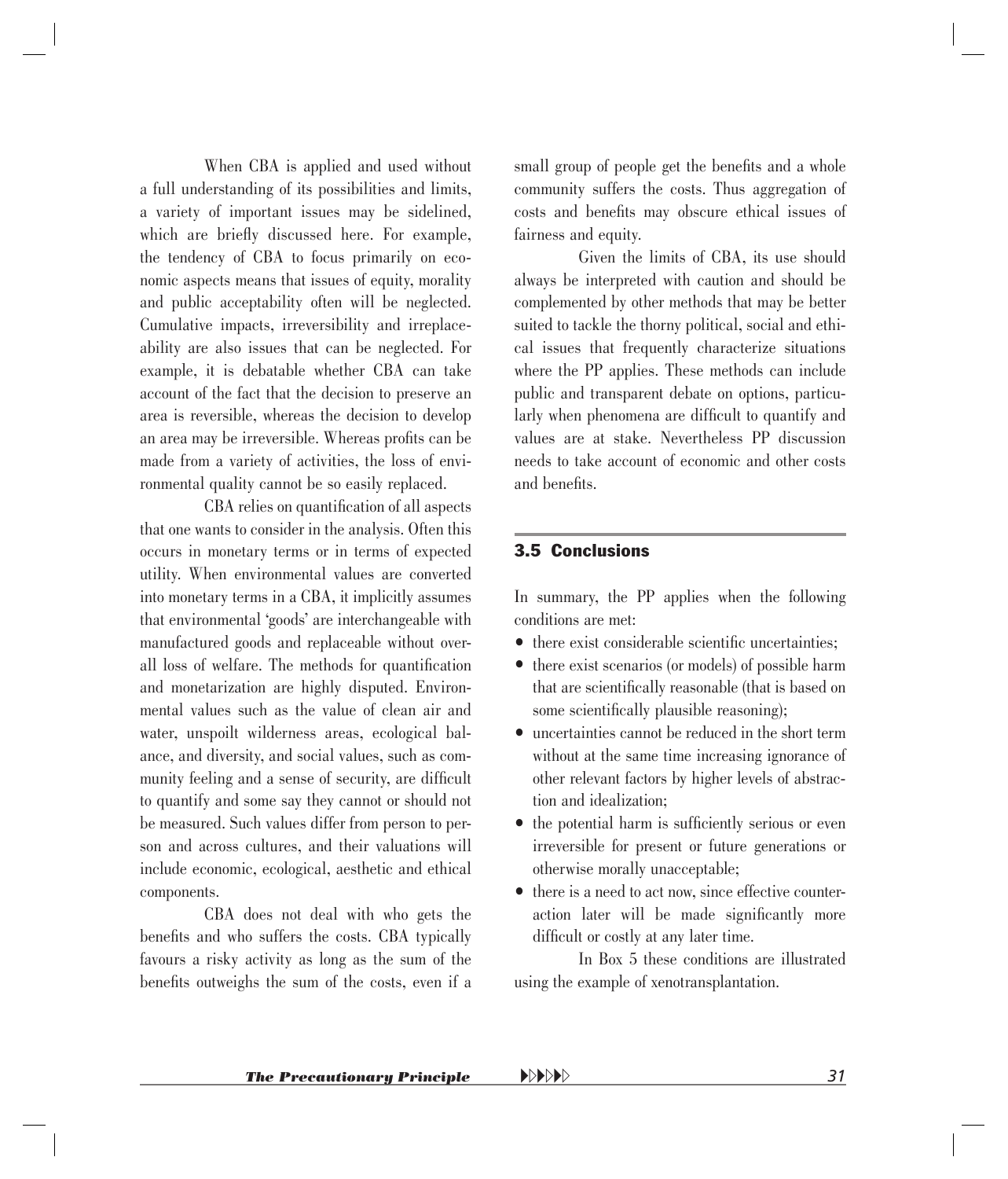#### <span id="page-30-0"></span>*Box 5. Conditions under which the PP applies: the example of xenotransplantation*

Xenotransplantation is the transplantation of organs from animals to human beings, for instance the heart of a pig. The main risks of xenotransplantation stem from the possible harm that infectious diseases are transferred from animals to humans. Scientists identified the so-called 'porcine endogene retrovirus' (PERV) as a possible infection of particular concern. To date no studies have demonstrated any direct transfer of PERV outside the laboratory from pig cells to human cells. But the scientists tend to agree that seven steps are necessary for PERV-infections to be a health risk to human populations:

- 1. PERV must be present in pig cells from the donor animal,
- 2. infectious PERV must be able to infect human cells,
- 3. PERV must be released from the transplanted organ or cells,
- 4. released PERV must be able to infect human tissue of the recipient,
- 5. PERV must be able to reproduce in the recipient,
- 6. PERV must be excreted and transferred to other humans, and
- 7. the PERV infection must lead to disease in humans.

Conditions 1 and 2 were shown to hold in laboratory studies; conditions 3 and 4 were demonstrated in immune-deficient mice; the three last conditions could not yet be demonstrated. The fact that the possibility of each step is uncertain but scientifically plausible (no step can be ruled out), and that four of the seven steps necessary for the harm to occur were already shown to occur in laboratory studies, provides ground for concern. PERV is only one type of virus. There could be other viruses of concern that are not yet identified.

Further ground for concern arises from the scientific theory of zoonosis, which is widely known as one of the theories used to explain the origin of the HIV virus. According to this theory, HIV-infections have developed by zoonosis: viruses from apes became able to reproduce themselves in the human body after some initial contact with the animal, and were then spread to other humans through human contact.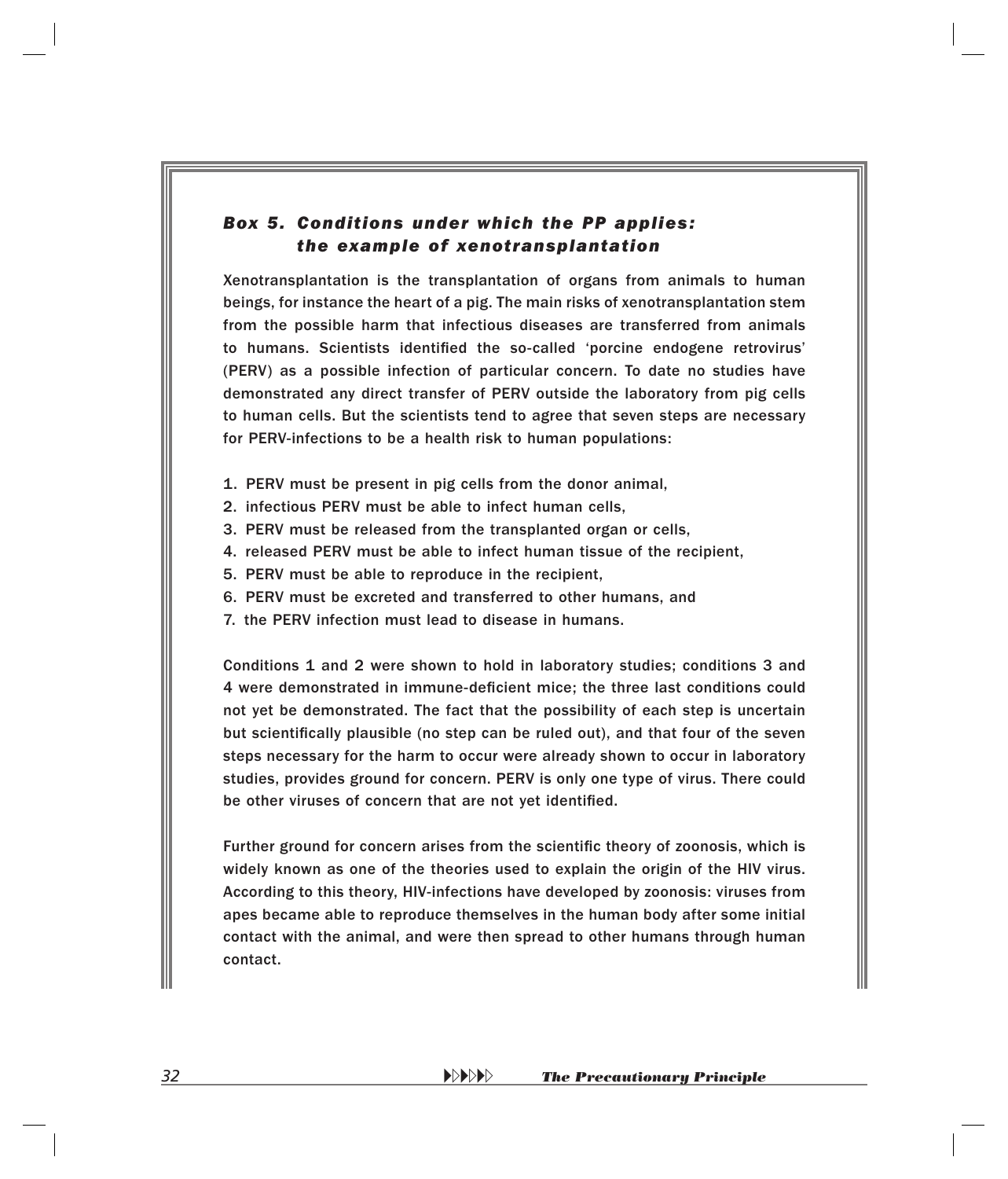Given these considerations one might conclude that:

- (a) there exist significant scientific uncertainties about the possible infectious consequences of xenotransplantation,
- (b) there exist scientifically-based models that indicate a possible scenario of harm (zoonosis),
- (c) this harm could be potentially great and difficult to contain and might be irreversible,
- (d) the harm affects an important value: human health,
- (e)once infectious diseases are transferred it may be too late to do something about it, and
- (f) there is no scientific proof that xenotransplantation can cause new viruses for humans, but
- $(g)$  it is not feasible to reduce the uncertainties significantly without at the same time increasing the risk that the harm might occur, that is, perform xenotransplantations.

Conditions (a)–(g) can be seen as general conditions for applying the Precautionary Principle. Thus, precautionary measures might be indicated in this case.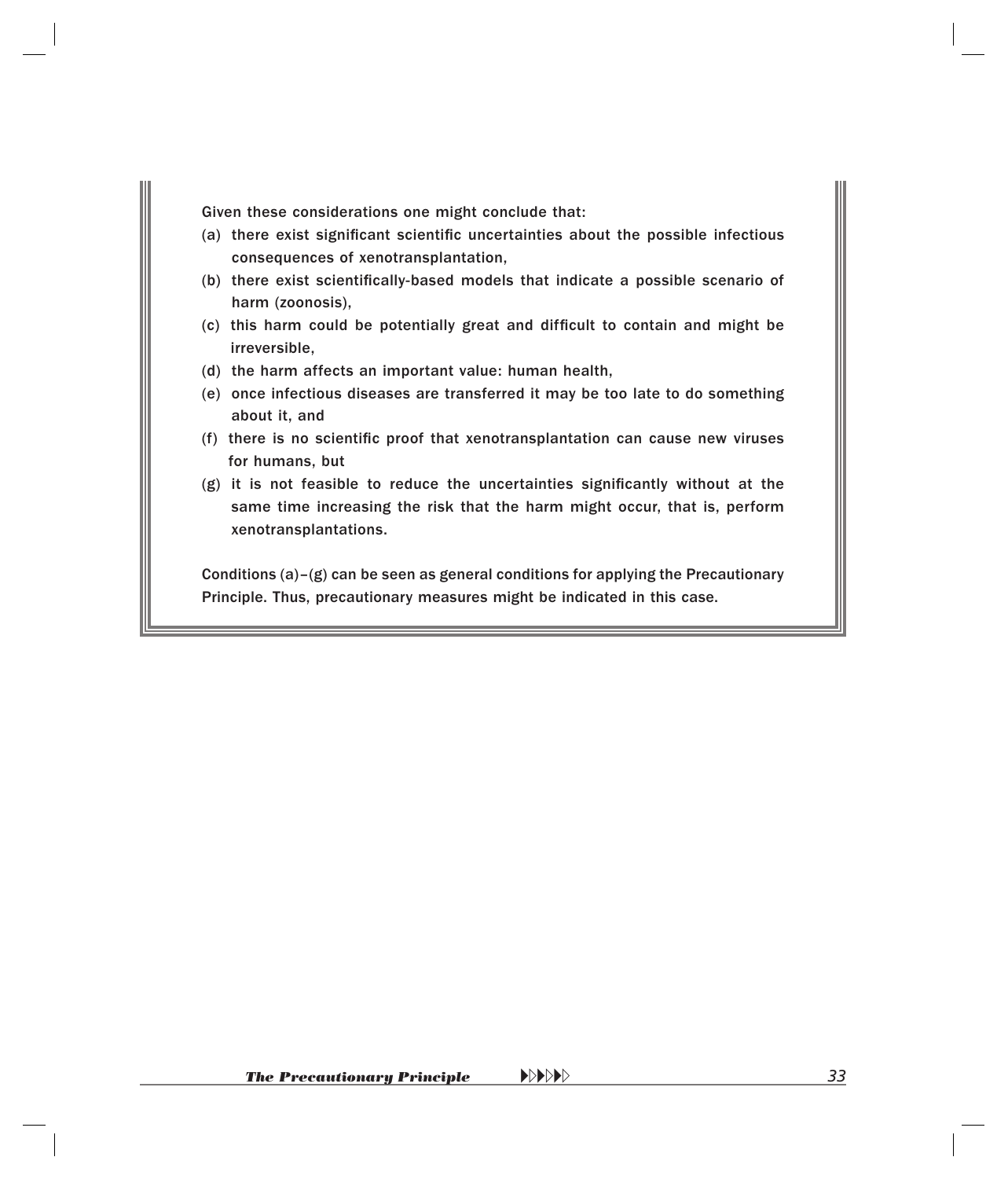## 4. Application issues

<span id="page-32-0"></span>The introduction of the PP in risk governance and national and international law has implications for several institutions and actors. In the following, the implications for science (4.1), policy and governance  $(4.2)$ , industry and trade  $(4.3)$  and finally, social and cultural implications (4.4) will be discussed. Recommendations are given to promote effective implementation of the PP.

#### 4.1 Implications for science

The PP asks for a number of changes in scientific culture and in the way in which risk assessment is performed. These are discussed below.

#### **Coping with uncertainty**

The PP requires a science that better reflects uncertainty and complexity in the assessment of risks. Both qualitative and quantitative dimensions of uncertainty need explicit treatment. Uncertainties along with the key assumptions on which knowledge claims on risks are conditioned need to be made explicit and communicated clearly to the various actors involved in the discourses on these risks. This requires the further development and dissemination of multidisciplinary and multidimensional uncertainty analysis, which enables the delivery

of policy-relevant quantitative information on risks together with the essential warnings about its uncertainties, limitations and pitfalls. The PP imposes a clear need to improve communication and reflection on various levels and types of uncertainty in scientific assessment.

#### **Enhance the role of vulnerability science: systematic search for surprises and ways to constrain them**

The *Late Lessons form Early Warnings* study (Harremoës et al., 2001) has shown many examples of unanticipated adverse effects of new technologies. Given the absence of adequate methodology to assess surprise, a systematic search for examples of surprises and non-linear system behaviour from the past might be the prelude to a search for possible future surprises. Other strategies that can help us to anticipate surprise include focusing on the underlying principles of surprise and systematically 'thinking the unthinkable' by imagining unlikely (undesirable) future events or future states of the environment, followed by the construction of plausible scenarios by which they might be realized.

From such an analysis it may be possible to identify precautionary interventions that constrain the possibilities of the system developing towards potential undesired states. For instance, the global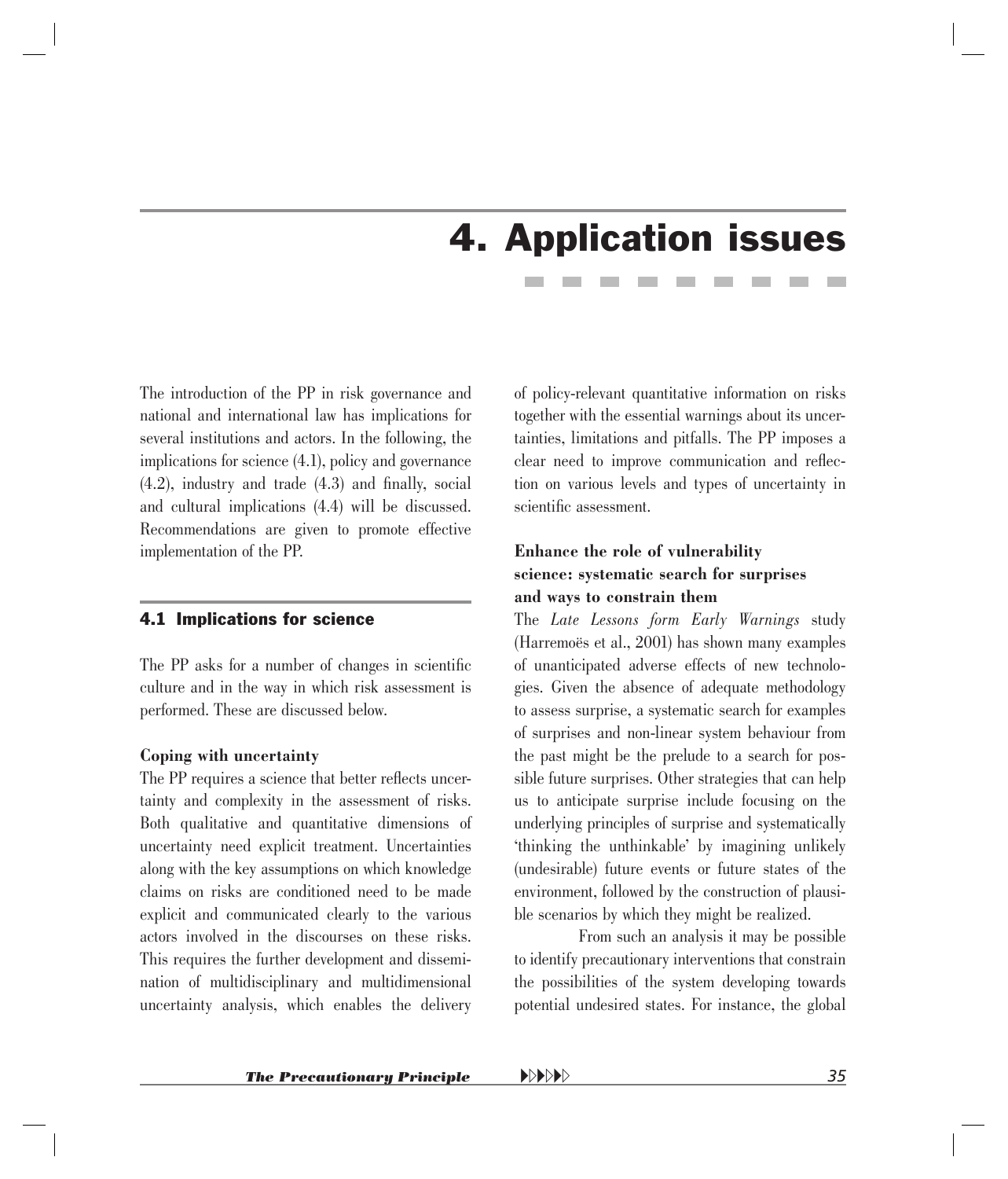change research community has become more and more aware of the irregular aspects associated with humanity's transformation of the planetary environment. A growing body of evidence produced by paleo-scientific studies reveals that major dynamic patterns, complex interactions, and feedback loops in the total Earth System can be flipped to different modes of operation by internal and external perturbations. Revealing the mechanisms that bring about such 'extreme events' in the coupled nature-society system is a major scientific challenge.

Novel approaches – taking full advantage of the recent progress in non-linear dynamics and complexity theory – will be needed. A key challenge here is the advancement of *vulnerability science*, which is able to identify those directions that represent a catastrophic risk to the system at stake by modelling responses of systems to multiple perturbations and stresses.

#### **Enhance the role of monitoring and empirical research**

One of the difficulties in understanding complex environmental systems is that short-term observations (even of decades or a century) may be too short to reveal the full range of possible behaviours of the system. Scientists cannot use observations to demonstrate the existence of an alternative state that has not, for instance, appeared in the observational record. Therefore, the PP requires further development of models of integrated social-ecological systems that exhibit complex behaviours on a variety of spatial and temporal scales. These models, which may reveal the existence of undesirable states and give some indication of the warning signals of change from one state to another must be accompanied by a more intensive effort in monitoring. By placing a greater emphasis on direct measures to systematically monitor observable effects on occupational, public or ecosystem health, a precautionary approach offers a way to be more responsive to harm when the first signals of it manifest themselves in the real world, however ambiguous these first signals may be. History has shown many cases (asbestos, benzene, etc.) where this kind of monitoring could have permitted much earlier avoidance of what eventually came to be recognized as serious impacts on human health or the environment.

Likewise, more strenuous efforts might be made to conduct research into outstanding questions or anomalies in our understanding of particular hazards. By enhancing both scientific research and environmental and health monitoring and by an active search for early warnings, one can hope to significantly reduce society's exposure to uncertainty and ignorance.

#### **Be more realistic about the role and potential of science in assessment of complex risks**

Precaution entails a greater degree of humility or realism over the role and potential of science in assessment of risks. Scientific and technical evidence and analysis remain essential. However  $-$  under a precautionary approach  $-$  scientific analysis is seen as a necessary, rather than a sufficient, basis for effective policy choices.

More realism is also needed in the level of precision and confidence with which findings of risk assessment are expressed. The present focus on the quest for hard evidence rather than on the relative likelihood and plausibility of risks needs revision. Scientists are not bound to remove uncertainty – at least this may not be their primary task – but they can inform society about possible risks, on the background of what may be relevant for their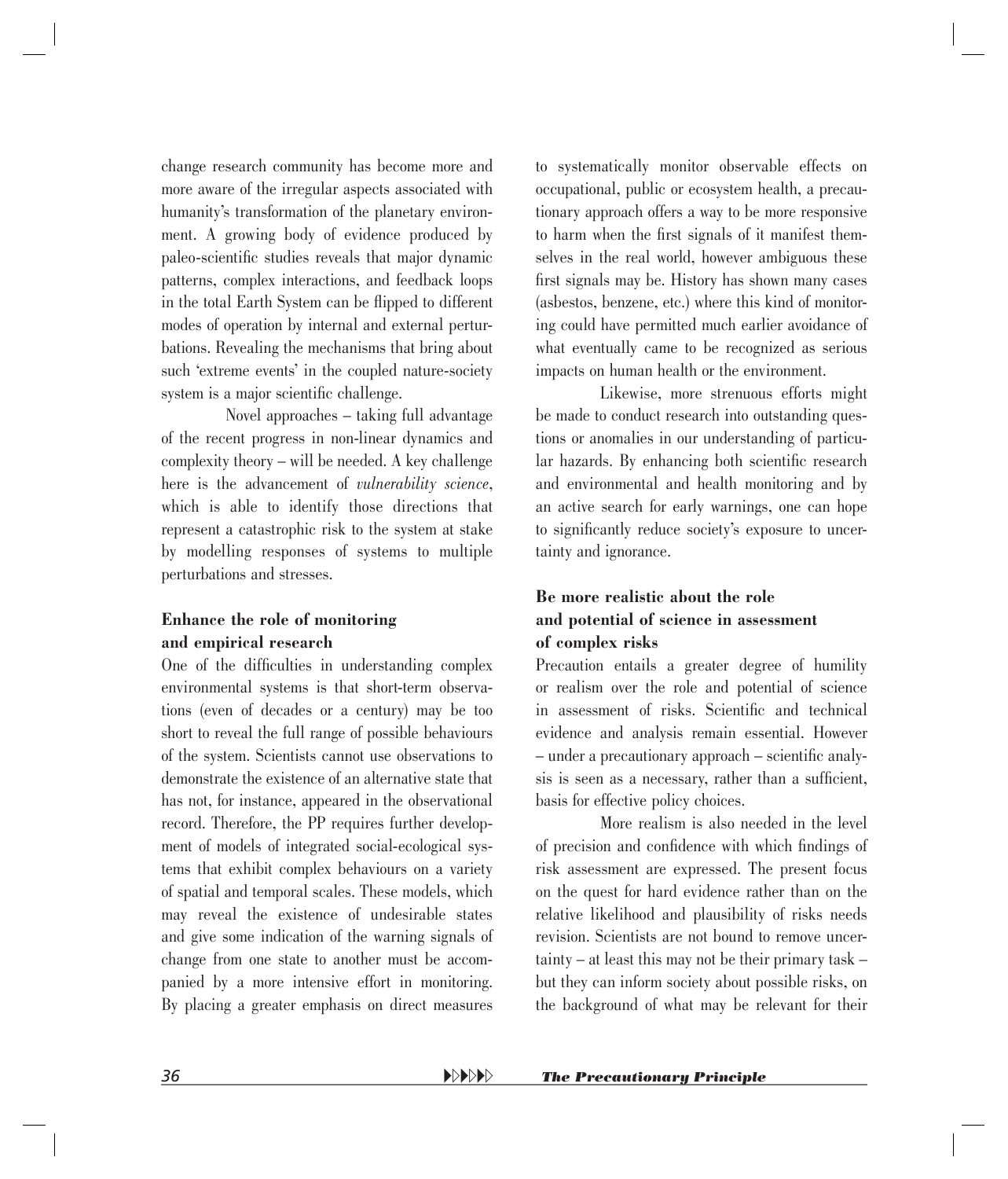audiences. Instead of a one-sided focus on 'hard evidence', plausibility requires scientific reasoning in order to explain certain observations or hypotheses so they make sense to both expert and non-expert audiences and appeals to their understanding of the problem.

Scientists need to play down the unachievable ambition of reliably quantifying all risks and need to shift towards a more modest ambition of characterizing the underlying hazards. In the chemicals field, for instance, there is growing recognition that serious or irreversible hazards are often better addressed in terms of qualitative 'intrinsic properties' (such as carcinogenicity, mutagenicity and reproductive toxicity), than in terms of elaborate – but sometimes seriously misleading – quantitative dose-response or exposure-based modelling.

#### **Knowledge partnerships for precaution and sustainable development**

The PP implies a need for trans-disciplinary approaches to science and policy. Science for policy in the face of uncertainty requires new transdisciplinary contacts and integration (internal extension of the peer community) on the one hand, and new contacts with policy makers, non governmental organizations (NGOs), industry, media and the public (external extension of the peer community) on the other hand to meet the challenges of quality control in the assessment of complex risks.

Because of the many uncertainties, traditional science is not able to sufficiently support drastic steps that may sometimes be needed to deal with complex risks. The traditional dominance of 'hard facts' over 'soft values' has been inverted: hard value commitments may have to be made – even in the course of research design –, based on soft facts. The assessment of risks and the setting of policy should therefore encompass public agreement and participation.

The knowledge and perspectives of stakeholders can bring in valuable new views and relevant information on that problem. Stakeholders can contribute to knowledge on local conditions which may help determine which data are strong and relevant or which response options are feasible. They may provide personal observations on the risk and its effects, which may lead both to new foci for empirical research addressing dimensions of the problem which were previously overlooked, and to creative thinking about mechanisms and scenarios through which different sectors of society may be affected.

Scientific and technical discourse can benefit from inclusion of non-specialist knowledge, wisdom, and perspectives of stakeholders on the problem at hand. Making full use of this reservoir of extra knowledge requires the establishment of an extended peer community not only in the phase where response options are debated, but also in the problem-framing and risk assessment processes that precede it.

New platforms need to be established that bring together stakeholders, scientists working on evaluating risks, and scientists working on options for risk reduction and more sustainable alternatives for the risky technology or activity. However, these types of collaborations are the exception rather than the rule and are often frowned upon by funding agencies, government authorities, and professional societies.

To contribute to a more precautionary scientific culture it is desirable that opportunities are created for scientists to think about their methods, tools, and the implications of the research they do. It is advisable to stimulate scientists to step back from everyday practice and think about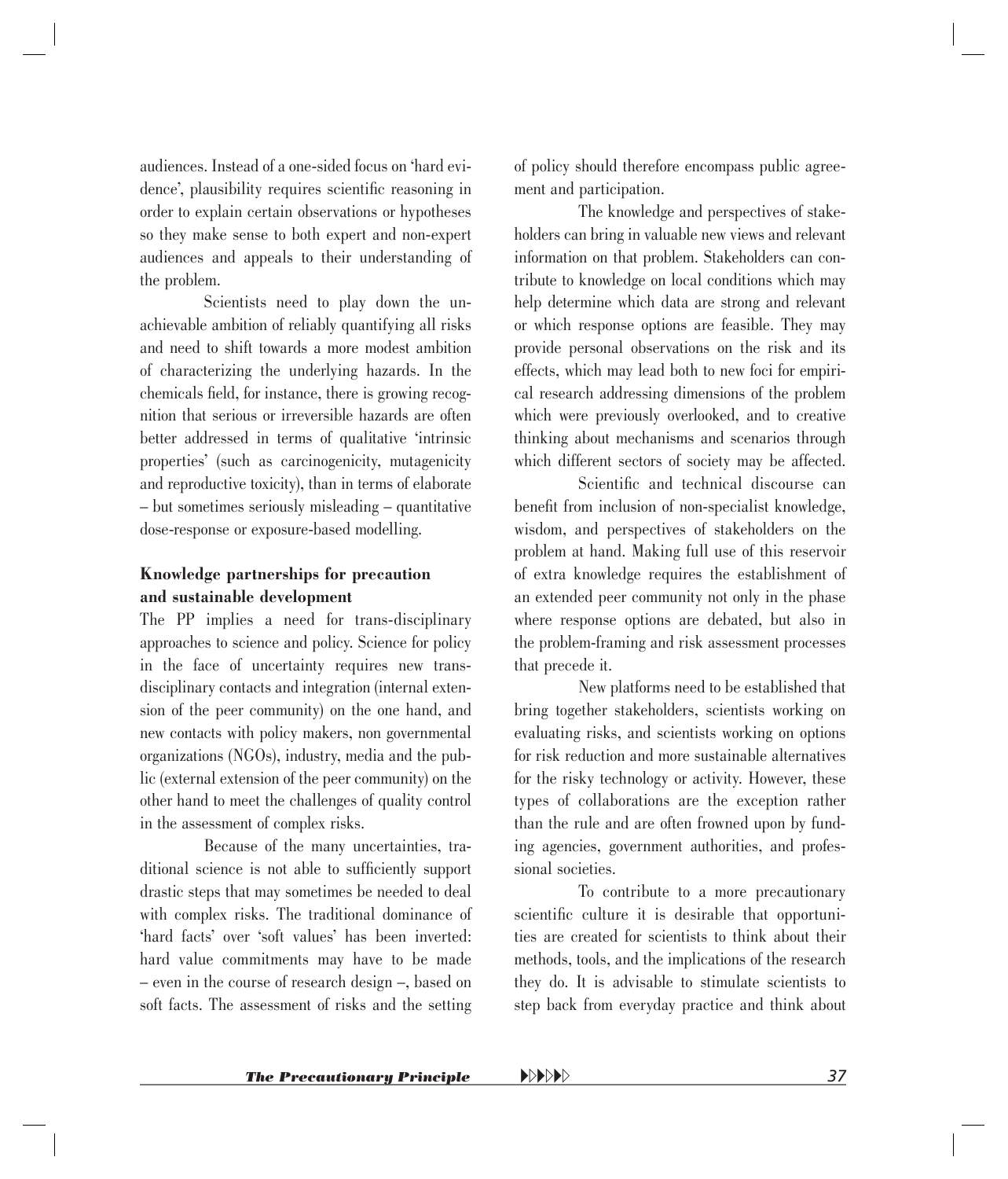<span id="page-35-0"></span>whether their work could more effectively support precautionary policies. The question of finding an adequate language for the purpose of communication with new communities may be crucial. Case studies and examples might provide one such vehicle for communication.

#### **Increase protection of whistle-blowers**

Vested interests and the high stakes involved in new technologies can lead to tendencies to hide uncertainties and evidence that may indicate risks because public knowledge of these risks might hamper the further competitive development of that technology. In the globalized knowledge economy, scientific and technical knowledge is less and less freely shared and is often subject to procedures to obtain intellectual property rights. A significant part of advanced research is conducted in private R&D laboratories of large companies that have no tradition in freely sharing their knowledge.

These types of mechanisms confront us with a new type of ignorance, which we may call 'imposed ignorance'. This is when one party has knowledge relevant for public policy, but prevents others, especially competitors and the public, from sharing it. There are two variants of this. It could be that others are aware that the knowledge exists; that is, that they are aware of their imposed ignorance. They may then take measures to obtain that knowledge, perhaps using legal procedures to get access to the knowledge. Considering the importance of some of that knowledge for public policies, one might have to reconsider parts of the legal framework in order to widen the possibilities of gaining access to such knowledge.

The more serious case is when parts of the public or the relevant authorities are ignorant that the knowledge exists; they are ignorant of their ignorance. Often, such knowledge comes to the attention of the public through the actions of some whistleblowers. Blowing a whistle means typically to set aside organizational loyalties towards one's employer for the sake of the greater good of society. However, all too often the whistle-blower faces severe lawsuits and risks to personal welfare. This poses a dilemma to public policy that is sometimes dependant on the courage of whistle-blowers. On the other hand, there is no doubt that institutions have to rely on the loyalty of their employees; but a public servant, is first and foremost a servant of the common good, not of his boss. The real threat of whistle-blowing may increase the willingness of an institution to create mechanisms in which concerns can be voiced before they are brought outside. One does not want to encourage disloyal behaviour in general or when it is unjustified, one does on the other hand want to provide for sufficient protection and security in the cases of justified concern. Therefore one may conclude that the ethics and the legal frameworks of whistle-blowing need more careful attention than is currently the case.

#### 4.2 Implications for policy and governance

Putting the PP into practice requires a framework for action where several actors are called upon to contribute. It may typically require institutional change, new collaborations and new regulatory and other policy measures. Some of the typical challenges in this area are listed below.

#### **Breaking through administrative cultures**

While problems of precaution occur in a specific sector that is typically the responsibility of one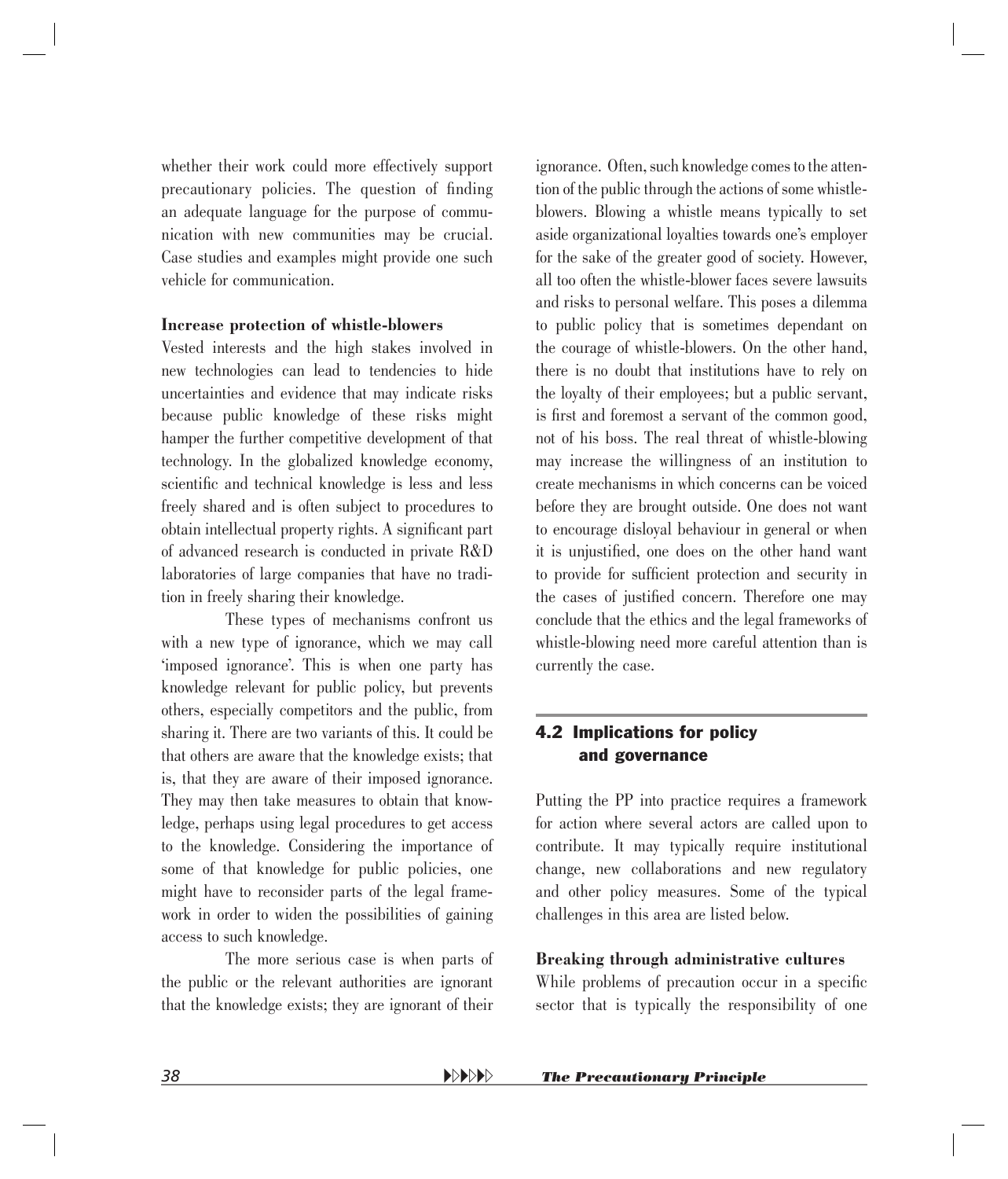jurisdiction and one administration, the application of the PP asks for consideration of the problem on a wide and inclusive basis. More specifically, this implies, for example, that though a problem appears to be technical at the outset, the evaluation of precautionary action includes many other areas, like social, economic, environmental issues, on a regional, national and possibly international level.

Typically government administrations are not designed to cover considerations of this great variety. Thus, in order to handle precaution adequately, one branch of administration must liaise with relevant other branches. Ministries need to get used to inter-ministerial cooperation, as do government officials at other levels of administration. This kind of cooperation is still the exception rather than the rule in most countries. Ministries foster their own ministerial 'culture' that is often not in tune with other ministerial 'cultures'.

Actually this kind of institutional challenge is already required to achieve sustainable development, but it is even more accentuated in the application of the PP. Cooperation must take place not only horizontally, but also vertically, for example linking the regional with the national and the international spheres of administration. Working out how to build up administrative structures with this kind of flexibility is a great challenge for most States. It also implies awareness building among its professional staff.

#### **Harmonizing PP for several sectors**

A precondition of breaking through administrative barriers and cultures is the development of a common understanding of the PP across various sectors. In many States one can see that one sector works with one understanding of the PP that is markedly different from that of another sector. For example, those working with preserving biodiversity may have a very different understanding of precaution than those working with the utilization of natural resources or trade. Inconsistencies of this kind tend to undermine the PP in the long run and to diminish its basis in society.

#### **Finding relevant expertise**

In the dynamics of policy formation, the search for relevant expertise is often one of the first crucial elements of action. Experts are asked by a decisionmaker or government official to provide assessments of the policy options. Two pitfalls are particularly relevant here. First, there is a temptation by the one commissioning the advice to be overly specific in outlining (and thereby constraining) the assessment task. There is sometimes a tendency to frame the issue at hand in a manner that would split up the issue into several compartments and subcompartments, possibly to be addressed by several such advisory groups. Yet, in real life several parts of a problem area are typically connected to several other parts. Responses to one subproblem have reverberations on the possibility and effectiveness of other responses to other subproblems.

Second, decision-makers often have a tendency to choose advisory bodies with narrow views on the needed expertise, or to draw experts from the same source as advised on earlier decisions. Precaution is, however, often of a controversial nature, and what constitutes relevant expertise is often debatable. The challenge is actually two-fold: to employ expertise of a wide variety (for example including the social sciences and humanities) and to employ expertise that is varied within one field of expertise (for example to actively seek out alternative or dissenting expert views).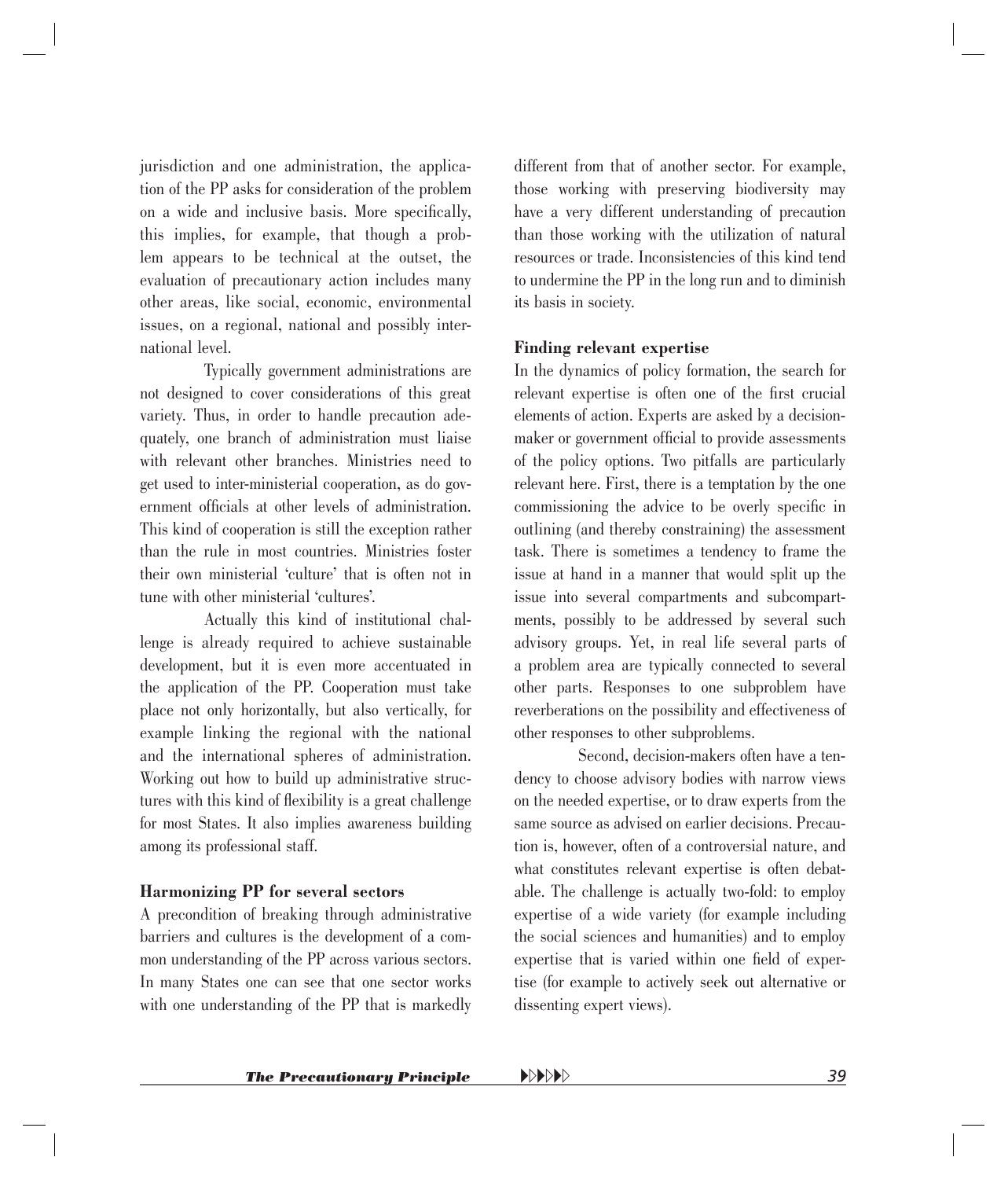#### **Utilizing participatory instruments**

Precaution involves taking a stand on valuesensitive issues and strategies. The weighing of possible overall costs and benefits always reflects the weight the analyst puts on the individual values and these are affected by the analyst's choices. Individual willingness to accept risks and riskaversion differ widely in a population and can likewise be seen as expressing varying value stances. The choices made between a variety of different possible precautionary actions reflect values and beliefs. Good decision-making processes therefore require finding a way to capture and take seriously the plurality of relevant values and interests.

Experts may be authorities on the facts that enter the deliberation, but they are not necessarily experts on how different values have influenced the weighing of the options. This indicates the need to supplement the decision-making process with participatory measures of various sorts to capture the plurality of viewpoints and values that are prevalent in a society. Various such participatory instruments have already been successfully tried (for example, in technology assessment). They need to be utilized on a much broader basis and they need to be improved and supplemented by other instruments designed for specific purposes.

#### **Making governments accountable**

Governments typically last for one or several terms of office. Those in government are often tempted to think first of all in terms of actions that may show positive results within their term of office. This is a natural consequence of the desire of a government to retain power and to have their mandate renewed at the next election. Also, new governments may often be tempted to revise or overthrow the decisions of the previous government in order to mark clear differences for the electorate. However, precaution typically implies a long-term thinking that extends beyond a term of office, sometimes far into the future.

The implication of this dynamic seems to be that it is advisable that precaution should not be based on small margins of parliamentary majority and against strong social opposition. Rather, precaution seems to work best when based on a wide consensus, both within the political parties and within the social groups and partners that are affected by the policy. To strive for such consensus may be time-consuming and may not always pay off in terms of political support for the government in place. This implies the need for a change of attitude amongst political decision-makers. It needs to be recognized that all parties, whether in power or in opposition, share a common responsibility for the long-term good of society and that support for precautionary actions cannot fully be realized within a framework of power- and party-politics. Decision-makers need to contribute to and be made accountable for decisions and these decisions need to be justified in terms of the common good, independently of office and world view.

The most effective solution is not always the simplest one. Banning an activity is sometimes a 'panic' reaction by government, which even if based on the PP can have considerable negative side effects. If not accompanied by a mechanism to ensure long-term compliance, it tends to lead to unmonitored activities that supposedly should not take place but will take place anyway. Governments sometimes hide behind a ban while activity continues. Also such a formal ban is often perceived by government to be the cheapest 'solution' to international or internal pressure because it does not need to impose a management regime.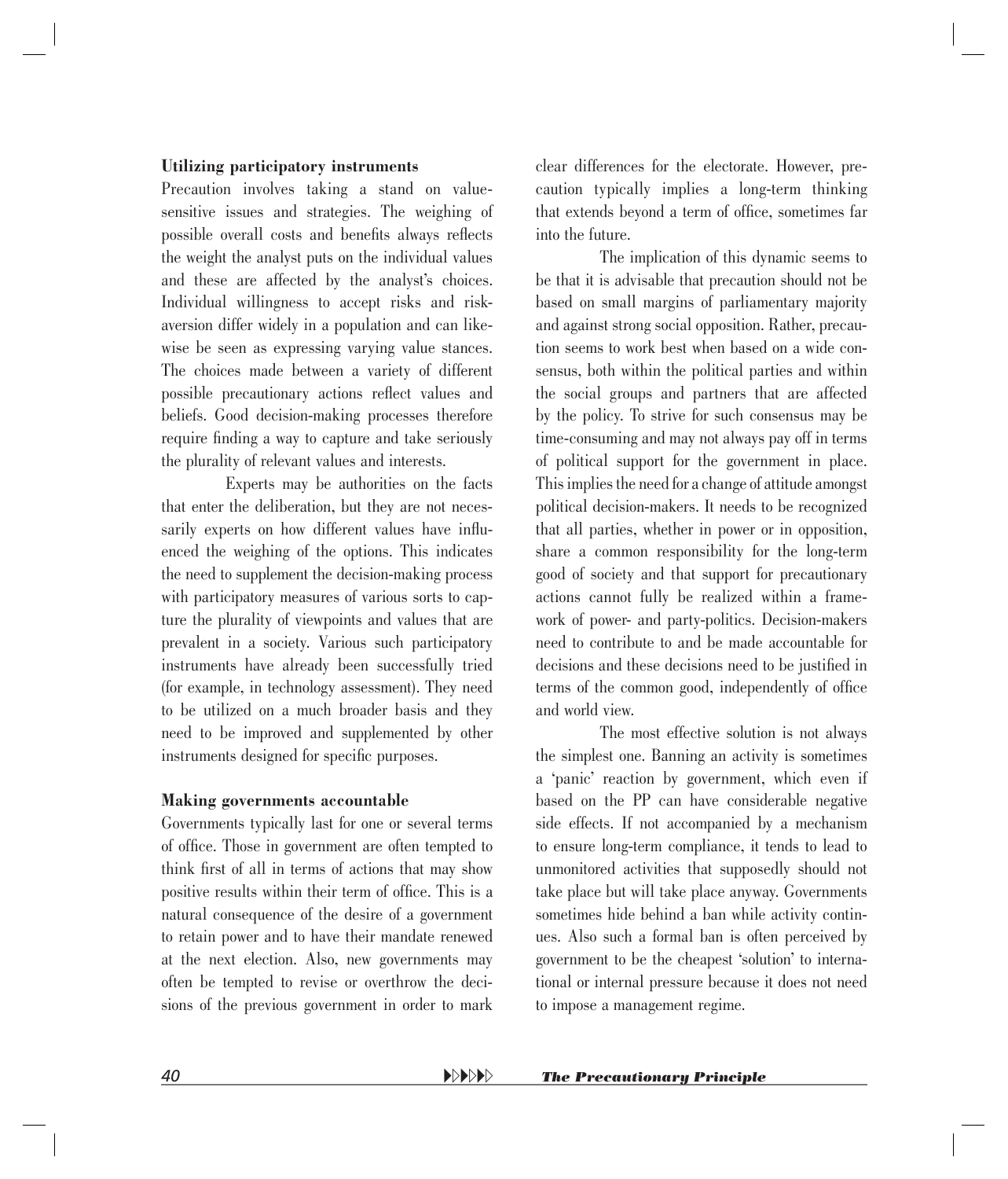#### <span id="page-38-0"></span>**Building up capacity and monitoring systems**

States need to recognize that modern technology and industrialization necessitate a strong independent sector of public experts and watchdogs that can give governments early warnings about potential harm or dangerous developments. To the extent that decision-makers grow more and more dependent on expertise that is institutionally or economically dependent, the independence of those experts is threatened and their credibility is undermined. There is thus a social responsibility for governments to maintain a largely independent sector of expertise, or a sector of counter-expertise, that can counteract bias in the assessment of risks and harms. This is usually achieved through publicly funded research. There is also a need to let new activities, for example new technology applications, be followed by appropriate monitoring and learning activities that provide performance data on a continuous basis.

#### 4.3 Implications for industry and trade

It has been mentioned several times in this report that the PP implies new knowledge partnerships. Business corporations, as well as labour unions, are obviously an important part of these partnerships. If the idea of precaution is to make headway, then private industry has to take on co-responsibility for precautionary management. This implies a number of points:

#### **Transparency and knowledge sharing**

While scientific knowledge has long been considered to be public knowledge, this assumption cannot be made in the case of scientific knowledge developed by industry and business where specialized knowledge is often kept secret within the bounds of the company in order to gain a competitive advantage. Yet with products and activities that may pose a public, health or environmental risk, such an attitude is no longer viable. Industrial knowledge may be crucial for sound assessments, and the transparency and openness of these knowledge sources are crucial to enable the community to be able to trust the industrial operator. Companies need to become partners with the public and the administration, and they thus need to adopt a principled attitude of transparency and knowledge sharing.

#### **Product development strategies**

New technologies typically need long and costly development phases before they are ready to enter the market. The more a company has invested in terms of time and money in the development of a certain product, the less flexible it will be to adjust the product to new demands or wishes. Yet, precaution typically involves public consultations, deliberations and hearings that may focus on selected side effects or possible harms. Such consultations are often deemed avoidable and obstructive by business. Yet product development strategies that do not take account of community values will often place the company in the position of having to defend risky products. The call for precaution is then seen as anti-industrialist, anti-innovation and antitechnology. Yet, several companies now realize that this can be avoided if their product development is made more flexible and responsive to outside input from the very beginning.

Various choices are made during the development of every product that shape the special features of the end-product. To the extent that companies manage to integrate the spectrum of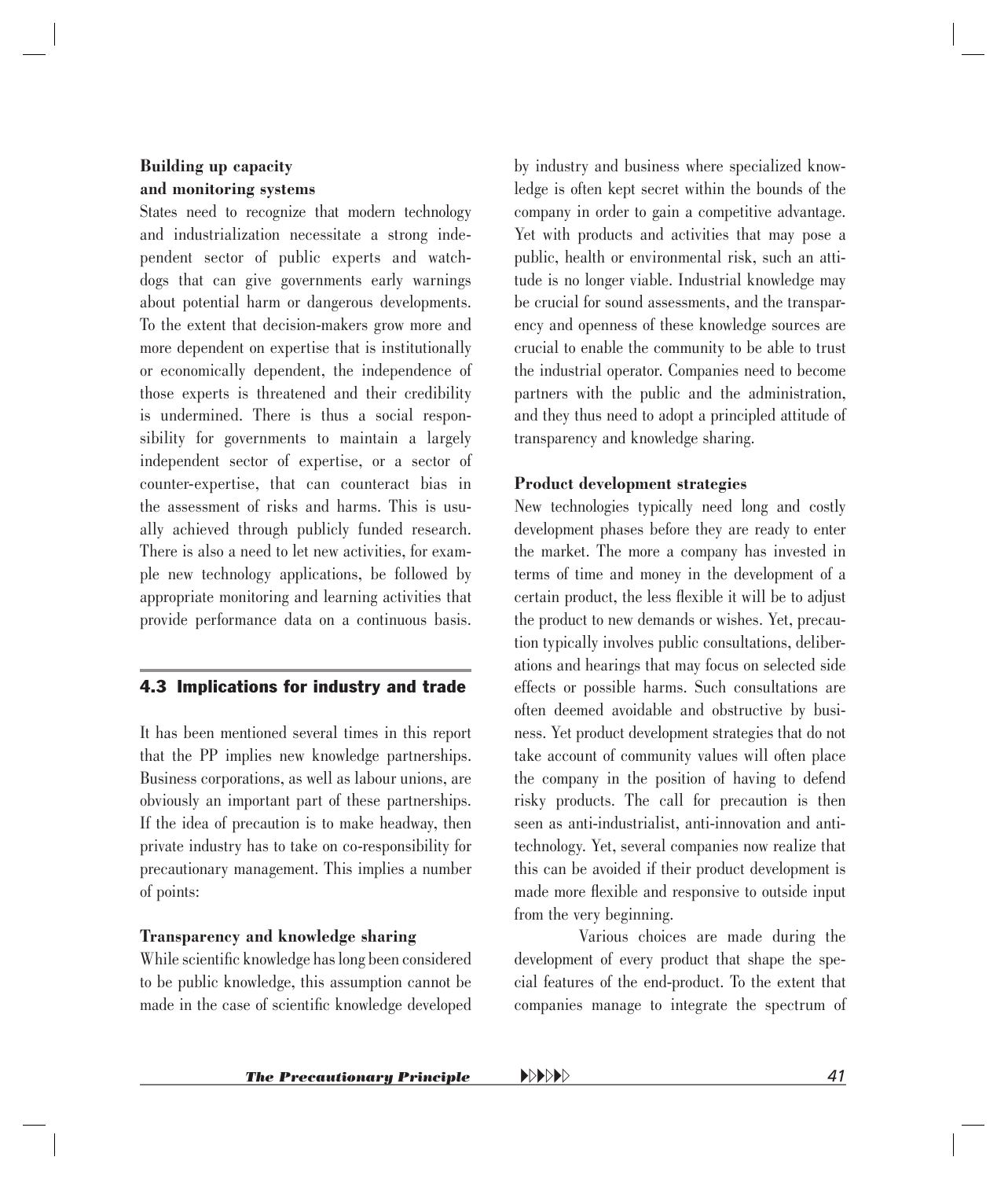<span id="page-39-0"></span>outside concerns at an early stage, they stand a better chance to come up with products that are widely seen as good solutions. Some companies have therefore started to use participatory procedures, scenario analysis and other instruments to make their product development more reflexive and responsive to outside concerns.

**Freedom and fairness in international trade**

It is sometimes claimed that that the PP can be used as a front for a nation to impose trade barriers against other nations, and thus hampers socioeconomic progress. This criticism is based on the assumption that the PP can be based on all kinds of non-scientific considerations and therefore can be used as a form of protectionism when there are no reasonable grounds for concern about harm. This report, however, argues that the PP cannot be based on purely non-scientific concerns. Precaution needs always a basis in science. However, uncertainties are indisputable parts of science and they need to be managed sensibly given the values that are at stake. Societies may differ considerably, to the extent that what is acceptable in one society may not be acceptable in another. Standards of safety, priorities of needs, as well as capacities to implement or monitor an activity or product, may thus legitimately differ between societies.

The goal of free trade needs to be constrained by a mutual respect for differing values concerning safety and needs. The fact that a nation may occasionally misuse the PP to protect their short-term economic interests is not a good enough reason to dismiss the more important priority that each nation should be able to democratically decide the level of protection that is acceptable and apply the PP to achieve this. Precautionary measures should in any case be judged transparently on a case-by-case basis, and be subjected to scrutiny from many parties.

#### 4.4 Social and cultural implications

The use of the PP in any practical setting will always reflect a larger cultural context and tradition. The prime reason for this is that knowledge and values are always culturally embedded, and this finds expression in the different legal cultures and cultures of public administration that exist in various States and societies. Even though States may adhere to the PP as a common principle for the management of uncertainty and risks, the PP may be administered differently within the bounds of different cultures.

#### **Recognition of different cultural contexts**

In order for the PP to fulfil precautionary tasks within different cultural settings and contexts one needs to recognize basic cultural differences that are reflected in different political cultures. One such difference is the utilization, role and function of scientific knowledge as an element of due process in preparing administrative and other decisions. What counts as admissible and what as mandatory in decision-making of this kind, including the scope of what is regarded as 'scientific knowledge' is seen differently within different cultural frameworks.

Some of the political difficulties surrounding the incorporation of the PP into international treaties and negotiations may be due to the fact that countries fail to see their own way of integrating scientific knowledge into the PP. The general point has been exemplified with regard to different principles of good administration. It implies that not all conflicts around the PP deal with the complex issue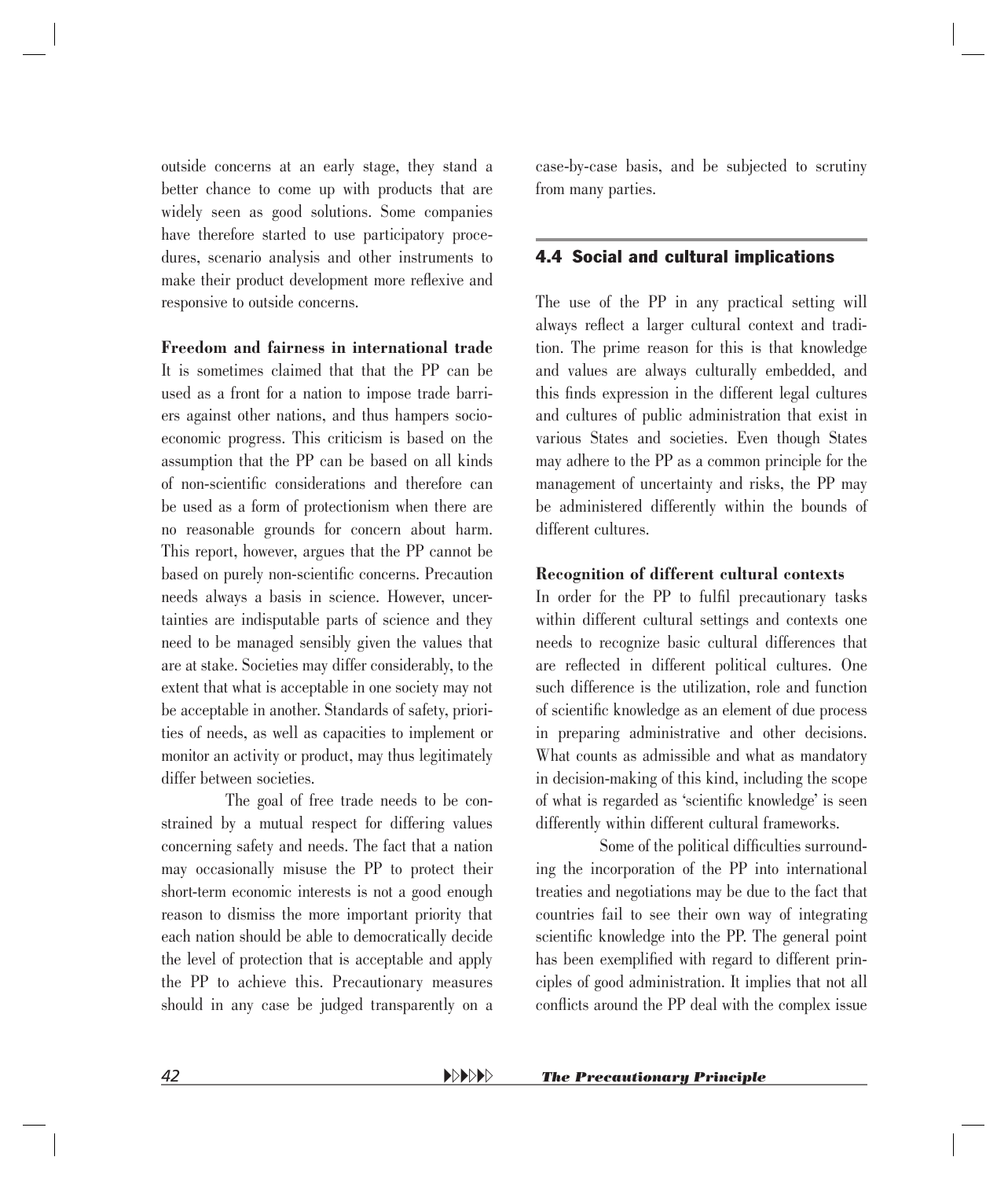of science and values, but rather manifest conflicts about political and administrative culture.

Implementation of the PP needs to accommodate various cultures of risk regulation and administrative regimes, while still addressing the basic tenets of the PP (uncertainties, science, values, transparency and participation, etc.).

#### *Countries choose their own level of acceptable risk*

Countries choose their own level of acceptable risk and find their own balance between the PP and other issues and principles. Local circumstances may justify a deviation from the PP. For instance, regulations that allow the introduction of experimental new medicine for AIDS that have unknown but possibly deadly side effects, may not be considered to be in accordance with the PP, but for countries facing an AIDS epidemic that will kill many anyway, such an action can be justifiable. Implementation of the PP can vary from country to country because the chosen level of protection may vary, the socio-economic context is different, and priorities may differ.

#### *Recognition of alternative knowledge sources*

The scope of what counts as scientific knowledge may vary across cultures. It may be restricted to natural science in some parts of the world, while it

may include social science and humanities in others. Yet knowledge is not necessarily restricted to academic disciplines. One needs to recognize the importance of traditional knowledge alongside scientific knowledge. Traditional knowledge captures what is sometimes also described as indigenous knowledge, folk knowledge or the like. All of these are very culture-specific. The value of these knowledge sources is increasingly being recognized, as they tend to supplement scientific and technological knowledge rather than necessarily competing with it.

When making decisions at a local level close attention needs to be paid to existing traditional knowledge and to incorporate it among the relevant considerations. For the practice of implementing the PP, this has several consequences. Firstly, the scientist assessing the possible harm of a certain practice within a given location should incorporate traditional knowledge, especially in understanding the ecology of a given location, and pursue its implications. Secondly, though ultimately it is scientific evidence that triggers the implementation of the PP, traditional knowledge may have much to offer in designing workable strategies to contain the potential risk or reduce it. Thirdly, integration of traditional knowledge may be necessary to communicating precautionary measures to an involved public. The integration of traditional knowledge into a precautionary regime of managing uncertain risks is an important step towards increasing the quality and effectiveness of this regime.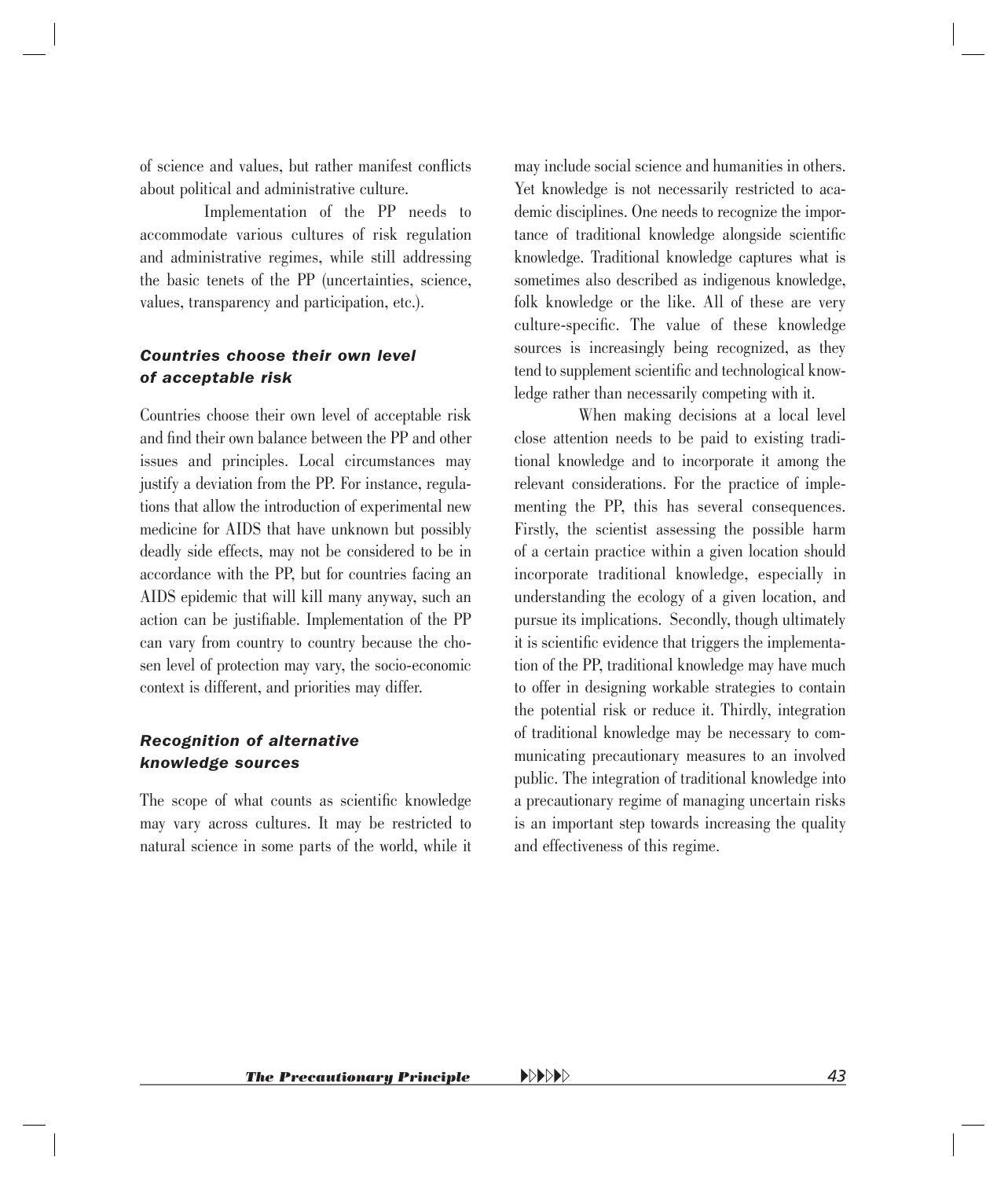## <span id="page-41-0"></span>References and further reading

- ANDORNO, R. (2004), The Precautionary Principle: A New Legal Standard for a Technological Age, *Journal of International Biotechnology Law*, (1), p. 11-19.
- BEDER, S. (1996), *The Nature of Sustainable Development*, 2nd ed., Scribe Publications, Melbourne.
- BEDER, S. (1997), 'The Environment Goes to Market', *Democracy and Nature*, 3 (3), pp. 90-106.
- BUNDESMINISTERIUM DES INNERN, *Dritter Immissionsschutzbericht*, 1984, Drucksache Bonn 10/1345.
- CARPENTER, S.C, WALKER, B.H., ANDERIES, M. and ABEL, N. (2001), From metaphor to measurement: Resilience of what to what? *Ecosystems* 4, 765–781.
- COONEY, R. (2003), *The Precautionary Principle in Natural Resource Management and Biodiversity Conservation: Situation Analysis*, IUCN *([www.pprinciple.net/](http://www.pprinciple.net/publications/sa.pdf)  [publications/sa.pdf\).](http://www.pprinciple.net/publications/sa.pdf)*
- DAVIS, M. (2003), "Whistleblowing", in: *The Oxford Handbook of Practical Ethics*, Hugh LaFollette (ed.), Oxford University Press: Oxford, New York, pp. 539-563.
- DE SADELEER, N. (2002), *Environmental Principles*, Oxford University Press, 433 pp.
- DOUGLAS, M. and WILDAVSKY, A. (1982), *Risk and Culture: An Essay on the Selection of Technological and Environmental Dangers*, University of California Press, Los Angeles, 1982, 221 pp.
- HARREMOËS, P., GEE, D., MACGARVIN, M., STIRLING, A., KEYS, J., WYNNE, B., and GUEDES VAZ, S. (eds.) (2001), *Late lessons from early warnings: the precautionary principle 1896–2000*, Environmental issue report no. 22. Copenhagen: European Environment Agency.
- EU (2000), *Communication from the commission on the precautionary principle* COM 1. Brussels: Commission of the European Communities.
- EU (2001), *Directive 2001/18/Ec of the European Parliament and of the Council of 12 March 2001 on the deliberate release into the environment of genetically modified organisms and repealing Council Directive 90/220/EEC*, Official Journal of the European Communities, 17-4-2001, L 106/1 - L 106/38.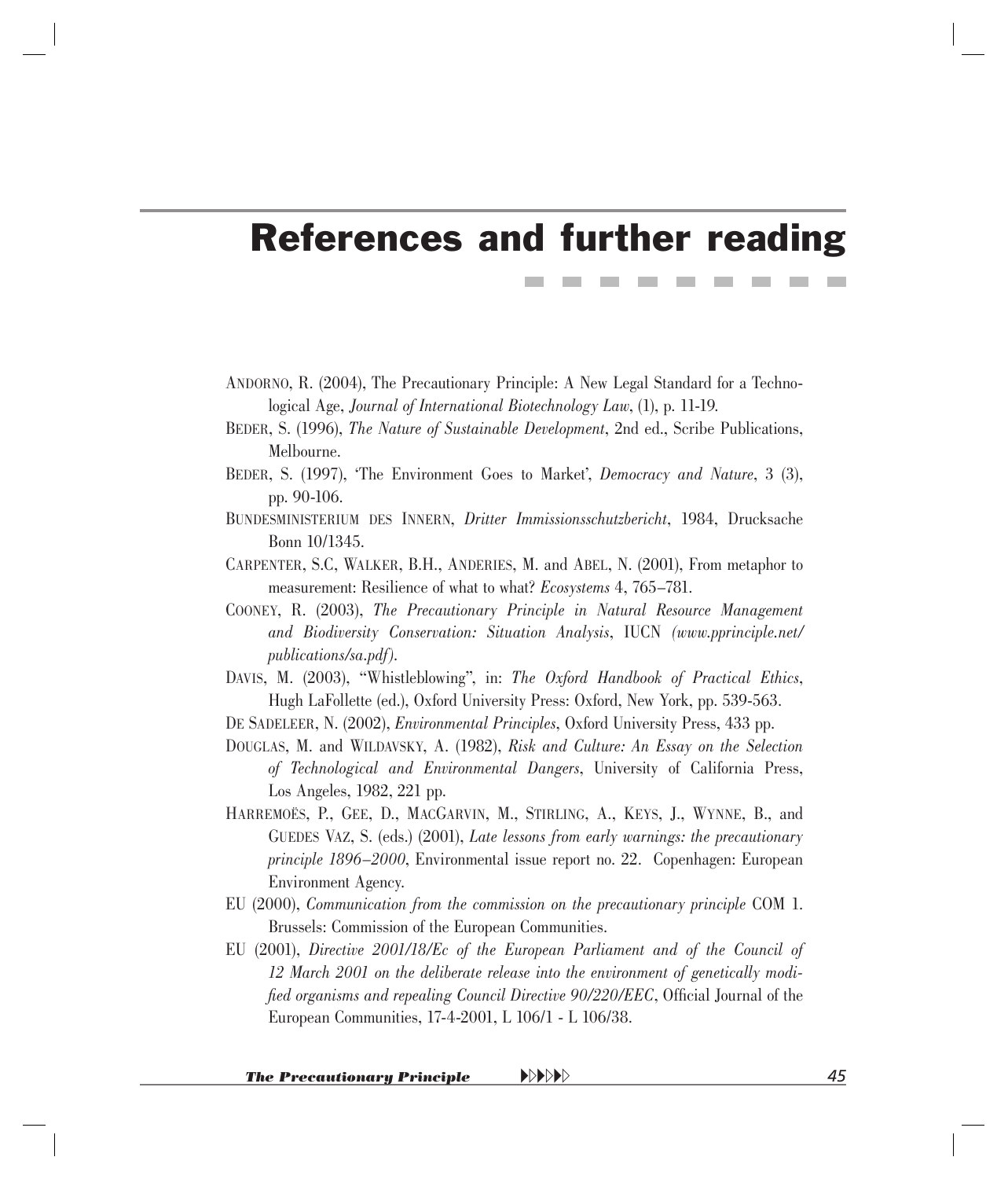- ESBJERG DECLARATION (1995), *4th International conference on the protection of the North Sea*, Esbjerg, Denmark, 8-9 June 1995; Copenhagen: Ministry of the Environment and Energy.
- FoS (1997), *Foundations of Science*, special issue: The precautionary principle and its implications for science, (ed. M. Kaiser), vol 2 (2).
- FOLKE C, CARPENTER S, ELMQVIST T, GUNDERSON L, HOLLING CS, WALKER B. (2002) Resilience and sustainable development: building adaptive capacity in a world of transformations. Ambio 31(5), 437-40.
- FREESTONE, D. and HEY, E. (eds.) (1996), *The precautionary principle and international law – The challenge of implementation*, The Hague: Kluwer Law International.
- FUNTOWICZ, S.O. and RAVETZ, J.R. (1990), *Uncertainty and Quality in Science for Policy*, Theory and Decision Library Series A: Philosophy and Methodology of the Social Sciences 15. Kluwer Academic Publishers, Dordrecht, The Netherlands.
- FUNTOWICZ, S. and RAVETZ, J. (1999), "Post-normal science an insight now maturing", *Futures* 31, 641-646.
- GUNDERSON, L.H. and HOLLING, C.S. (2002), Panarchy: Understanding Transformations in Human and Natural Systems. Island Press, Washington, D.C., USA and London, England.
- KAISER, M. (1997), Fish-farming and the Precautionary Principle: Context and Values in Environmental Science for Policy. *Foundations of Science*, 2, 307-341
- KAISER, M. (2003), "Ethics, science, and precaution A viewpoint from Norway", in: *Precaution, Environmental Science, and Preventive Public Policy*, Joel Tickner (ed.), Island Press: Washington DC.
- KATES, R. W., CLARK, W. C., CORELL, R., HALL, J. M., JAEGER, C. C., LOWE, I., MCCARTHY, J. J., SCHELLNHUBER, H. J., BOLIN, B., DICKSON, N. M., *et al.* (2001) Environment and Development: Sustainability Science, *Science* 292, 641-642.
- KINZIG, A., STARRETT, D., ARROW, K., ANIYAR, S., BOLIN, B., DASGUPTA, P., EHRLICH, P., FOLKE, C., HANEMANN, M., HEAL, G., HOEL, M., JANSSON, A., JANSSON, B., KAUTSKY, N., LEVIN, S., LUBCHENCO, J., MÄLER, K., PACALA, S.W., SCHNEIDER, S.H., SINISCALCO, D. and WALKER, B. (2003), Coping With Uncertainty: A Call for a New Science-Policy Forum. *Ambio*, 32 (5) 330-335.
- KLINKE A. and RENN O. (2002), A New Approach to Risk Evaluation and Management: Risk-Based, Precaution-Based, and Discourse-Based Strategies, *Risk Analysis*, 22 (6) 1071-1094
- LEMONS, J., SHRADER-FRECHETTE, K., and CRANOR, C. (1997), The precautionary principle: scientific uncertainty and type I and type II errors, *Foundations of Science* 2, 207-236.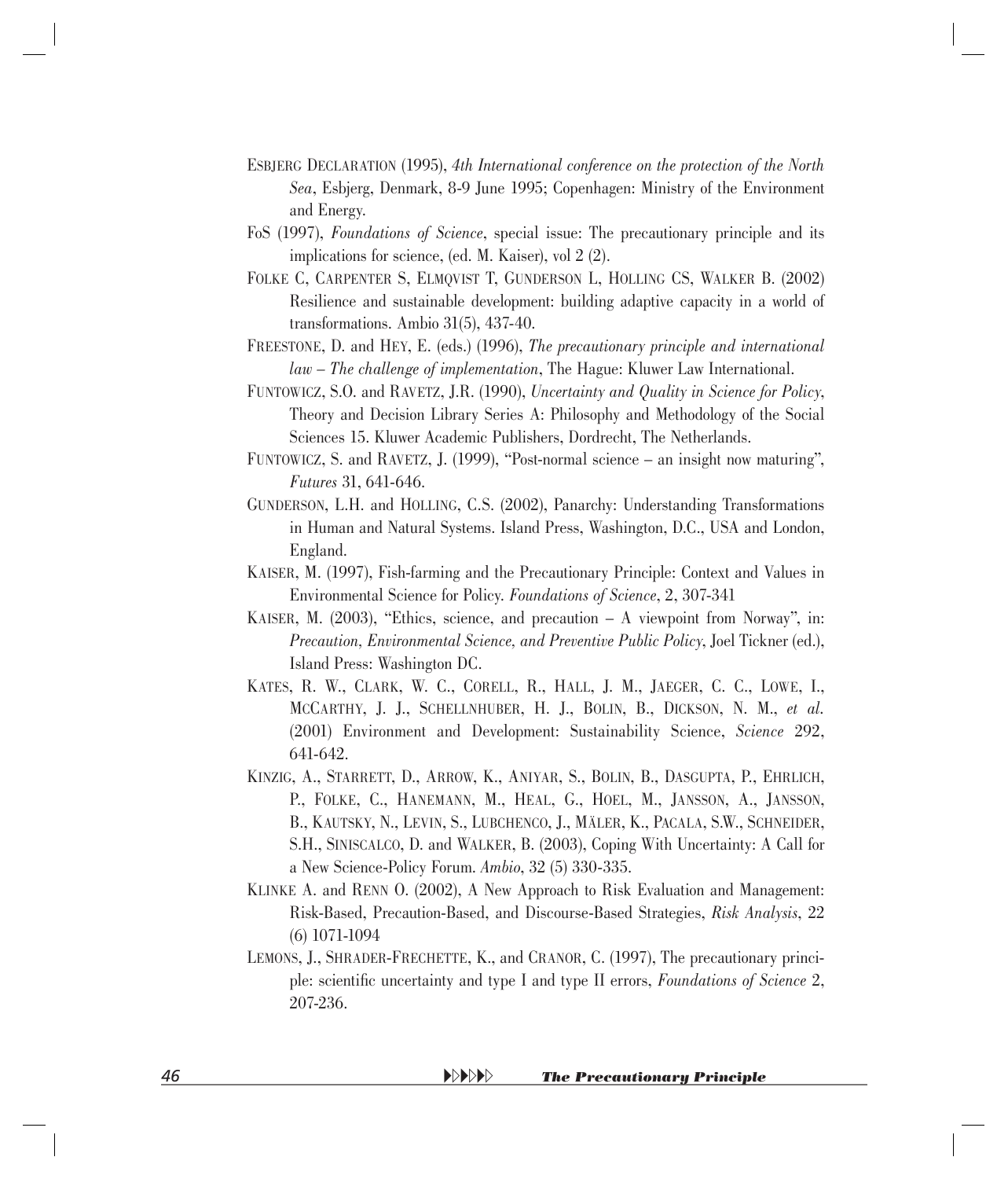- MINISTERIAL DECLARATIONS (1995), *International conferences on the protection of the North Sea. Bremen, Germany, 1984. London, United Kingdom, 1987. The Hague, The Netherlands, 1990, Copenhagen*: Ministry of the Environment and Energy.
- NENT (1997), *The precautionary principle between research and politics*, Oslo: De nasjonale forskningsetiske komiteer: at *[www.etikkom.no/Engelsk/Publications](http://www.etikkom.no/Engelsk/Publications)*
- RESNIK, D.B. (2003), Is the precautionary principle unscientific? *Studies in History and Philosophy of Biological and Biomedical Sciences*, (34) 329–344.
- RIO DECLARATION ON ENVIRONMENT AND DEVELOPMENT (1992), in Brown Weiss, Edith *et al*. (1999), *International Environmental Law: Basic Instruments and References*, 1992–1999. Ardsley NY: Transnational Press.
- SHRADER-FRECHETTE, K. (1991), *Risk and rationality*, Berkeley, Los Angeles, Oxford: University of California Press.
- STEFFEN, W. and TYSON, P. (2001), *Global Change and the Earth System: A planet under pressure.* The Global Environmental Programmes. Stockholm: International GeosphereBiosphere Program (IGBP), 32pp.
- STIRLING, A. (1999), *On Science and Precaution in the Management of Technological Risk, Volume 1 A Synthesis Report of Case Studies*. JRC IPTS, 68pp.
- STIRLING, A, (2003), *The Precautionary Approach To Risk Appraisal*, NWMO Background Paper, Sussex, 29 pp.
- TICKNER, J. (ed.) (2003), *Precaution, Environmental Science, and Preventive Public Policy*, Island Press: Washington DC.
- TICKNER, J.A., KRIEBEL, D. and WRIGHT, S. (2003), A compass for health: rethinking precaution and its role in science and public health, *International Journal of Epidemiology* 32, 489–492.
- VAN DER SLUIJS, J.P. (1997), *Anchoring amid uncertainty; On the management of uncertainties in risk assessment of anthropogenic climate change*, Ph.D. Thesis, Universiteit Utrecht, 260 pp.
- VAN DER SLUIJS, J.P. (2002), A way out of the credibility crisis around model-use in Integrated Environmental Assessment, *Futures*, 34, 133-146.
- VAN DER SLUIJS, J.P., CRAYE, M., FUNTOWICZ, S. KLOPROGGE, P. RAVETZ, J. and RISBEY, J. (2005), Combining Quantitative and Qualitative Measures of Uncertainty in Model based Environmental Assessment: the NUSAP System, *Risk Analysis*, 25, (2).
- VLEK, C. (2004), Environmental versus individual risk taking: perception, decision, behaviour. in: C. Spielberger (ed.) *Encyclopedia of Applied Psychology*. San Diego (Cal) Academic Press.
- WALKER, W.E., HARREMOËS, P., ROTMANS, J., VAN DER SLUIJS, J. P., VAN ASSELT, M.B.A., JANSSEN, P., and KRAYER VON KRAUSS, M.P. (2003), Defining Uncertainty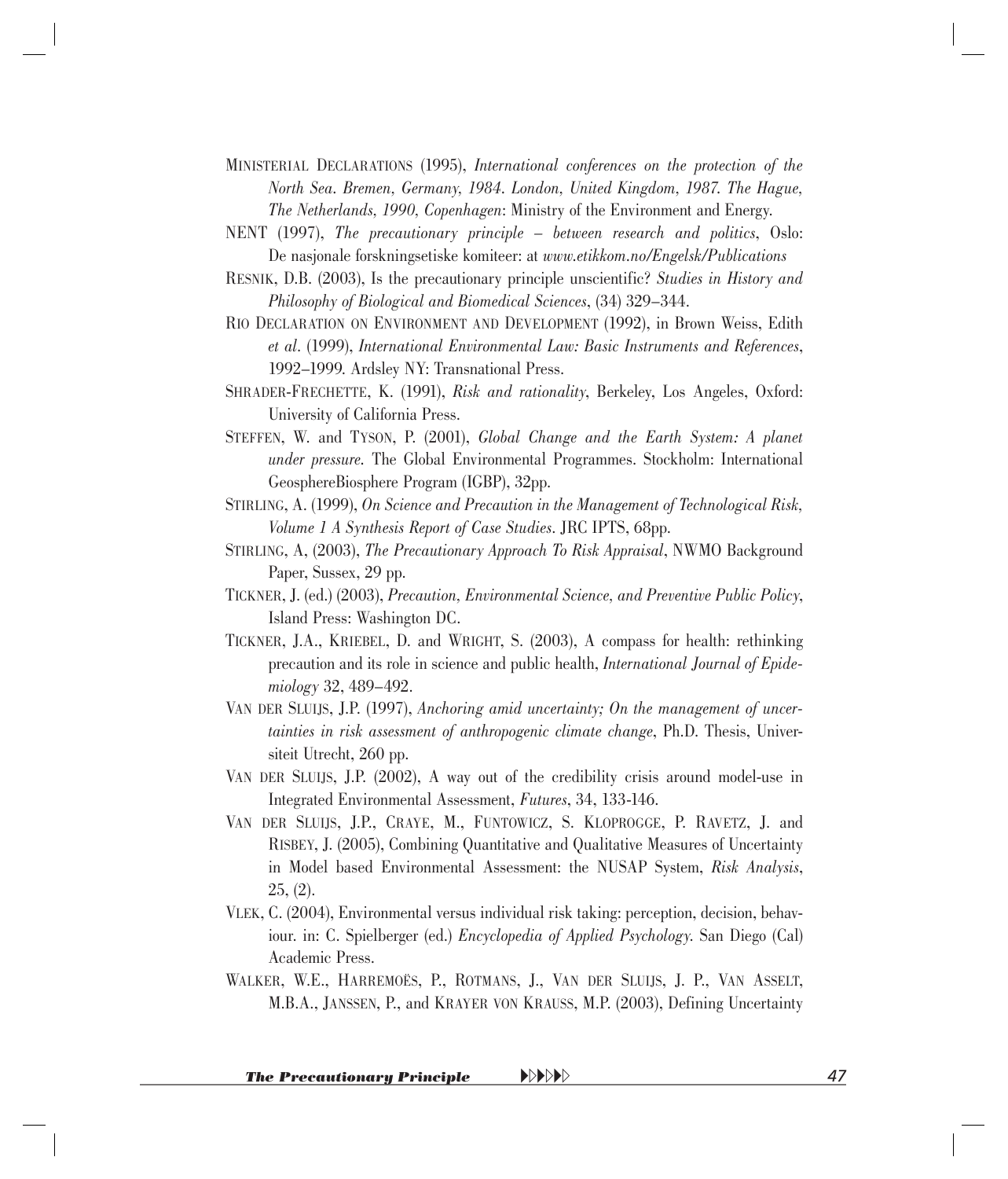A Conceptual Basis for Uncertainty Management in Model-Based Decision Support, *Integrated Assessment*, 4 (1) 5-17.

- WALTERS, C. (1986), Adaptive management of renewable resources. McGraw Hill, New York, New York, USA.
- WEISS, C. (2003), Scientific Uncertainty and Science Based Precaution. *International Environmental Agreements: Politics, Law and Economics* 3, p.137-166
- WIENER, J.B. and ROGERS, M.D. (2002), Comparing precaution in the United States and Europe, *Journal of Risk Research* 5 (4), 317–349
- WYNNE, B. (1992), Uncertainty and Environmental Learning, *Global Environmental Change*, 2, p.111-127.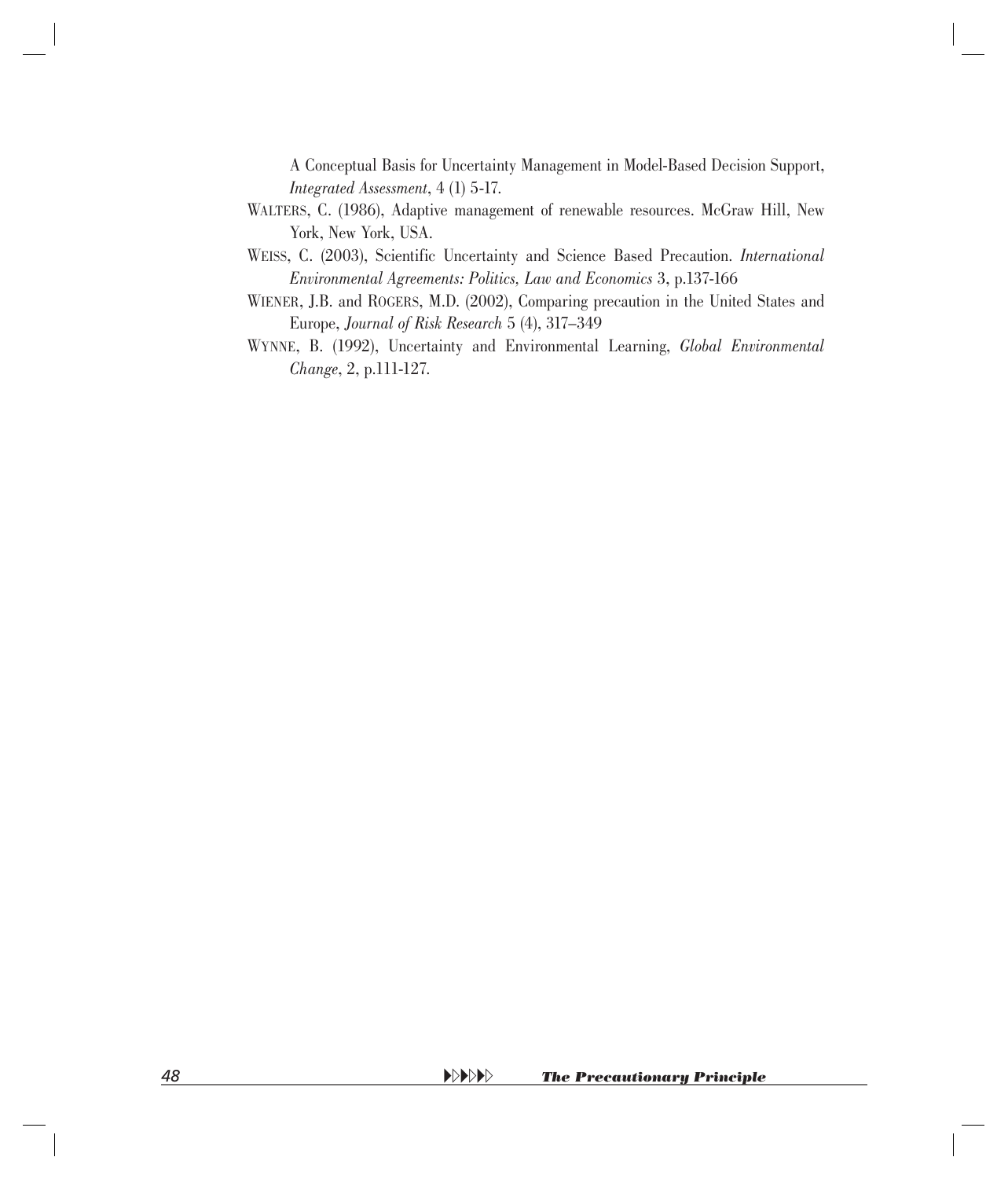## Annex 1.

### Practical guidance: frequent questions about the precautionary principle

#### <span id="page-45-0"></span>*What is the goal of the PP?*

The goal of the PP is to protect humans and the environment against uncertain risks of human action by means of pre-damage control (anticipatory measures). The PP provides a rational approach to the satisfactory and ethically justified management of uncertain risks to public health, society or environment. It aims to use the best of the 'systems sciences' of complex processes to make wiser decisions. The PP is to supplement, but not necessarily replace, other management strategies that fall short of being able to handle large-scale scientific uncertainty and ignorance: 'When human activities may lead to morally unacceptable harm that is scientifically plausible but uncertain, actions shall be taken to avoid or diminish that harm'.

#### *What conditions trigger the consideration of the PP?*

Generally speaking, the PP applies when there is plausible evidence of possible harm but scientific uncertainty and ignorance makes it impossible to reliably quantify and characterize the risks. More specifically, one needs to check whether:

- $\triangleq$  there exist considerable scientific uncertainties or even ignorance about the anticipated harm;
- $\triangleq$  there exist scenarios (or models) of possible harm that are scientifically reasonable (that is, based on some scientifically plausible reasoning);
- ✦ it is currently impossible to reduce the uncertainties without at the same time increasing ignorance of other relevant factors by higher levels of abstraction and idealization;
- $\triangleq$  the potential harm is indeed sufficiently serious or even irreversible for present or future generations or otherwise morally unacceptable;
- $\triangleq$  there is a need to act now, since effective counter-action later will be made significantly more difficult or costly at any later time.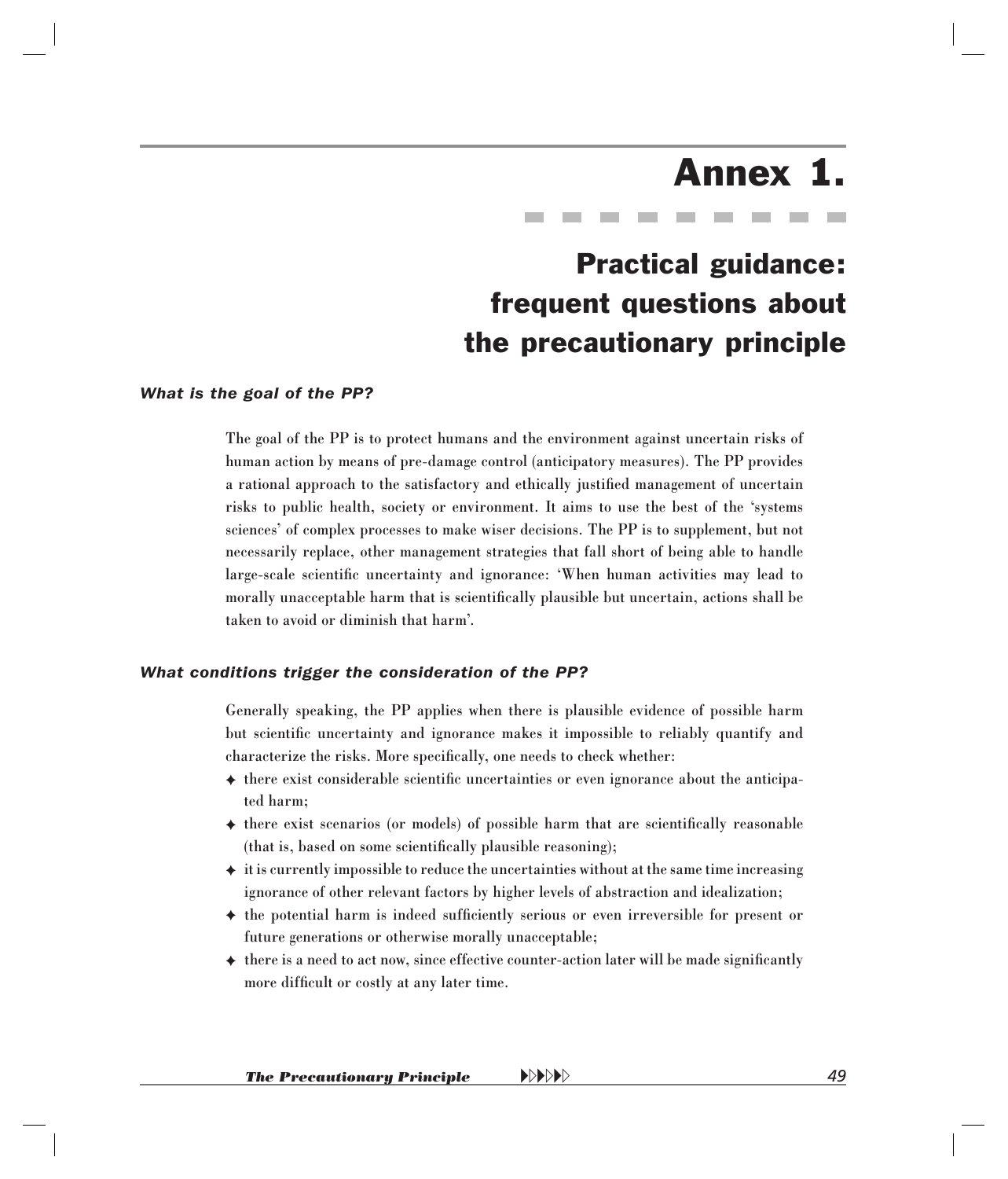#### *What actions are consistent with the PP?*

The PP calls for measures that either are likely to prevent the possible harm from occurring or are likely to contain or reduce the possible harm should it occur. In principle, there will always be a range of possible strategies that would satisfy this requirement. One may impose certain constraints on the range of such measures. One may, for example, require that the actions be:

- (a) non-discriminatory in their application, i.e. similar situations are treated similarly,
- (b) consistent in scope and nature with comparable measures from equivalent areas,
- (c) proportional to the chosen level of protection and the scope of the harm,
- (d) chosen with due consideration of positive and negative consequences (including non-monetary costs and benefits) and with an assessment of the moral implications of both action and inaction,
- (e) subject to continuous review and monitoring, and that the main burden of providing evidence for safety rests on the proposers of a new technology or activity.

Even under these conditions a variety of possible precautionary actions may remain, ranging from simple restrictions upon a practice, strengthening the resilience of the system, the development of effective controlling (remediating) technologies, to a total ban of the activity. The final choice will always be value-based.

#### *Who decides on the PP? What is an appropriate decision procedure?*

Since the application of the PP involves the explicit consideration of values that are affected by it, since values differ in society, the processes leading up to a final choice of action should be largely participatory and inclusive. The cultural plurality in risk attitudes varying from risk-aversion to willingness to take risks implies that the question of how society ought to deal with risks can only be answered in public debate – a debate in which people will necessarily discuss their perception of risks and risk management from different points of view and different conceptual and ethical frameworks. Only if decisions can acquire some robustness in terms of social and political acceptability do they stand a chance of being effective over time.

#### *What makes a reasonable ground for concern?*

A mere fantasy or crude speculation that an activity or new technology causes harm is not enough to trigger the PP. Grounds for concern that can trigger the PP are limited to those concerns that are plausible or scientifically tenable (that is, not easily refuted).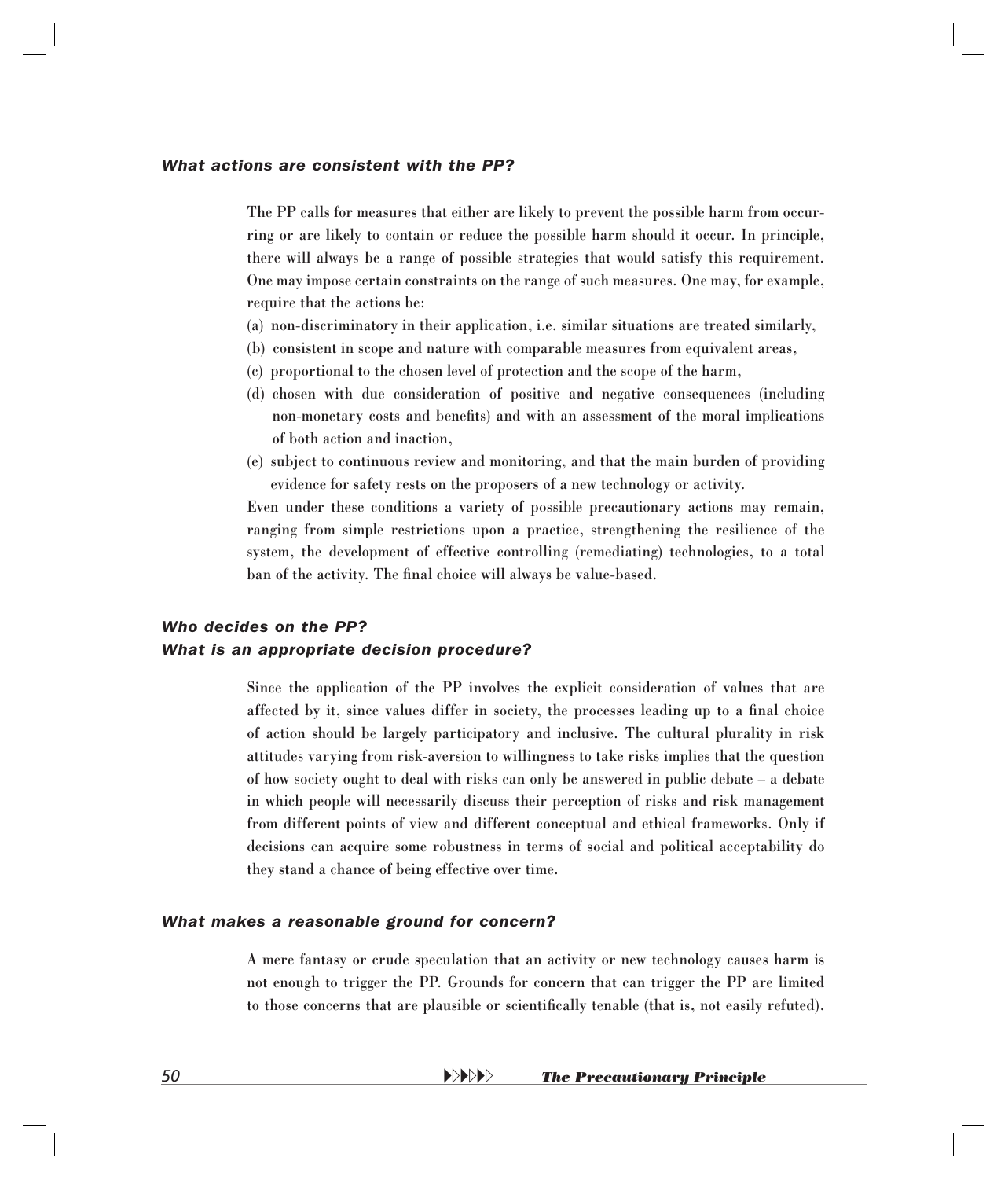Some form of scientific analysis is mandatory. The hypothesis that an activity can cause harm should be consistent with background knowledge and theories. If a hypothesis requires one to reject widely accepted scientific theories and facts, then it is not plausible. The hypothesis should posit causal mechanisms or processes, or if no causal mechanism is known, there should be some evidence of a possible statistical correlation. However, if a hypothesis posits radically new and unfamiliar mechanisms and processes, it is not plausible. Further, obscure and complex hypotheses are not as plausible as simple and straightforward ones.

#### *Under what conditions is the PP not the best way to go?*

Generally speaking, there are three classes of cases where the PP should not be used. The first class is when the scientific uncertainties can be overcome in the short term through more research, or when the uncertainties are simply understood as low probability of harm (in that case it is only a question of the chosen level of protection). However, in some cases the potential consequences can be of a nature and magnitude that makes them morally unacceptable even if the probability is very low, for instance, extinction of mankind. The second class is when the potential harm is not morally unacceptable, e.g. when the harm is restricted to individuals who voluntarily engage in the activity and are informed about the possible consequences. The third class of cases is when the harm is reversible and it is likely that effective counter-action is not becoming more difficult or costly, even when one waits until the first manifestations of the harm eventually occur. In this case a 'wait and see' strategy might be used.

#### *Some say that the PP does not provide clear guidance/ is not a good administrative principle. Is that a problem?*

The PP provides a rational framework for managing uncertain risks. However, the PP in itself is not a decision algorithm and thus cannot guarantee consistency between cases. Just as in legal court cases, each case will be somewhat different, having its own facts, uncertainties, circumstances, and decision-makers, and the element of judgement cannot be eliminated. In this respect it resembles other ethical and legal principles. Principles of law constitute important tools for crystallization of new concepts and values. A strength of the PP being a principle is its open-endedness and flexibility, which creates a possibility and an incentive for social learning. Different areas of application and different legal frameworks may lead to more specific guidance and regulations. The repeated use of State practice and consistent *opinio juris* are likely to transform the PP into a customary norm. Among the principles emanating from international declarations, the PP is legally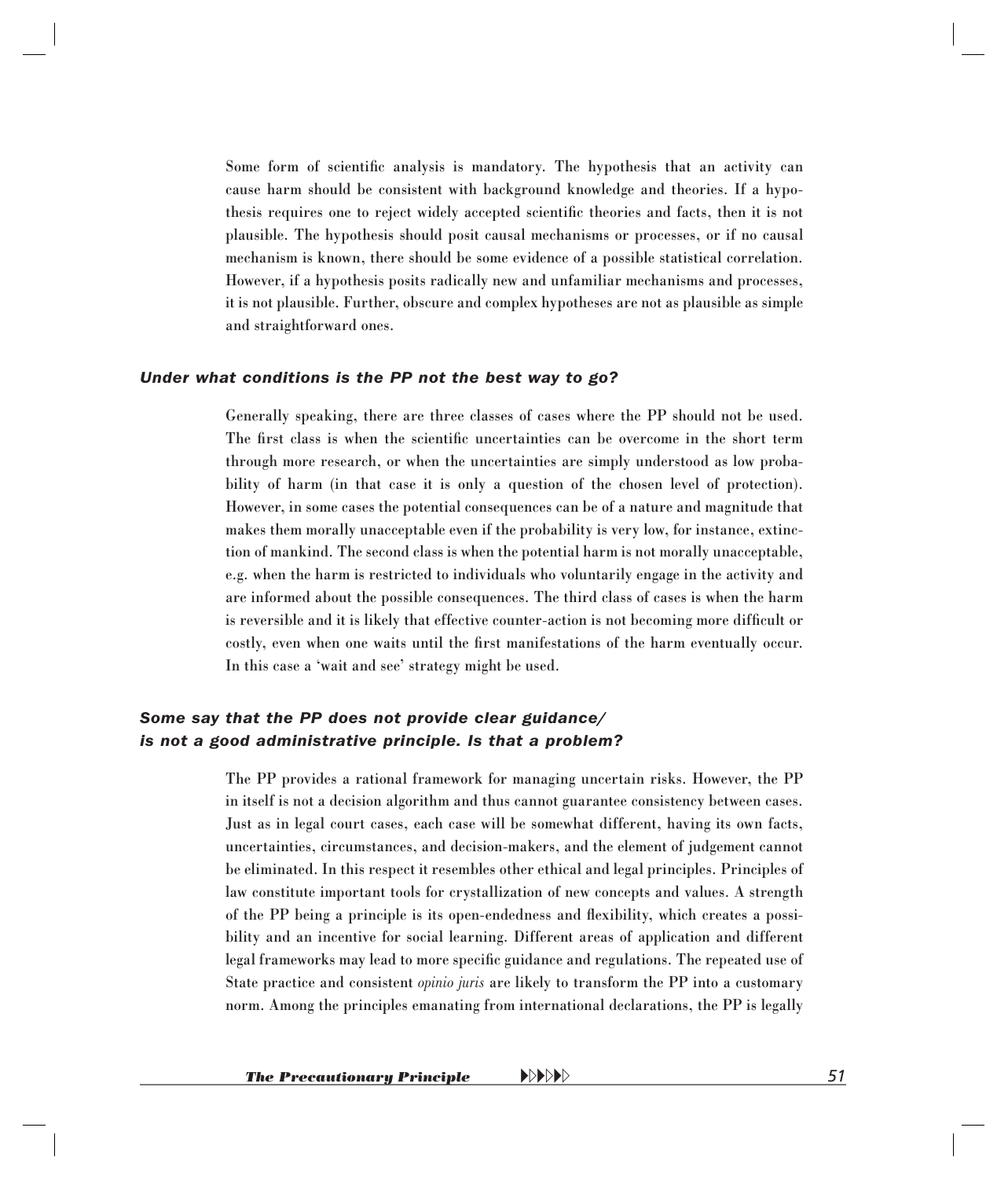relevant and cannot be disregarded by the countries in the international order, nor by legislators, policy makers and courts in the internal sphere. Precautionary measures should in any case be judged transparently on a case-by-case basis, and be subjected to scrutiny from many parties.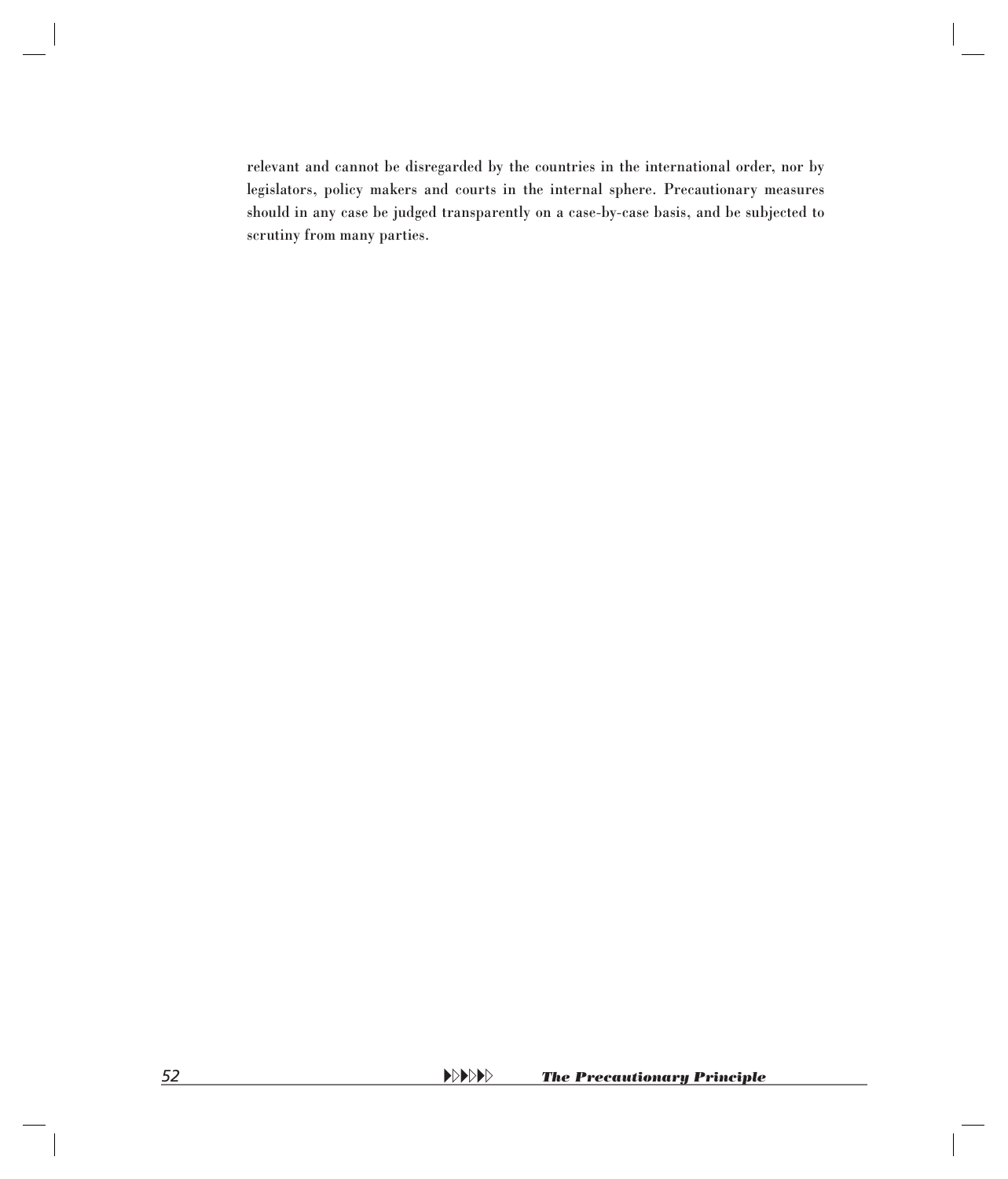## Annex 2.

**Contract College Contract Contract Contract Contract Contract Contract** 

### COMEST Expert Group Members

#### <span id="page-49-0"></span>*Members of the expert group on the Precautionary Principle:*

| <b>SHARON BEDER</b>                                    | Professor of Science, Technology and Society<br>University of Wollongong<br>Australia                                                                                                                                                                                                                                                     |
|--------------------------------------------------------|-------------------------------------------------------------------------------------------------------------------------------------------------------------------------------------------------------------------------------------------------------------------------------------------------------------------------------------------|
| <b>VITTORIO HOSLE</b>                                  | Professor of German, Philosophy, Political Science<br>University of Notre Dame<br><b>USA</b>                                                                                                                                                                                                                                              |
| <b>MATTHIAS KAISER (Chair)</b>                         | Professor; Director of The National Committee<br>for Research Ethics in Science and Technology (NENT)<br>Oslo<br>Norway                                                                                                                                                                                                                   |
| AÍDA KEMELMAJER DE CARLUCCI                            | Judge of the Supreme Court of Justice, Mendoza. Argentina<br>Member of the National Committee of Ethics in Science<br>and Technology<br>Argentina                                                                                                                                                                                         |
| <b>ANN KINZIG</b>                                      | <b>Assistant Professor</b><br>School of Life Sciences<br>Arizona State University<br><b>USA</b>                                                                                                                                                                                                                                           |
| JEROEN VAN DER SLUIJS (Rapporteur) Assistant Professor | Department of Science Technology and Society<br>Copernicus Institute for sustainable development and innovation<br>Utrecht University, The Netherlands;<br><b>Invited Professor</b><br>Centre d'Économie et d'Éthique pour l'Environnement<br>et le Développement (C3ED),<br>Université de Versailles Saint-Quentin-en-Yvelines<br>France |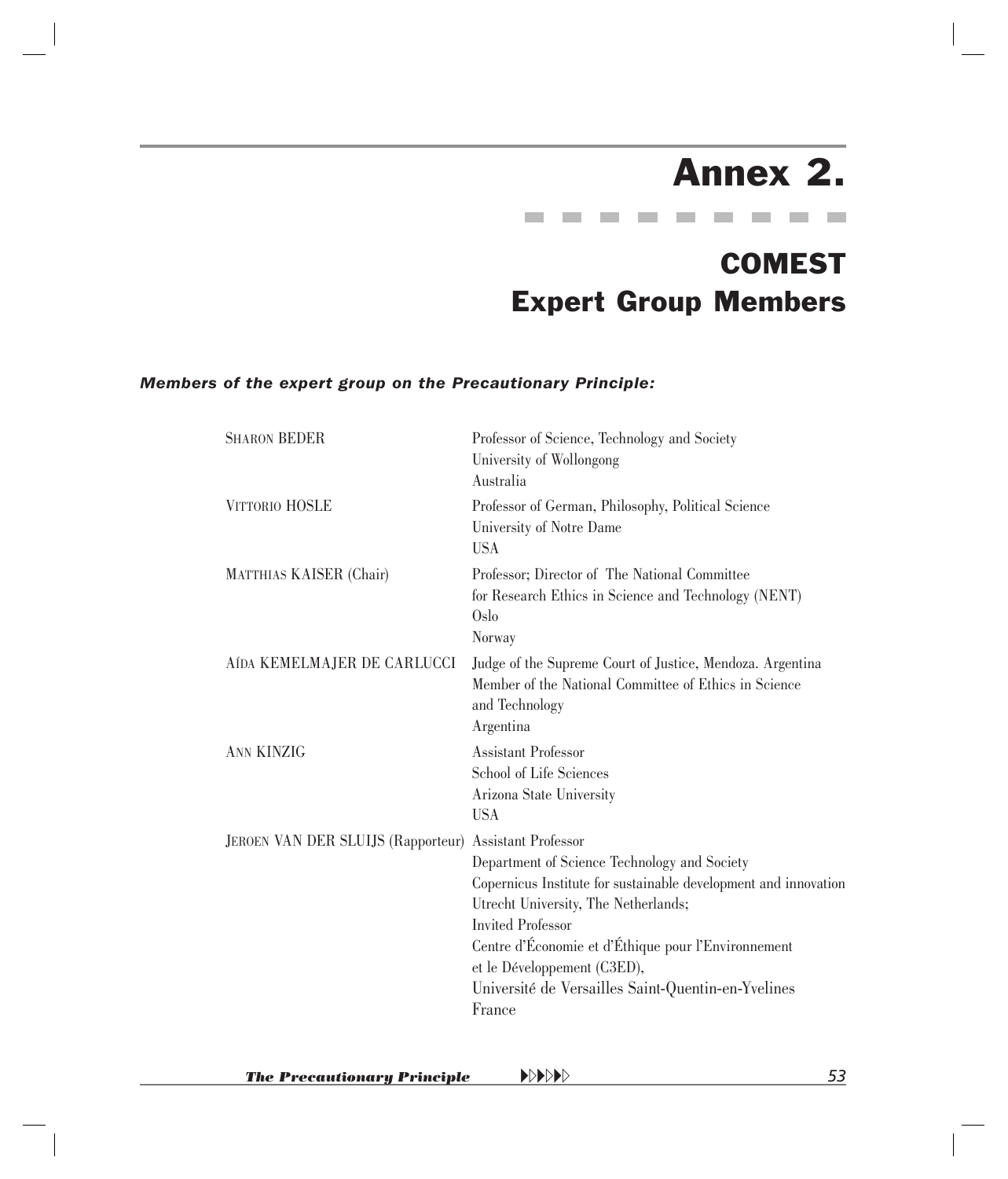#### *Contributors from UNESCO:*

| <b>HENK TEN HAVE</b> | UNESCO COMEST                                          |
|----------------------|--------------------------------------------------------|
|                      | Director, Division of Ethics of Science and Technology |
| SIMONE SCHOLZE       | <b>UNESCO COMEST</b>                                   |
|                      | Programme Specialist                                   |
|                      | Division of Ethics of Science and Technology           |
|                      | Section of Ethics of Science and Technology            |
| <b>ELAINE KUOK</b>   | <b>UNESCO COMEST</b>                                   |
|                      | Assistant Programme Specialist                         |
|                      | Division of Ethics of Science and Technology           |
|                      | Section of Ethics of Science and Technology            |
|                      |                                                        |

#### *Acknowledgements*

 We thank Nicolas de Sadeleer and Rosie Cooney for valuable inputs and text contributions to this report.